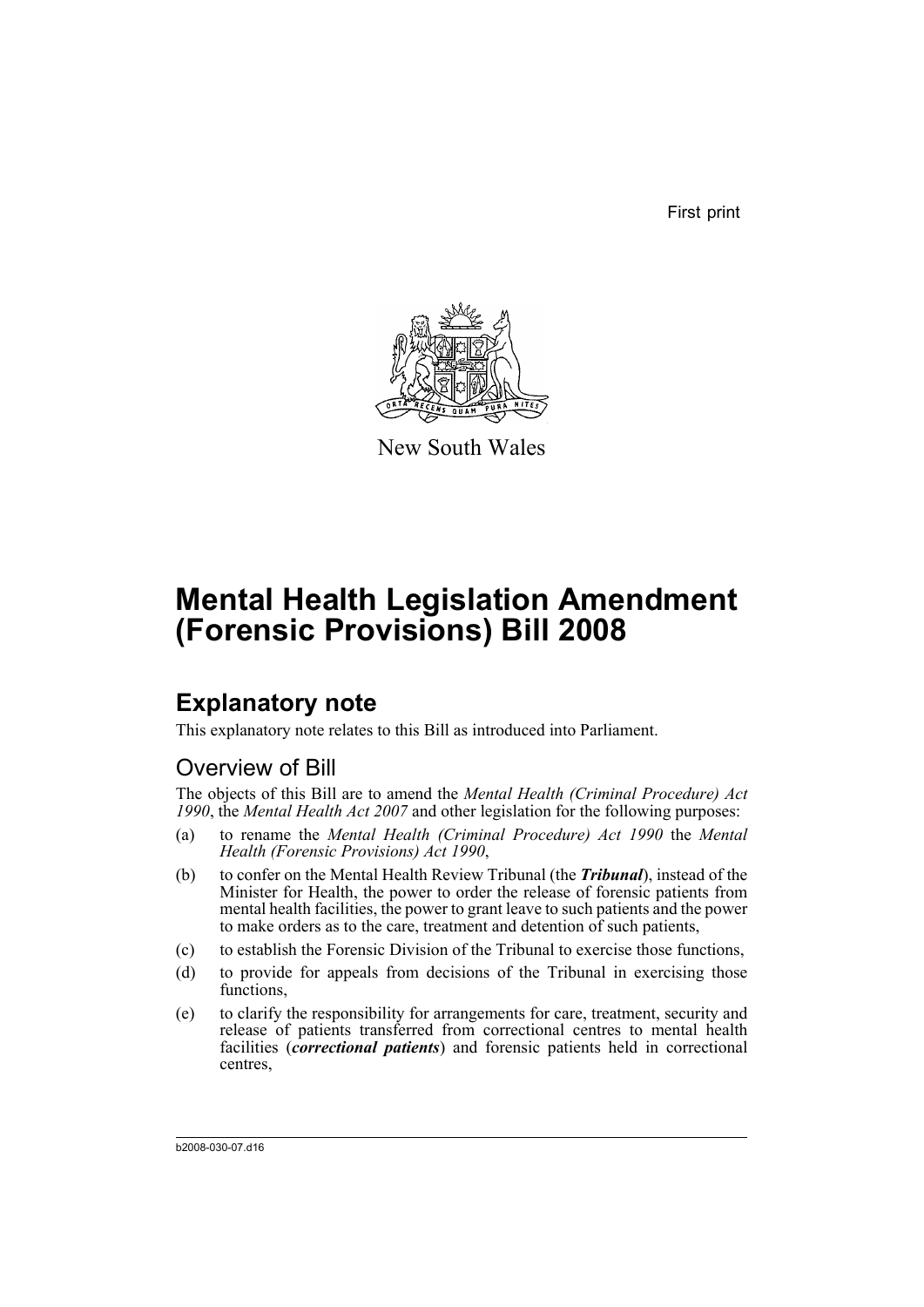Explanatory note

- (f) to set out conditions that may be imposed on an order for release and matters that must be considered by the Tribunal in making decisions,
- (g) to require the Tribunal, when making decisions about all patients, to consider whether care arrangements that may be alternatives to involuntary care are consistent with safe and effective care,
- (h) to make various amendments relating to community treatment orders,
- (i) to provide for the recognition of victims of forensic patients and correctional patients,
- (j) to make other minor and consequential amendments,
- (k) to provide for savings and transitional matters consequent on the enactment of the proposed Act.

# Outline of provisions

**Clause 1** sets out the name (also called the short title) of the proposed Act.

**Clause 2** provides for the commencement of the proposed Act on a day or days to be appointed by proclamation.

**Clause 3** is a formal provision that gives effect to the amendments to the *Mental Health (Criminal Procedure) Act 1990* set out in Schedule 1.

**Clause 4** is a formal provision that gives effect to the amendments to the *Mental Health Act 2007* and other Acts set out in Schedules 2 and 3.

**Clause 5** provides for the repeal of the proposed Act after all the amendments made by the proposed Act have commenced. Once the amendments have commenced the proposed Act will be spent and section 30 of the *Interpretation Act 1987* provides that the repeal of an amending Act does not affect the amendments made by that Act.

### **Schedule 1 Amendment of Mental Health (Criminal Procedure) Act 1990**

**Schedule 1 [1]** amends the long title to the *Mental Health (Criminal Procedure) Act 1990* (the *Forensic Provisions Act*) to include a reference to the provisions relating to the care, treatment and control of persons affected by mental illness and other mental conditions who are involved in criminal proceedings.

**Schedule 1 [2]** renames the *Mental Health (Criminal Procedure) Act 1990* the *Mental Health (Forensic Provisions) Act 1990*.

**Schedule 1 [3]–[5]** make consequential amendments to section 3 of the Forensic Provisions Act as a consequence of the amendment made by **Schedule 1 [14]**.

**Schedule 1 [6]** amends section 16 of the Forensic Provisions Act to enable the Tribunal to make a recommendation to a court as to the care or treatment of a person when it is notifying the court of its determination about whether a person referred to the Tribunal by the court is fit to be tried for an offence.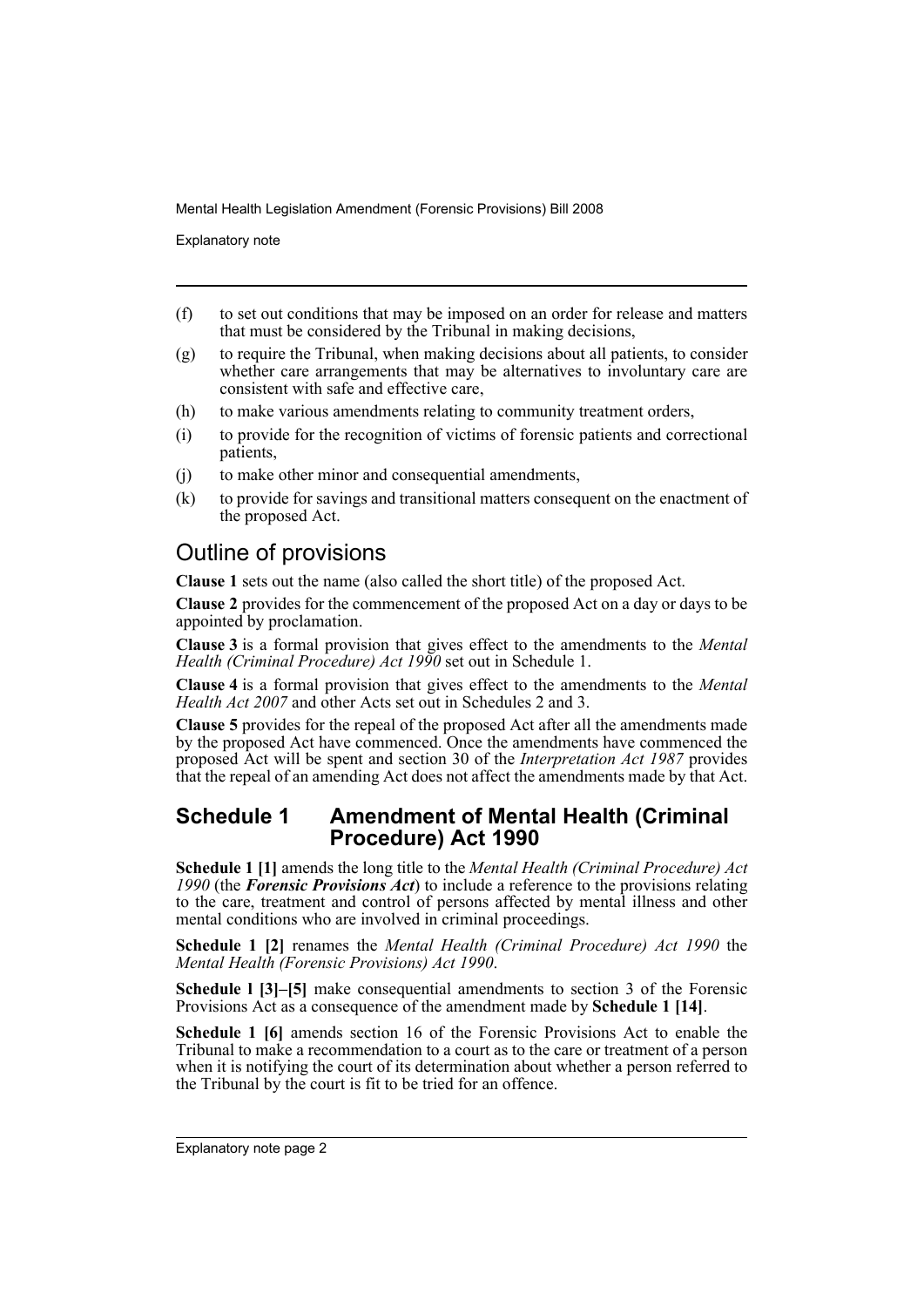Explanatory note

**Schedule 1 [7]** amends section 19 of the Forensic Provisions Act as a consequence of the amendment made by **Schedule 1 [14]**.

**Schedule 1 [8]** amends section 23 of the Forensic Provisions Act to require a court to notify the Tribunal if the court determines that a limiting term is not to be imposed on a person (who is unfit to be tried for an offence) after a special hearing.

**Schedule 1 [9]** amends section 30 of the Forensic Provisions Act to require a court to notify the Tribunal if the court determines that a person detained in a mental health facility is fit to be tried for an offence.

**Schedule 1 [11]** amends section 33 of the Forensic Provisions Act to update a reference to a health care agency.

**Schedule 1 [12]** amends section 33 of the Forensic Provisions Act to enable persons ordered by a Magistrate to be taken to a mental health facility to be taken by persons authorised under the *Mental Health Act 2007* who are also persons of a kind prescribed by the regulations for that purpose. **Schedule 1 [10]** makes a consequential amendment.

**Schedule 1 [13]** amends section 35 of the Forensic Provisions Act as a consequence of the amendment made by **Schedule 1 [14]**.

**Schedule 1 [14]** substitutes Part 5 of the Forensic Provisions Act. The new Part re-enacts the provisions of the current Part 5 of the Act with the following changes:

- (a) new objects of the proposed Part have been included relating to protecting the safety of members of the public and the care, treatment and control of persons subject to criminal proceedings who are suffering from a mental illness or mental condition (proposed section 40),
- (b) persons who are transferred to a mental health facility while serving a sentence of imprisonment will now be classified as correctional patients (proposed section 41) rather than as forensic patients,
- (c) persons who are remanded in custody for a short period after the question of a person's fitness to be tried is raised and before an inquiry into the person's fitness is held, or who are released on bail after a court inquiry finds them unfit to be tried for an offence or the Tribunal determines that they are likely to become fit to be tried within 12 months, will no longer be forensic patients subject to review by the Tribunal (proposed section 42),
- (d) the Tribunal will be empowered to make orders for the release of forensic patients (other than patients who have been remanded pending their return to court) after reviewing their cases, rather than making recommendations for an order for release to be made by the Governor or the Minister (see proposed sections 44 and 47). Before making an order for release, the Tribunal must be satisfied that the safety of the patient or any member of the public will not be seriously endangered by the person's release and that other care of a less restrictive kind, that is consistent with safe and effective care, is appropriate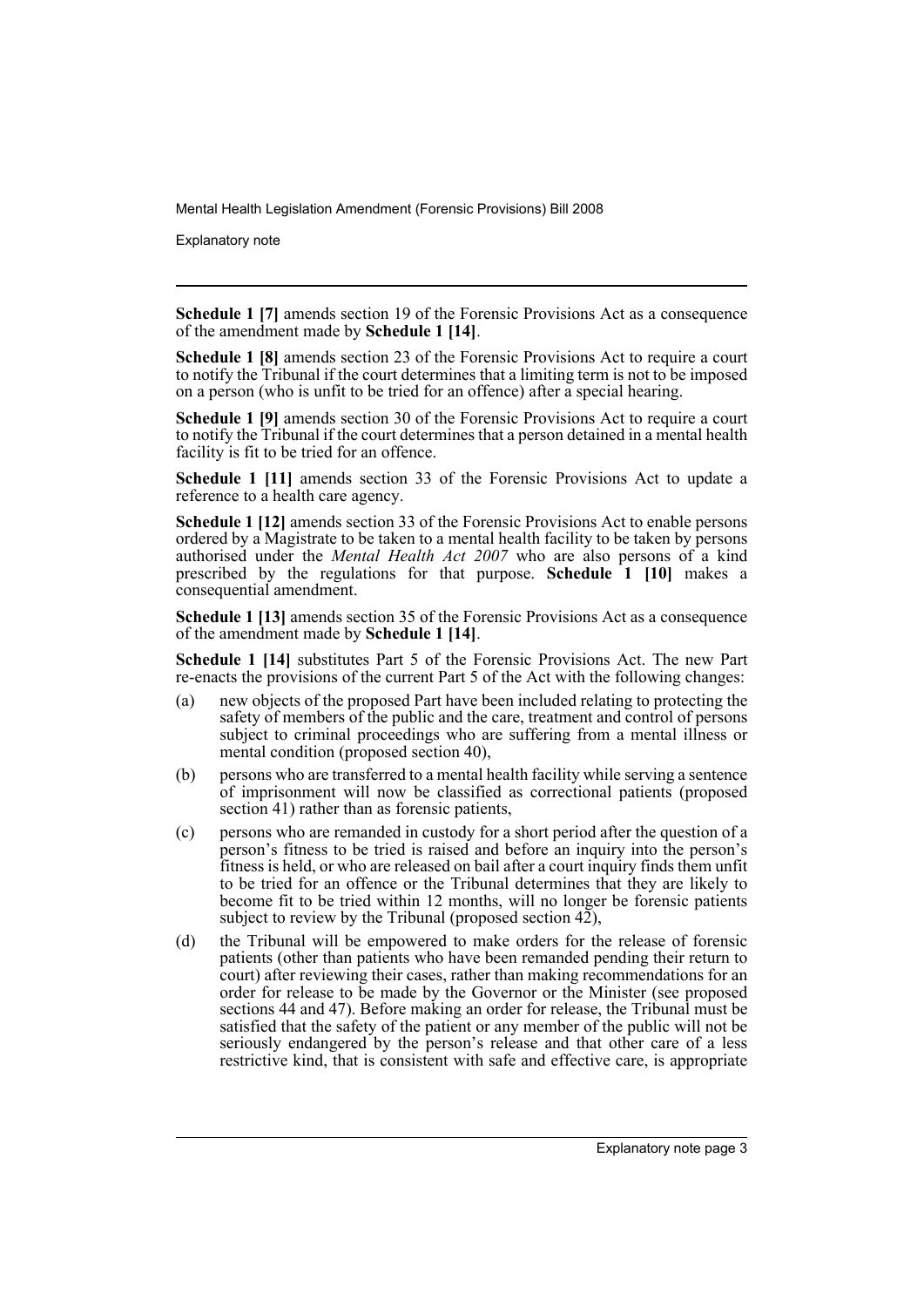Explanatory note

and reasonably available to the person (proposed section 43). The Tribunal may make an order for release despite any other Act or any order of a court under the Forensic Provisions Act (proposed section 47),

- (e) the provisions enabling the Attorney General to object to the release of a forensic patient on the ground that the person has served insufficient time in custody or that criminal charges are to be proceeded with have been removed, but the Attorney General and Minister for Health may make submissions to the Tribunal in relation to the possible release or grant of leave of absence to a forensic patient (proposed section 76A),
- (f) the Tribunal will be empowered to make orders granting leave of absence to forensic patients in mental health facilities, on application of the patient or on its own motion, and the power of the Director-General of the Department of Health to grant leave has been generalised to apply in special circumstances, rather than being limited to specified circumstances (proposed sections 49 and 50),
- (g) the provisions relating to termination of status as a forensic patient have been revised to remove duplications, to provide for termination on being found not guilty after a special hearing or if a limiting term is not imposed after a special hearing finding of guilt on the limited evidence available, to provide for termination on being found fit to be tried for an offence, to provide for termination if relevant charges are dismissed or are not to be proceeded with and to enable regulations to be made specifying other circumstances in which the Tribunal may terminate a person's status as a forensic patient (proposed sections 51 and 52),
- (h) limited reviews will be held of persons pending transfer to mental health facilities (proposed section 58),
- (i) it is made clear that a person transferred to a mental health facility while serving a sentence of imprisonment may be granted parole (see proposed section 60),
- (j) the Tribunal must conduct 6 monthly reviews of correctional patients and may make orders as to their continued detention and their care or treatment in a mental health facility, correctional centre or other place (proposed section 61),
- (k) the Commissioner of Corrective Services may grant leave of absence to correctional patients but the Tribunal may make recommendations as to leave to the Commissioner (proposed section  $62$ ). The Director-General may grant leave of absence to correctional patients detained in mental health facilities in special circumstances (proposed section 63),
- (l) provisions relating to termination of status as a correctional patient include, in addition to transfer to a correctional centre, expiry of prison sentence, release on parole, other orders for release and relevant charges not being proceeded with (proposed section 64),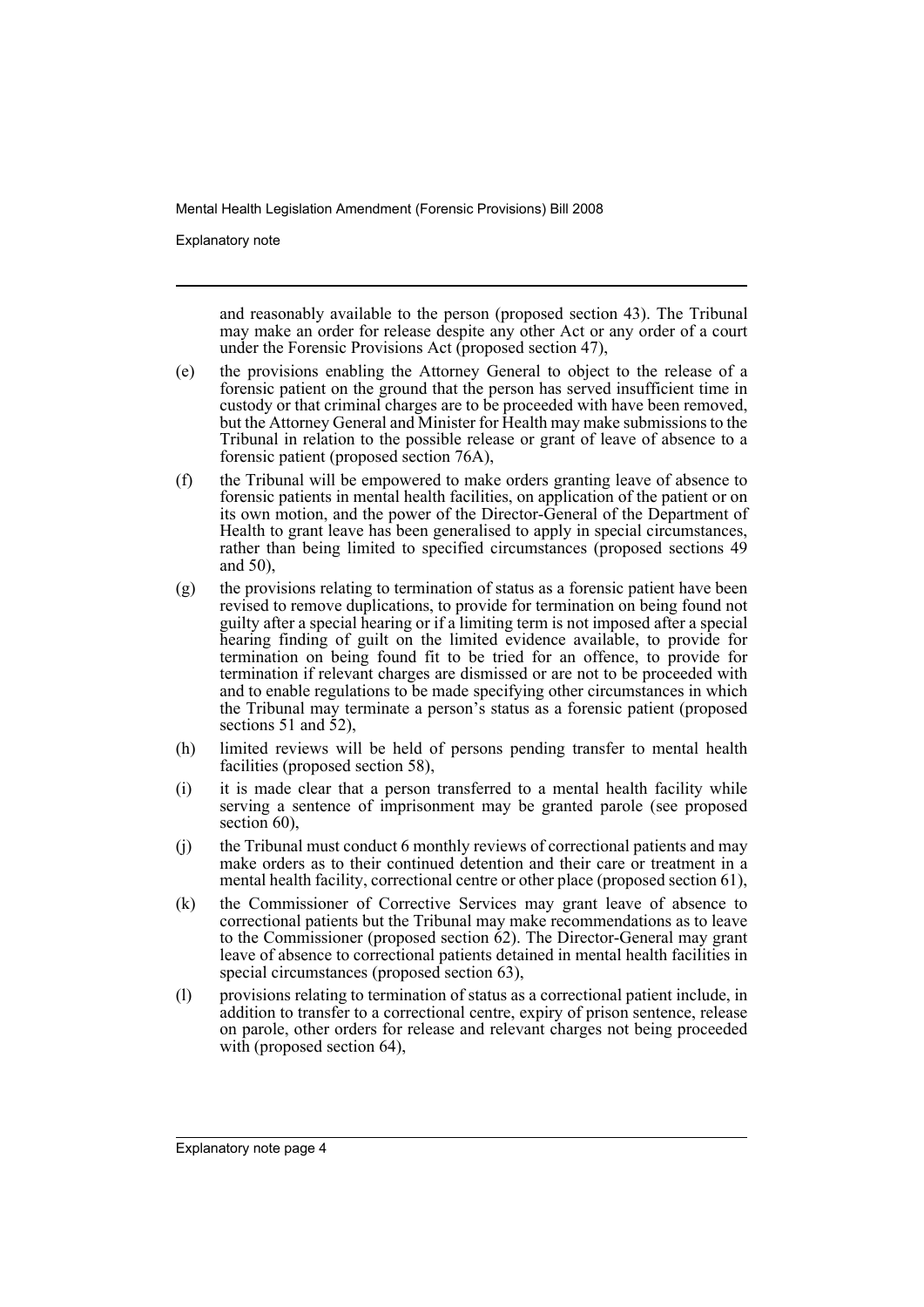Explanatory note

- (m) correctional patients may be classified as involuntary patients by the Tribunal if they are within 6 months of ceasing to be correctional patients (proposed section 65).
- (n) a Forensic Division of the Tribunal is established to exercise the functions of the Tribunal under the Forensic Provisions Act (proposed section 73), it will consist of 3 members but may be constituted differently for limited reviews,
- (o) matters that the Tribunal must consider when exercising functions under the Forensic Provisions Act are set out, including whether the person concerned is suffering from a mental illness or mental condition and whether there are reasonable grounds for believing that care, treatment or control of the person is necessary for the person's own protection from serious harm or the protection of others from serious harm (proposed section 74),
- (p) conditions that may be imposed by the Tribunal on an order for release or leave of absence are set out, including orders as to case managers, drug testing and medical tests, accommodation and living conditions and association or non association with victims or members of victims' families (proposed section 75).
- (q) victims may apply to the Tribunal for the imposition or variation of association or non association conditions, or place restriction conditions, on release orders or orders granting leave of absence (proposed section 76),
- (r) various other provisions are made as to the Tribunal's procedures and orders (proposed section 76A),
- (s) provisions of the *Mental Health Act 2007* (the *Mental Health Act*) relating to principles for care and treatment, interpreters and information about medication are expressly applied to forensic and correctional patients, subject to the Forensic Provisions Act and any other Act or law (proposed section 76B),
- (t) the Commissioner of Corrective Services and the Director-General of the Department of Juvenile Justice may exercise functions in relation to forensic patients or correctional patients who are detained in correctional centres or detention centres for the security, good order or safety of a correctional centre or detention centre or inmates, despite the provisions of the Forensic Provisions Act or any order made under that Act (proposed section 76C),
- (u) security for forensic patients who are not in correctional facilities is to be the responsibility of the Director-General of the Department of Health while security for correctional patients, and for forensic patients who are in correctional facilities, is to be subject to a protocol agreed between the Director-General of the Department of Health and the Commissioner of Corrective Services or the Director-General of the Department of Juvenile Justice, as the case requires (proposed section 76D),
- (v) provision is made for the transfer and transport of forensic patients and correctional patients by officers of the Departments of Corrective Services and Juvenile Justice (proposed section 76E),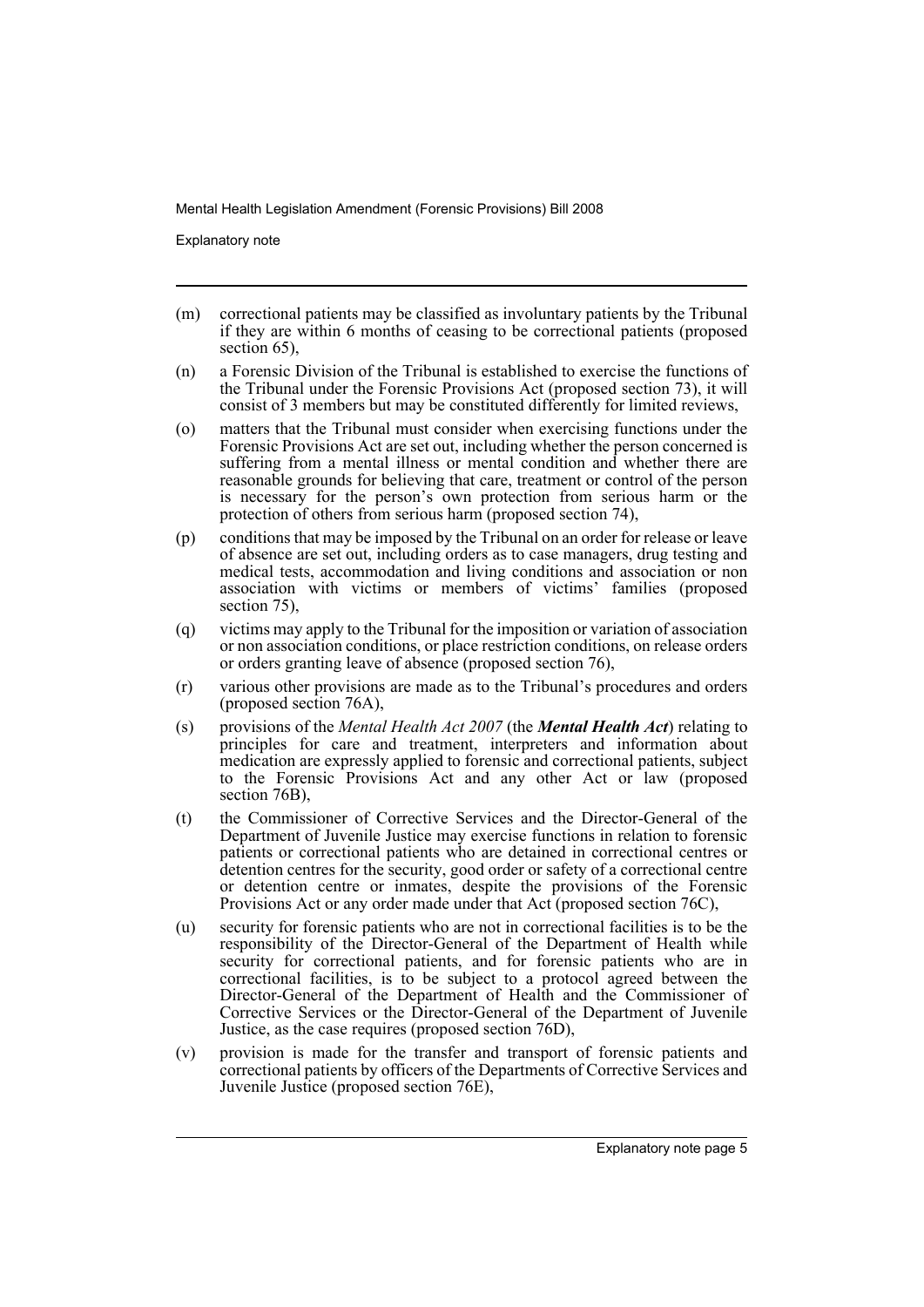Explanatory note

- (w) provision is made for release planning, in similar terms to that provided for involuntary patients under the Mental Health Act (proposed section 76G),
- (x) provision is made as to the effect on sentences of imprisonment or limiting terms of leave of absence (proposed section 76I),
- (y) provision is made for the Department of Health, the Department of Corrective Services and the Department of Juvenile Justice to enter information sharing arrangements (proposed section 76J),
- (z) a duty is imposed on the Director-General of the Department of Health, the Commissioner of Corrective Services and the Director-General of the Department of Juvenile Justice and other government Departments and agencies responsible for the detention or care of forensic patients or correctional patients to comply with requests of the Tribunal (proposed section 76K).
- (aa) a duty is imposed on a court or the Director of Public Prosecutions to notify the Tribunal if relevant charges against a forensic patient or correctional patient are dismissed or are not being proceeded with (proposed section 76K).

**Schedule 1 [15]** inserts proposed sections 77A–77C into the Forensic Provisions Act. Proposed section  $77A$  enables appeals as of right on questions of law or, by leave, on other questions to the Supreme Court against determinations of the Tribunal. In the case of a determination relating to the release of a person, an appeal is to be made to the Court of Appeal and may be made by the person, the Minister for Health or the Attorney General. Proposed section 77B is a machinery provision providing for proceedings for offences under the Forensic Provisions Act. Proposed section 77C makes it clear that the Commissioner of Corrective Services or Director-General of the Department of Juvenile Justice may cause a patient to be detained in any correctional centre or detention centre even if an order is made under the Forensic Provisions Act that the patient be detained in a specified correctional centre or detention centre.

**Schedule 1 [17]** amends Schedule 1 to the Forensic Provisions Act to enable regulations to be made containing savings or transitional provisions as a result of the proposed Act.

**Schedule 1 [19]** amends Schedule 1 to the Forensic Provisions Act to insert savings and transitional provisions consequential on the proposed Act. **Schedule 1 [16] and** [18] make consequential amendments.

**Schedule 1 [20]** amends Schedule 2 to the Forensic Provisions Act as a consequence of the amendment made by **Schedule 1 [14]**.

## **Schedule 2 Amendment of Mental Health Act 2007**

**Schedule 2 [1] and [2]** amend section 4 of the Mental Health Act to insert a definition and to substitute a definition as a result of the amendments made by Schedule 1 to the proposed Act.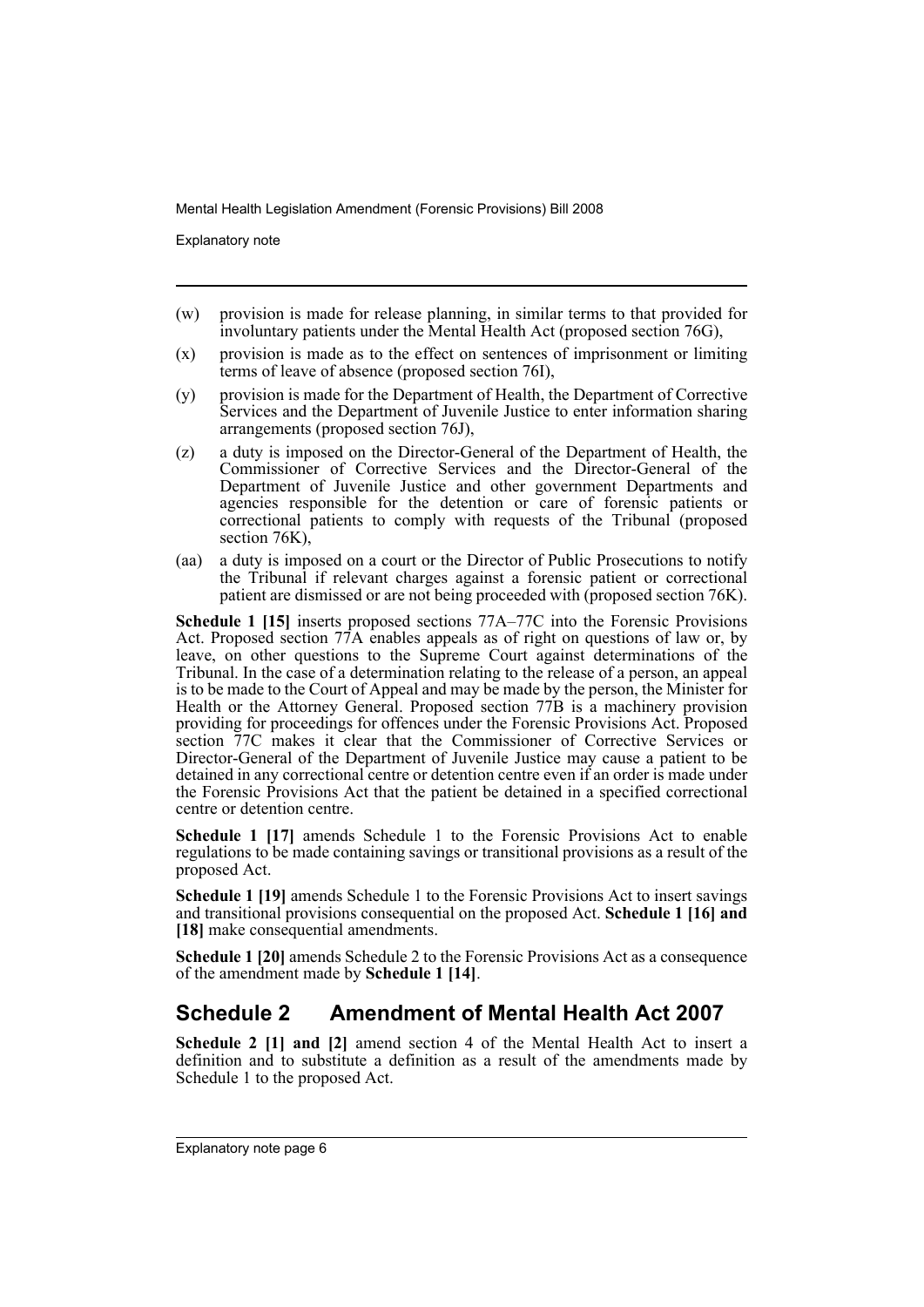Explanatory note

**Schedule 2 [3]** amends section 12 of the Mental Health Act to modify the requirement that a person not be admitted to involuntary care unless the authorised medical officer is satisfied that no other care of a less restrictive kind is appropriate and reasonably available to the person so that it is a requirement to be satisfied that no other care of a less restrictive kind, that is consistent with safe and effective care, is appropriate and reasonably available. The same change is also made in respect of the following:

- (a) the matters about which a person must be satisfied before a person can be detained as a mentally disordered person (see **Schedule 2 [5]**),
- (b) the matters about which a Magistrate must be satisfied before ordering the continued detention of a person after a mental health inquiry (see **Schedule 2 [7]**),
- (c) the matters about which the Tribunal must be satisfied before ordering the detention of a person after a review (see **Schedule 2 [8]**),
- (d) the matters about which a Magistrate or Tribunal must be satisfied before making a community treatment order (see **Schedule 2 [11]**),
- (e) the matters about which a medical superintendent or authorised medical officer must be satisfied before a person who has breached a community treatment order can be detained or discharged (see **Schedule 2 [13] and [15]**),
- (f) the matters about which the Tribunal must be satisfied before a person who has breached a community treatment order can be detained or a further community treatment order can be made about the person (see **Schedule 2 [17]**),
- (g) the matters which the Supreme Court must be satisfied of before it decides to order a person to be brought before it to determine whether the person should be released from a mental health facility and the matters it must be satisfied of if it decides not to order the discharge of a detained person (see **Schedule 2 [43]**).

**Schedule 2 [4], [6], [32], [34] and [39]** amend various provisions of the Mental Health Act as a consequence of the renaming of the Forensic Provisions Act.

**Schedule 2 [9]** amends section 46 of the Mental Health Act to make it clear that the leave provisions under that Act do not apply to patients under the Forensic Provisions Act.

**Schedule 2 [10]** amends section 52 of the Mental Health Act to provide that the required 14 days notice of an application before a community treatment order may be made does not apply to an affected person who is the subject of a community treatment order.

**Schedule 2 [12]** amends section 53 of the Mental Health Act to remove the requirement that a person have a previous history of accepting appropriate treatment before a community treatment order may be renewed. Instead the Magistrate or Tribunal must be satisfied that the person is likely to continue in or to relapse into an active phase of mental illness if the order is not granted.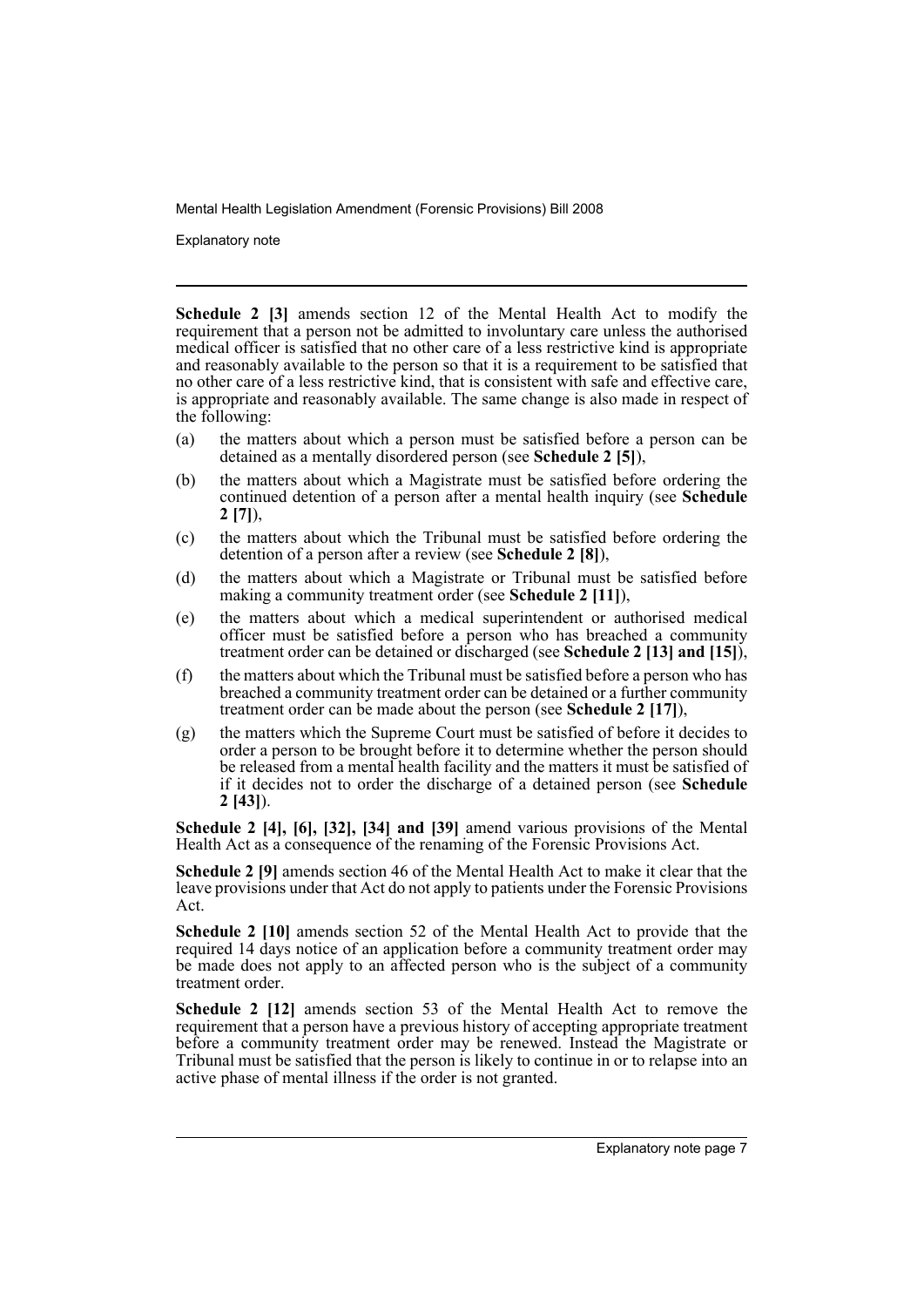Explanatory note

**Schedule 2 [14]** inserts proposed section 61A into the Mental Health Act, which requires the medical superintendent of a mental health facility to examine a person who is detained after a breach of a community treatment order at least every 3 months.

**Schedule 2 [16]** amends section 63 of the Mental Health Act to require a person who is detained after a breach of a community treatment order to be brought before the Tribunal at least every 3 months.

**Schedule 2 [18]** amends section 64 of the Mental Health Act to clarify that the Tribunal may classify a person as an involuntary patient after the person has been detained after breaching a community treatment order.

**Schedule 2 [19]** amends section 65 of the Mental Health Act to enable the Tribunal to revoke a community treatment order on its own motion.

**Schedule 2 [20]** amends section 69 of the Mental Health Act to make it clear that the offence of ill-treating patients in a mental health facility applies to patients detained under the Mental Health Act or any other Act.

**Schedule 2 [21]** amends section 77 of the Mental Health Act to require a statement about appeal rights to be given to a person who has breached a community treatment order and is detained in a mental health facility on the order of the Tribunal.

**Schedule 2 [22]** amends section 82 of the Mental Health Act to extend the application of provisions relating to treatment of patients to correctional patients in mental health facilities. **Schedule 2 [25]** makes a consequential amendment.

**Schedule 2 [23]** extends the operation of section 84 of the Mental Health Act so as to authorise authorised medical officers to give or authorise the giving of treatment (including medication) to persons detained under the Forensic Provisions Act. **Schedule 2 [24]** makes a consequential amendment.

**Schedule 2 [26]** amends section 98 of the Mental Health Act to clarify that provisions relating to medical treatments (other than mental health treatments) extend to forensic patients and correctional patients in mental health facilities. Schedule 2 [27] makes a consequential amendment.

**Schedule 2 [28]** amends section 107 of the Mental Health Act to enable the Director-General to delegate functions conferred on the Director-General under the Forensic Provisions Act.

**Schedule 2 [29]** amends section 141 of the Mental Health Act to exclude the positions of President and Deputy President from provisions relating to qualifications for membership of the Tribunal. Qualifications for those positions are dealt with in clause 1 of Schedule 5 to the Mental Health Act (see **Schedule 2 [60]**).

**Schedule 2 [30] and [31]** amend section 150 of the Mental Health Act as a consequence of the insertion in the Forensic Provisions Act by the proposed Act of provisions relating to the composition of the Tribunal for matters under the Forensic Provisions Act.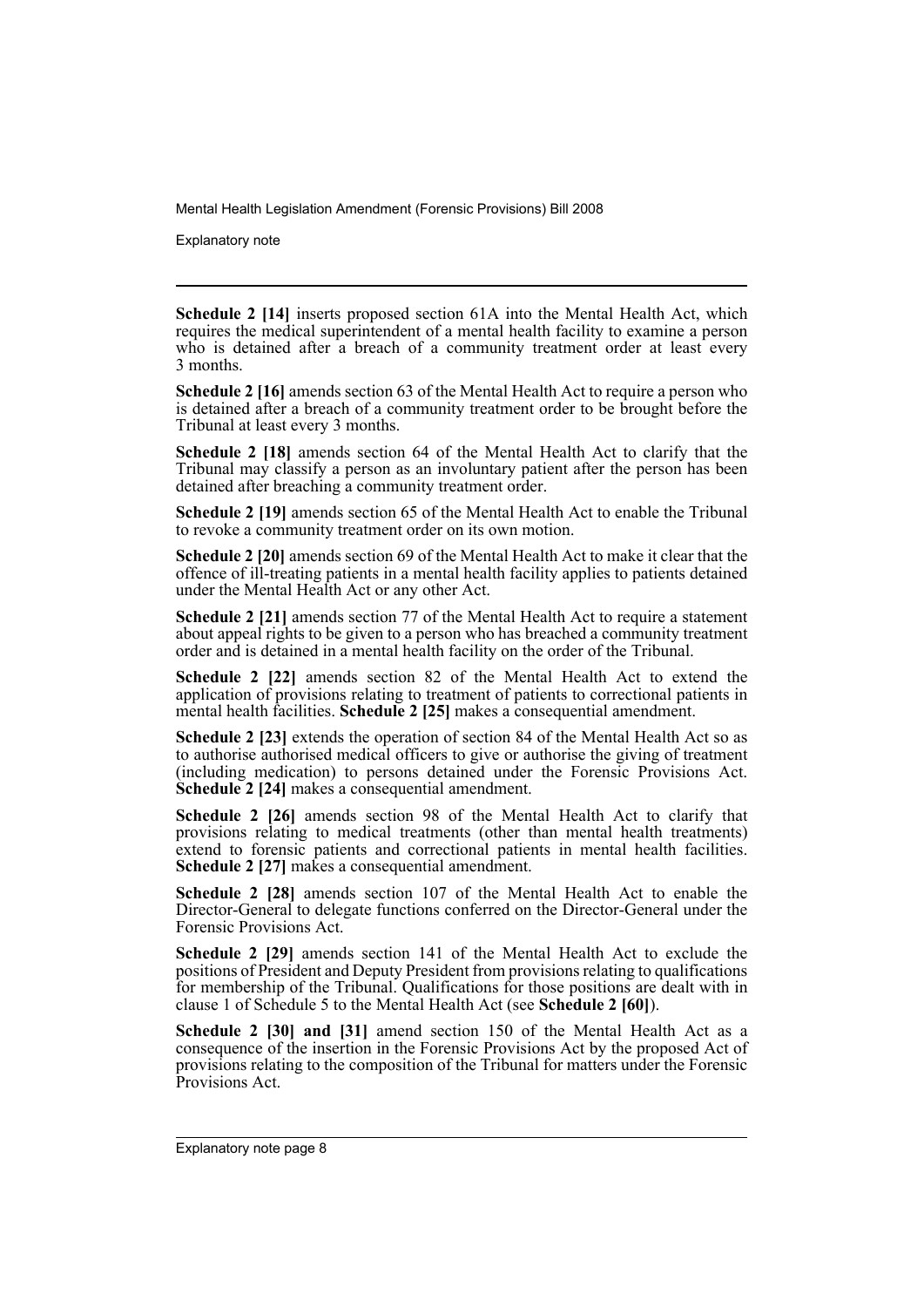Explanatory note

**Schedule 2 [33], [35] and [44]** amend sections 151, 154 and 166 of the Mental Health Act to insert references to correctional patients in provisions currently applicable to forensic patients (a reference to forensic patients currently includes the category of patients who will be correctional patients as a result of the amendments made by the proposed Act).

**Schedule 2 [36]** amends section 155 of the Mental Health Act to make it clear that the provisions relating to detaining patients during Tribunal adjournments also apply to patients under the Forensic Provisions Act.

**Schedule 2 [37]** amends section 160 of the Mental Health Act to enable regulations to be made about various matters relating to the Tribunal, including the establishment and use of a victims' register and notifications to victims of Tribunal decisions and termination of status of persons as forensic patients.

**Schedule 2 [38]** amends section 160 of the Mental Health Act to enable the President of the Tribunal to issue practice directions.

**Schedule 2 [40]** amends section 162 of the Mental Health Act to increase the penalties for offences relating to publication of names of persons involved in Tribunal proceedings.

**Schedule 2 [41]** inserts proposed section 162A into the Mental Health Act to enable the Tribunal to request information from the Departments of Health, Corrective Services and Juvenile Justice and area health services about actions taken in relation to Tribunal orders.

**Schedule 2 [42]** amends section 165 of the Mental Health Act to enable assessors to be appointed for matters dealt with by the Supreme Court on appeal under the Forensic Provisions Act.

Schedule 2 [45] and [46] amend section 170 of the Mental Health Act as a consequence of amendments made by this Schedule to include the Forensic Provisions Act (and corresponding provisions of other jurisdictions) in the scheme for the interstate application of mental health laws that is given effect to by Chapter 8 of the Mental Health Act.

**Schedule 2 [47] and [48]** amend various provisions of Chapter 8 of the Mental Health Act to enable laws of other jurisdictions that correspond to the Forensic Provisions Act to be declared for the purposes of interstate application, to enable persons who may be detained in a mental health facility under the Forensic Provisions Act to be taken to mental health facilities in other jurisdictions if permitted by corresponding laws of those States, to enable persons who may be detained in a mental health facility of another jurisdiction under such corresponding laws to be detained in this State and to provide for the interstate application of community treatment orders made under the Forensic Provisions Act or any such corresponding laws. The amendments also extend provisions of the Mental Health Act relating to disclosure of information, the effect of the Act on other powers and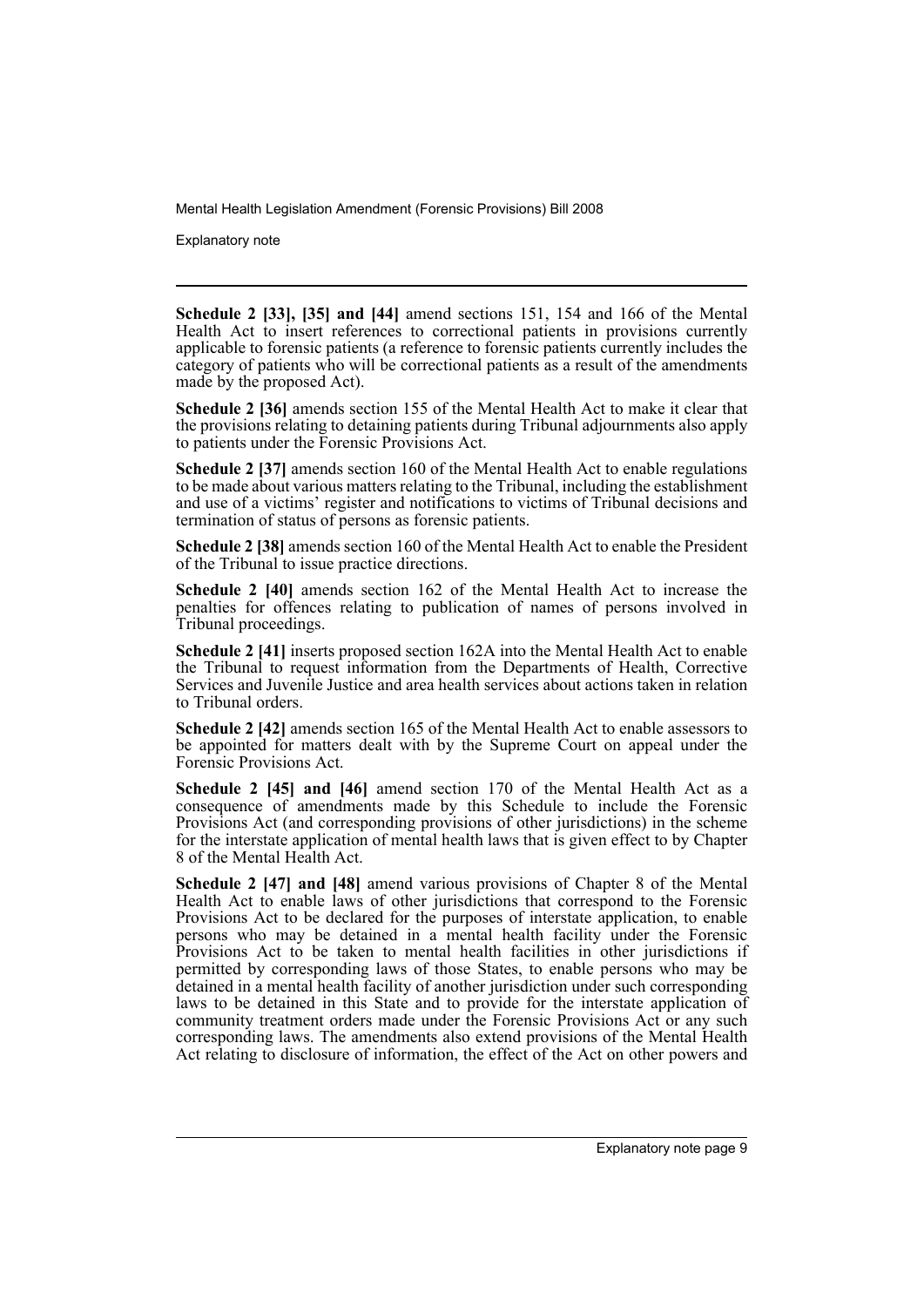Explanatory note

liability of police officers and health care professionals to information obtained or things done under the Forensic Provisions Act. **Schedule 2 [49]–[56]** make consequential amendments.

**Schedule 2 [57]** amends section 189 of the Mental Health Act to permit information obtained in connection with the administration or execution of that Act to be disclosed for research purposes referred to in health privacy principles under the *Health Records and Information Privacy Act 2002*.

**Schedule 2 [58]** amends section 193 of the Mental Health Act to make it clear that provisions enabling the correction of admission documents apply to documents under other Acts under which people are admitted to mental health facilities.

**Schedule 2 [59]** amends section 196 of the Mental Health Act to update references to provisions of the Forensic Provisions Act as a result of the amendments made by the proposed Act.

**Schedule 2 [60]** amends Schedule 5 to the Mental Health Act to provide that the qualifications for appointment as President or Deputy President of the Tribunal are holding office as a judge of the Supreme Court, District Court, Federal Court or High Court (or an interstate equivalent) or being a former judge of any such court or being qualified for appointment as such a judge.

**Schedule 2 [61]** amends Schedule 6 to the Mental Health Act to enable regulations to be made containing savings or transitional provisions as a result of the proposed Act.

**Schedule 2 [62]** amends Schedule 6 to the Mental Health Act to insert savings and transitional provisions consequential on the proposed Act.

## **Schedule 3 Amendment of other Acts**

**Schedule 3.1, 3.3–3.8 and 3.10** amend the *Child Protection (Offenders Registration) Act 2000*, *Costs in Criminal Cases Act 1967*, *Crimes (Administration of Sentences) Act 1999*, *Crimes (Appeal and Review) Act 2001*, *Crimes (Sentencing Procedure) Act 1999*, *Criminal Appeal Act 1912*, *Drug and Alcohol Treatment Act 2007* and the *Protected Estates Act 1983* to change references to the old name of the Forensic Provisions Act to the new name.

**Schedule 3.2** amends the *Civil Procedure Act 2005* to include becoming a correctional patient in the definition of *a person under legal incapacity*.

**Schedule 3.9** amends the *Interpretation Act 1987* to include becoming a correctional patient in the definition of a *mentally incapacitated person*.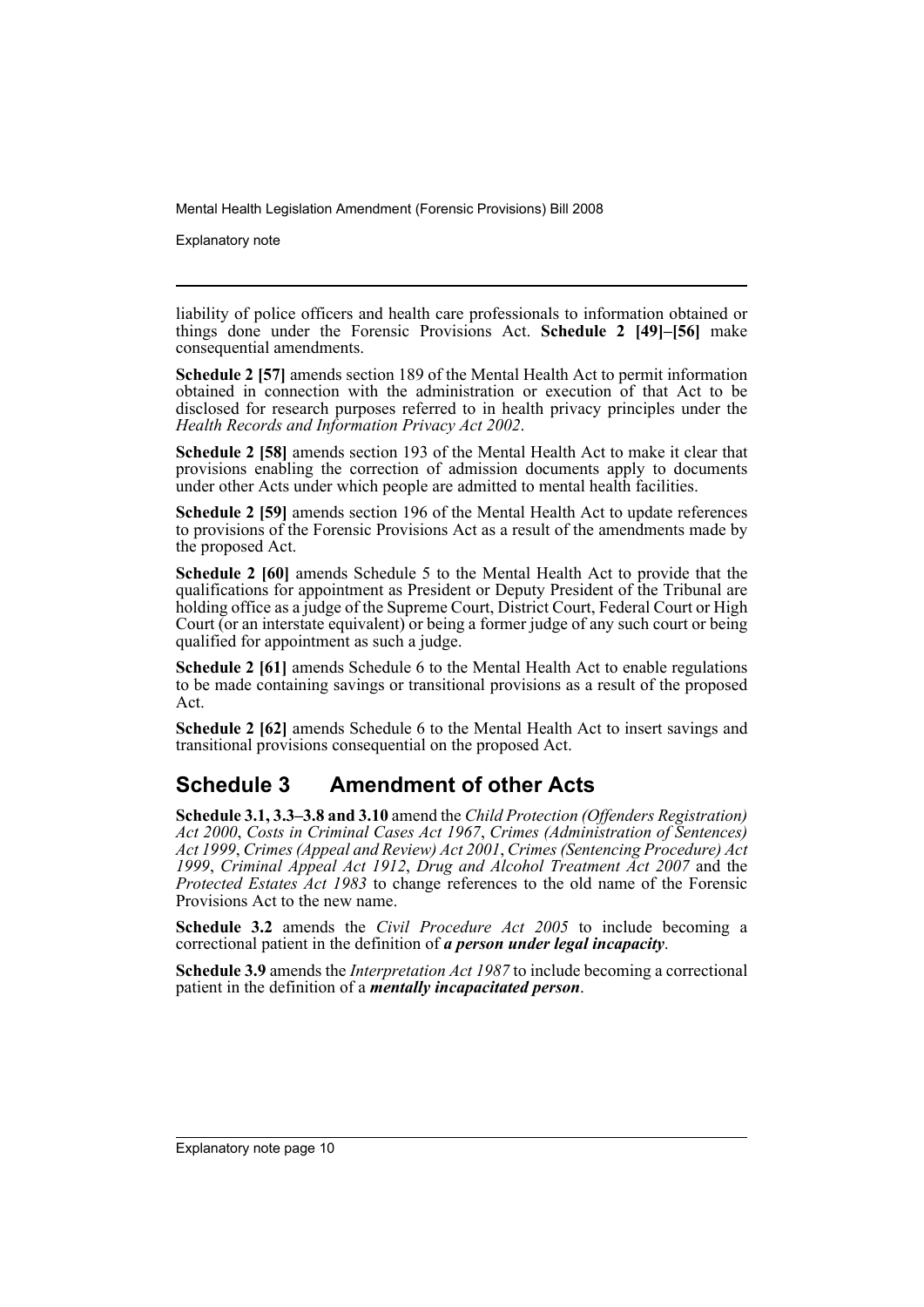First print



New South Wales

# **Mental Health Legislation Amendment (Forensic Provisions) Bill 2008**

# **Contents**

|            |                                                                   | Page |
|------------|-------------------------------------------------------------------|------|
|            | Name of Act                                                       |      |
| 2          | Commencement                                                      |      |
| 3          | Amendment of Mental Health (Criminal Procedure) Act<br>1990 No 10 | 2    |
| 4          | Amendment of other Acts                                           | 2    |
| 5          | Repeal of Act                                                     | 2    |
| Schedule 1 | Amendment of Mental Health (Criminal Procedure) Act               |      |
|            | 1990                                                              | 3    |
| Schedule 2 | Amendment of Mental Health Act 2007                               | 32   |
| Schedule 3 | Amendment of other Acts                                           | 41   |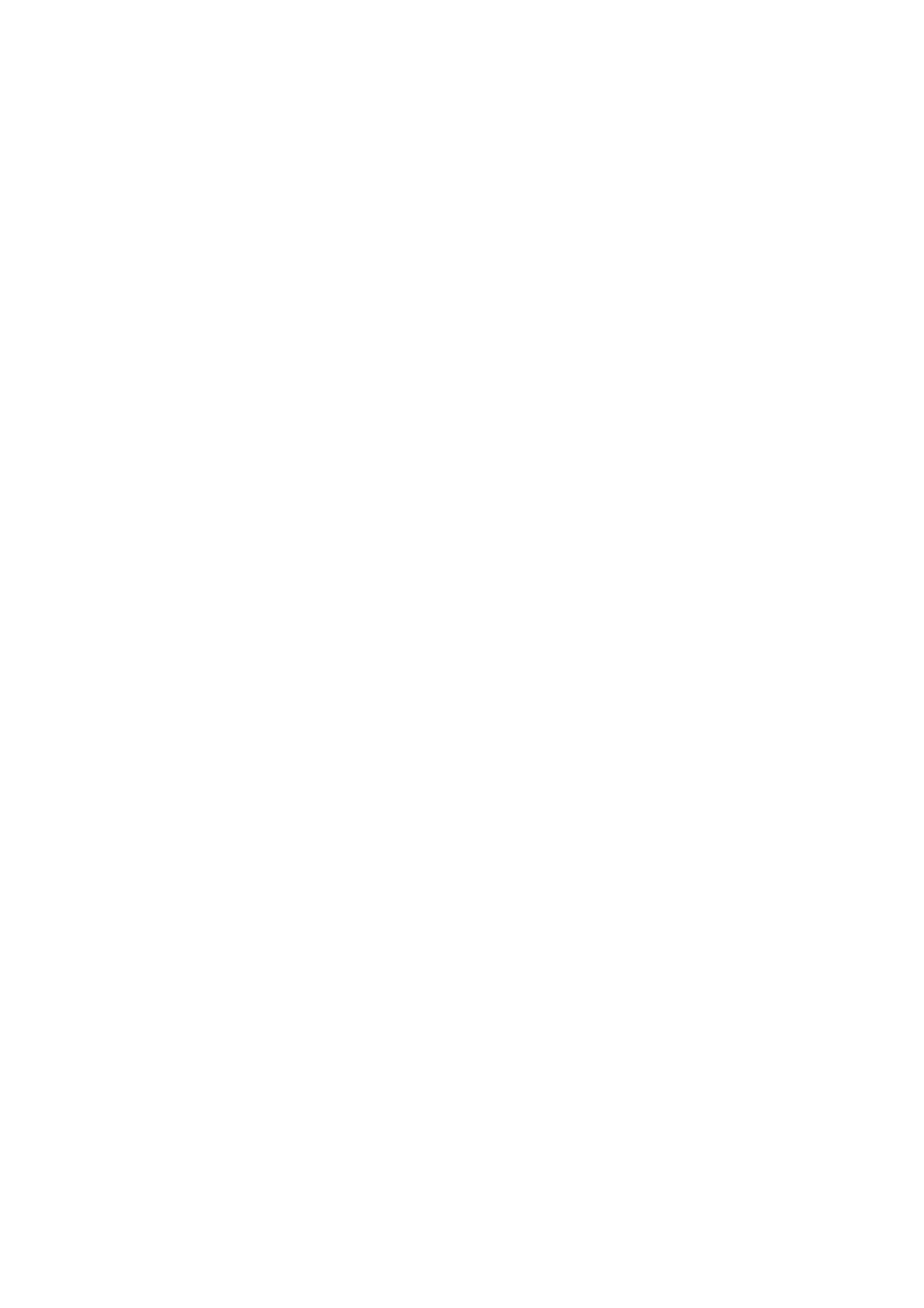

New South Wales

# **Mental Health Legislation Amendment (Forensic Provisions) Bill 2008**

No , 2008

### **A Bill for**

An Act to amend the *Mental Health (Criminal Procedure) Act 1990* and the *Mental Health Act 2007* with respect to the care, treatment, control and release of forensic patients and patients transferred from correctional centres and the functions of the Mental Health Review Tribunal; and for other purposes.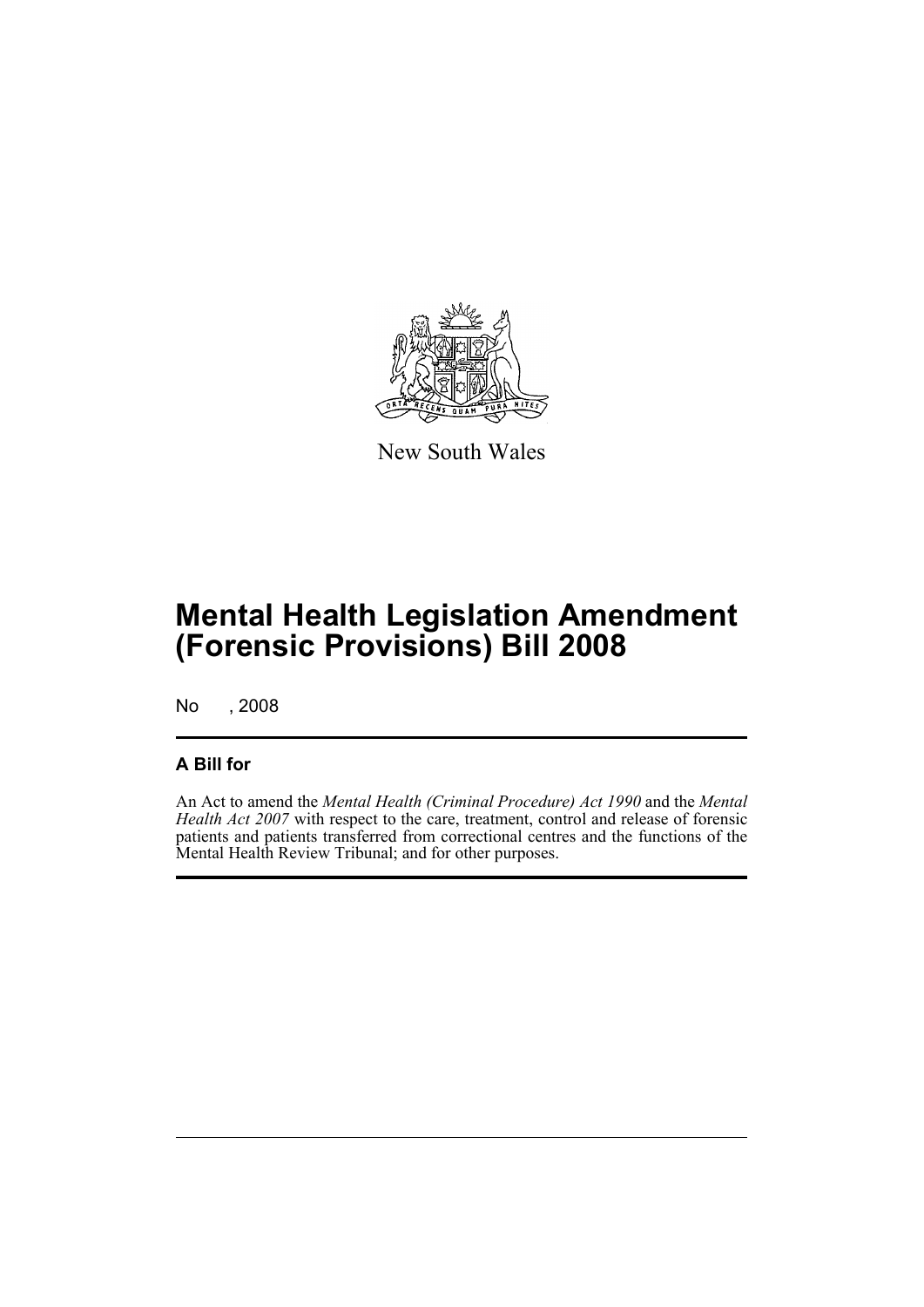<span id="page-13-4"></span><span id="page-13-3"></span><span id="page-13-2"></span><span id="page-13-1"></span><span id="page-13-0"></span>

|              | The Legislature of New South Wales enacts:                                                                                                                       | 1                   |
|--------------|------------------------------------------------------------------------------------------------------------------------------------------------------------------|---------------------|
| 1            | Name of Act                                                                                                                                                      | 2                   |
|              | This Act is the Mental Health Legislation Amendment (Forensic<br>Provisions) Act 2008.                                                                           | 3<br>$\overline{4}$ |
| $\mathbf{2}$ | <b>Commencement</b>                                                                                                                                              | 5                   |
|              | This Act commences on a day or days to be appointed by proclamation.                                                                                             | 6                   |
| 3            | Amendment of Mental Health (Criminal Procedure) Act 1990 No 10                                                                                                   | $\overline{7}$      |
|              | The Mental Health (Criminal Procedure) Act 1990 is amended as set<br>out in Schedule 1.                                                                          | 8<br>9              |
| 4            | <b>Amendment of other Acts</b>                                                                                                                                   | 10                  |
|              | The Acts specified in Schedules 2 and 3 are amended as set out in those<br>Schedules.                                                                            | 11<br>12            |
| 5            | <b>Repeal of Act</b>                                                                                                                                             | 13                  |
|              | This Act is repealed on the day following the day on which all of the<br>(1)<br>provisions of this Act have commenced.                                           | 14<br>15            |
|              | The repeal of this Act does not, because of the operation of section 30<br>(2)<br>of the <i>Interpretation Act 1987</i> , affect any amendment made by this Act. | 16<br>17            |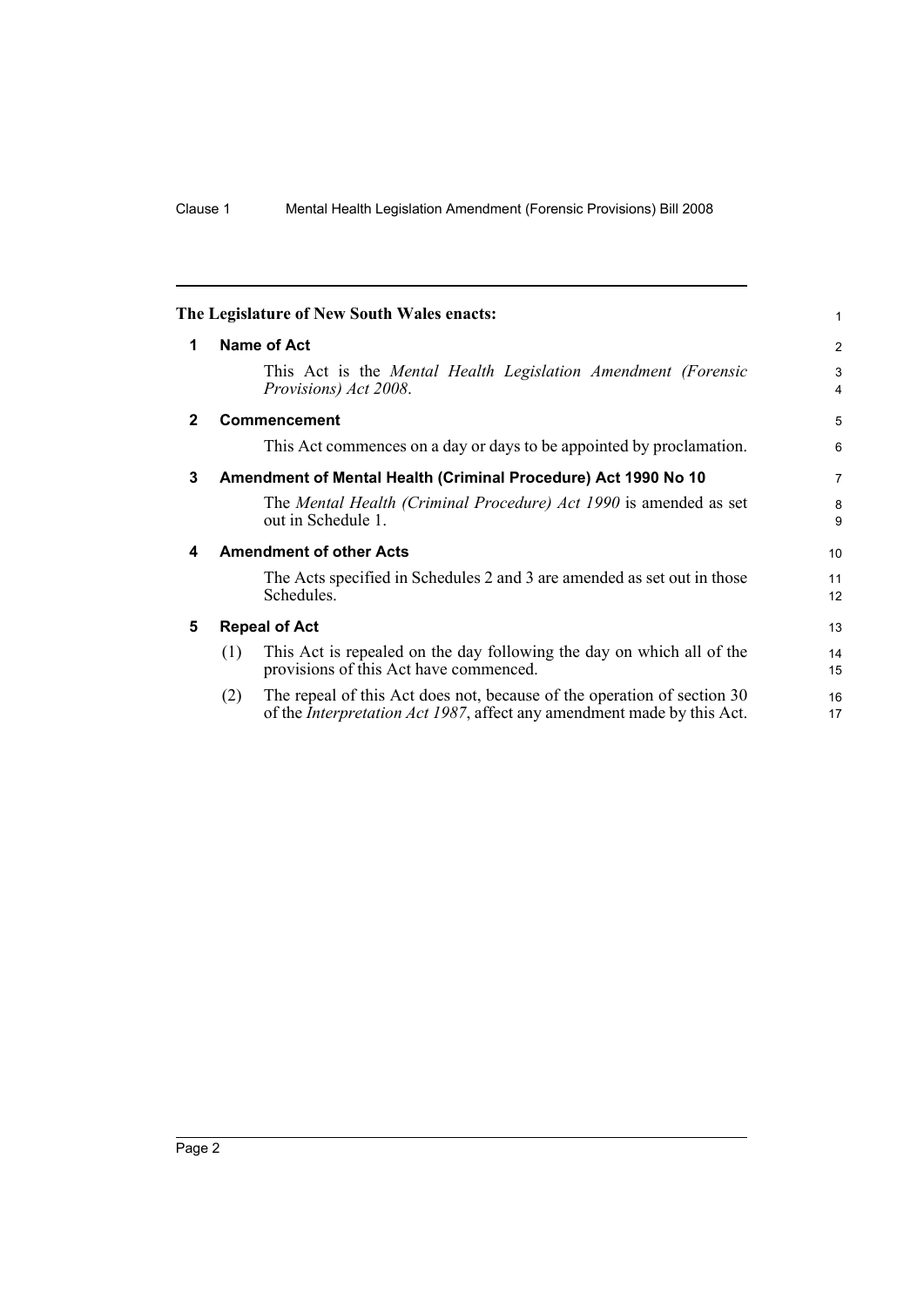Amendment of Mental Health (Criminal Procedure) Act 1990 Schedule 1

<span id="page-14-0"></span>

|     | <b>Schedule 1</b><br><b>Amendment of Mental Health (Criminal</b><br>Procedure) Act 1990                                                                                                                                              | $\mathbf{1}$<br>2    |
|-----|--------------------------------------------------------------------------------------------------------------------------------------------------------------------------------------------------------------------------------------|----------------------|
|     | (Section 3)                                                                                                                                                                                                                          | 3                    |
| [1] | Long title                                                                                                                                                                                                                           | $\overline{4}$       |
|     | Insert "and the care, treatment and control of such persons" after "mental<br>conditions".                                                                                                                                           | 5<br>6               |
| [2] | <b>Section 1 Name of Act</b>                                                                                                                                                                                                         | $\overline{7}$       |
|     | Omit "Mental Health (Criminal Procedure) Act 1990".                                                                                                                                                                                  | 8                    |
|     | Insert instead "Mental Health (Forensic Provisions) Act 1990".                                                                                                                                                                       | 9                    |
| [3] | <b>Section 3 Definitions</b>                                                                                                                                                                                                         | 10                   |
|     | Insert in alphabetical order in section $3(1)$ :                                                                                                                                                                                     | 11                   |
|     | <i>correctional patient</i> —see section 41.                                                                                                                                                                                         | 12                   |
| [4] | Section 3 (1), definition of "forensic patient"                                                                                                                                                                                      | 13                   |
|     | Omit the definition. Insert instead:                                                                                                                                                                                                 | 14                   |
|     | <i>forensic patient</i> —see section 42.                                                                                                                                                                                             | 15                   |
| [5] | Section 3 (1), definition of "prescribed authority"                                                                                                                                                                                  | 16                   |
|     | Omit the definition.                                                                                                                                                                                                                 | 17                   |
| [6] | Section 16 Functions of Tribunal on referral after inquiry                                                                                                                                                                           | 18                   |
|     | Insert after section 16 $(3)$ :                                                                                                                                                                                                      | 19                   |
|     | The Tribunal may also make a recommendation to the Court as to<br>(3A)<br>the care or treatment of the person.                                                                                                                       | 20<br>21             |
| [7] | Section 19 Court to hold special hearing after advice received from<br><b>Director of Public Prosecutions</b>                                                                                                                        | 22<br>23             |
|     | Omit "42 (4) or 44 (2)" from section 19 (1). Insert instead "45 (3) or 47 (5)".                                                                                                                                                      | 24                   |
| [8] | Section 23 Procedure after completion of special hearing                                                                                                                                                                             | 25                   |
|     | Insert after section 23 $(6)$ :                                                                                                                                                                                                      | 26                   |
|     | If the Court indicates that it would not have imposed a sentence<br>(7)<br>of imprisonment in respect of a forensic patient, it must notify the<br>Tribunal that a limiting term is not to be nominated in respect of<br>the person. | 27<br>28<br>29<br>30 |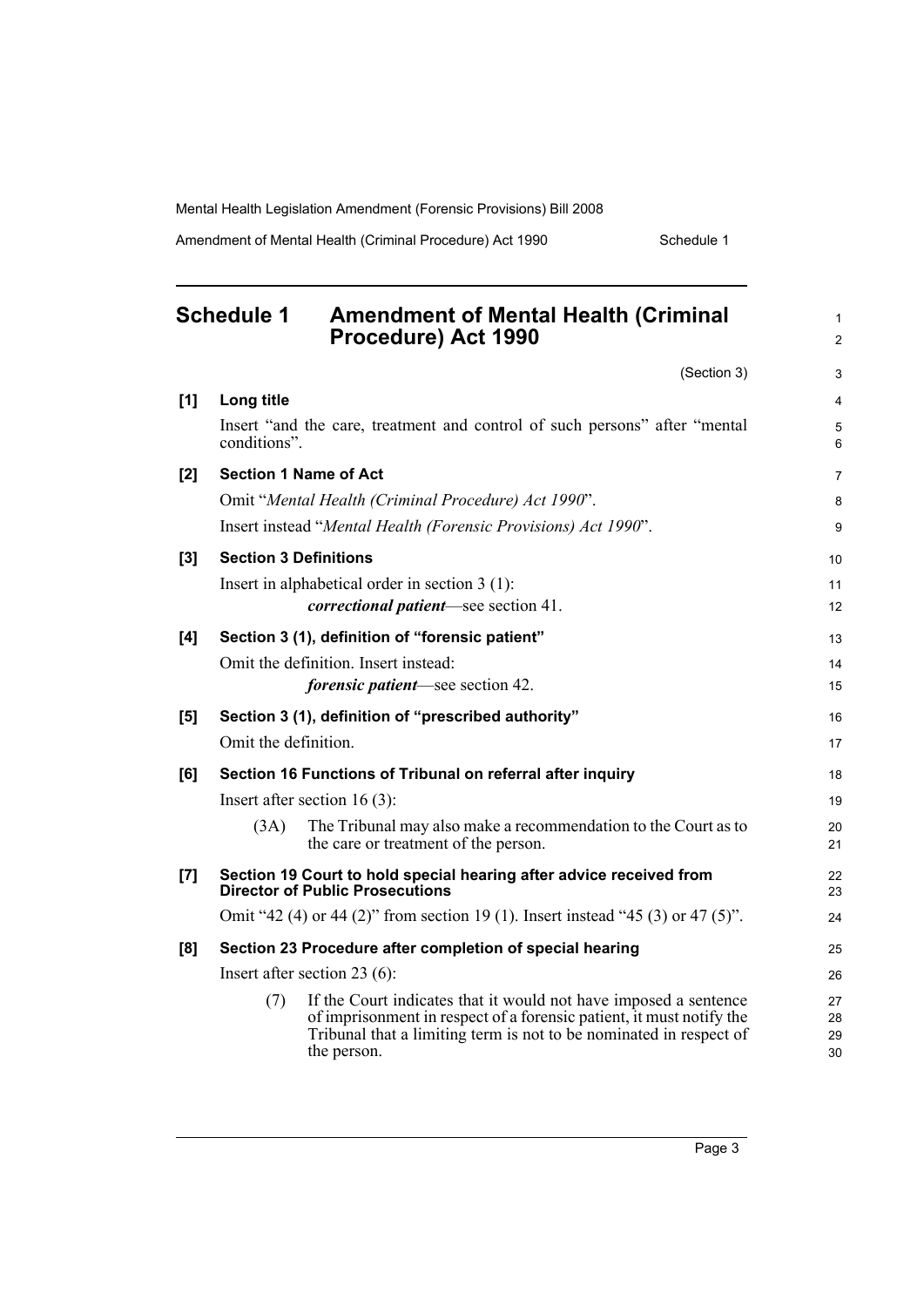Schedule 1 Amendment of Mental Health (Criminal Procedure) Act 1990

| [9]    |                                |          | Section 30 Procedure after completion of further inquiry                                                                                                                                                                            | $\mathbf{1}$                      |
|--------|--------------------------------|----------|-------------------------------------------------------------------------------------------------------------------------------------------------------------------------------------------------------------------------------------|-----------------------------------|
|        | Insert after section $30(2)$ : |          |                                                                                                                                                                                                                                     |                                   |
|        | (3)                            | offence. | The Court must notify the Tribunal if it determines that a forensic<br>patient detained in a mental health facility is fit to be tried for an                                                                                       | 3<br>$\overline{\mathbf{4}}$<br>5 |
| $[10]$ |                                |          | <b>Section 33 Mentally ill persons</b>                                                                                                                                                                                              | 6                                 |
|        |                                |          | Omit "by a police officer" from section 33 (1) and (1D) wherever occurring.                                                                                                                                                         | $\overline{7}$                    |
| $[11]$ | Section 33 (1A)                |          |                                                                                                                                                                                                                                     | 8                                 |
|        |                                |          | Omit "health care agency". Insert instead "declared mental health facility".                                                                                                                                                        | 9                                 |
| $[12]$ | Section 33 (5A)                |          |                                                                                                                                                                                                                                     | 10                                |
|        |                                |          | Omit the subsection. Insert instead:                                                                                                                                                                                                | 11                                |
|        | (5A)                           |          | An order under this section may provide that a defendant:                                                                                                                                                                           | 12                                |
|        |                                | (a)      | in the case of a defendant who is a juvenile, be taken to or<br>from a place by a juvenile justice officer employed in the<br>Department of Juvenile Justice, or                                                                    | 13<br>14<br>15                    |
|        |                                | (b)      | in the case of any defendant, be taken to or from a place by<br>a person authorised to take persons to or from a mental<br>health facility under this Act who is a person of a kind<br>prescribed for the purposes of this section. | 16<br>17<br>18<br>19              |
| $[13]$ |                                |          | Section 35 Transfer from correctional centre or detention centre                                                                                                                                                                    | 20                                |
|        |                                |          | Omit "section 51" wherever occurring in section 35 (2).                                                                                                                                                                             | 21                                |
|        | Insert instead "section 55".   |          |                                                                                                                                                                                                                                     | 22                                |
| $[14]$ | Part 5                         |          |                                                                                                                                                                                                                                     | 23                                |
|        |                                |          | Omit the Part. Insert instead:                                                                                                                                                                                                      | 24                                |
|        | Part 5                         |          | <b>Forensic patients and correctional patients</b>                                                                                                                                                                                  | 25                                |
|        | <b>Division 1</b>              |          | <b>Preliminary</b>                                                                                                                                                                                                                  | 26                                |
|        | 40<br><b>Objects</b>           |          |                                                                                                                                                                                                                                     | 27                                |
|        |                                |          | The objects of this Part are as follows:                                                                                                                                                                                            | 28                                |
|        |                                | (a)      | to protect the safety of members of the public,                                                                                                                                                                                     | 29                                |
|        |                                |          |                                                                                                                                                                                                                                     |                                   |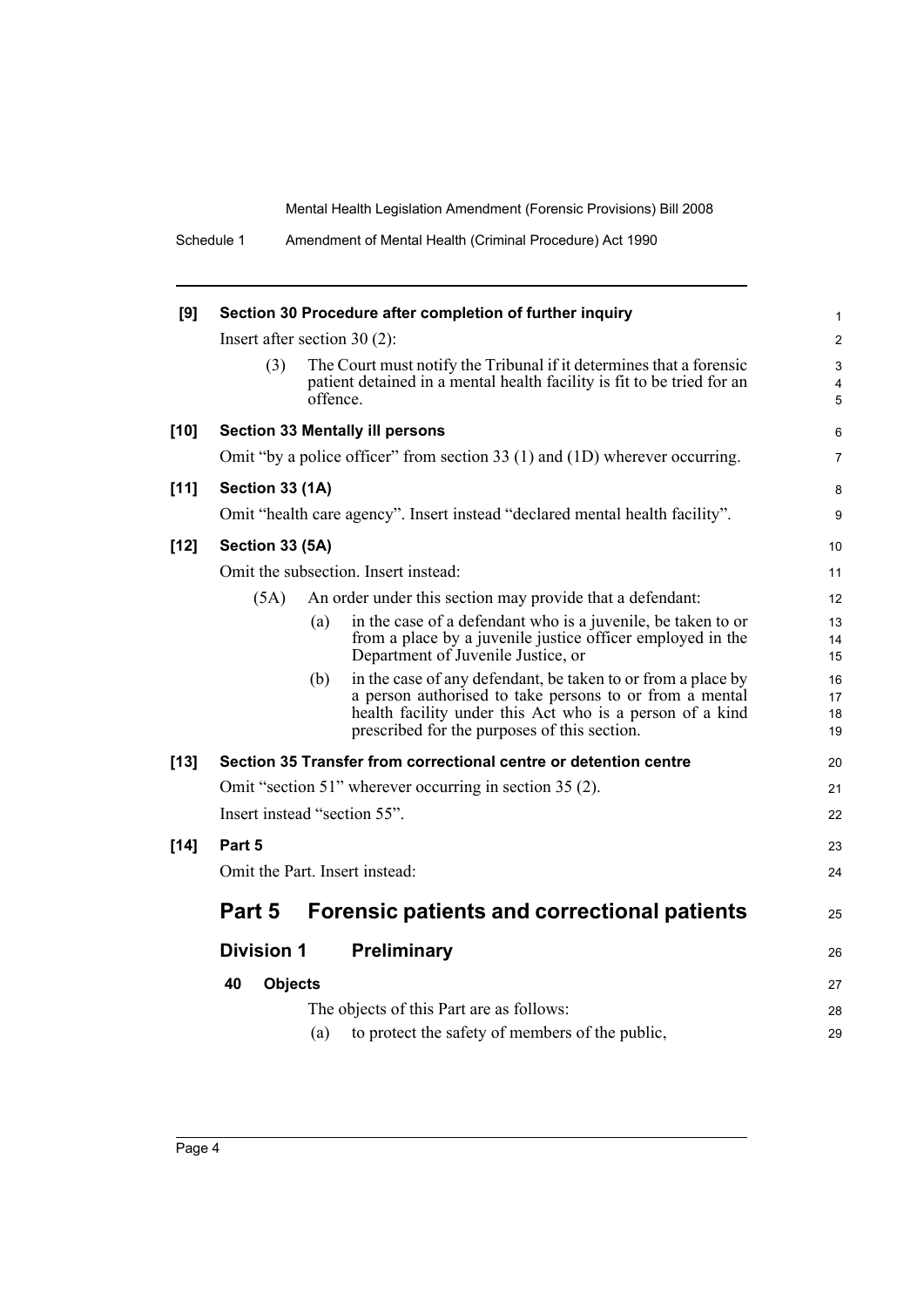Amendment of Mental Health (Criminal Procedure) Act 1990 Schedule 1

|    |     | (b)                | to provide for the care, treatment and control of persons<br>subject to criminal proceedings who are suffering from a<br>mental illness or mental condition,                                                                                                                                                    | $\mathbf{1}$<br>$\overline{2}$<br>3 |
|----|-----|--------------------|-----------------------------------------------------------------------------------------------------------------------------------------------------------------------------------------------------------------------------------------------------------------------------------------------------------------|-------------------------------------|
|    |     | (c)                | to facilitate the care, treatment and control of any of those<br>persons in correctional centres through community<br>treatment orders,                                                                                                                                                                         | 4<br>5<br>$\,6$                     |
|    |     | (d)                | to facilitate the provision of hospital care or care in the<br>community through community treatment orders for any<br>of those persons who require involuntary treatment,                                                                                                                                      | $\overline{7}$<br>8<br>9            |
|    |     | (e)                | to give an opportunity for those persons to have access to<br>appropriate care.                                                                                                                                                                                                                                 | 10<br>11                            |
|    |     |                    | Note. Section 68 of the Mental Health Act 2007 sets out general<br>principles with respect to the treatment of all people with a mental illness<br>or mental disorder.                                                                                                                                          | 12<br>13<br>14                      |
| 41 |     | <b>Definitions</b> |                                                                                                                                                                                                                                                                                                                 | 15                                  |
|    | (1) |                    | In this Part:                                                                                                                                                                                                                                                                                                   | 16                                  |
|    |     |                    | <i>correctional centre</i> includes a detention centre.                                                                                                                                                                                                                                                         | 17                                  |
|    |     |                    | <i>correctional patient</i> means a person (other than a forensic<br>patient) who has been transferred from a correctional centre to a<br>mental health facility while serving a sentence of imprisonment,<br>or while on remand, and who has not been classified by the<br>Tribunal as an involuntary patient. | 18<br>19<br>20<br>21<br>22          |
|    |     |                    | <b>Director-General</b> means the Director-General of the Department<br>of Health.                                                                                                                                                                                                                              | 23<br>24                            |
|    |     |                    | <b>Forensic Division</b> of the Tribunal means the Division established<br>under section 73.                                                                                                                                                                                                                    | 25<br>26                            |
|    |     |                    | <i>victim</i> means a primary victim within the meaning of the <i>Victims</i><br>Support and Rehabilitation Act 1996 and includes a member of<br>the immediate family of a victim within the meaning of section 9<br>of that Act.                                                                               | 27<br>28<br>29<br>30                |
|    |     |                    | <i>victim</i> of a patient means a victim who is a victim of an act of<br>violence (within the meaning of the Victims Support and<br><i>Rehabilitation Act 1996</i> ) committed by a patient.                                                                                                                   | 31<br>32<br>33                      |
|    | (2) |                    | Words and expressions used in this Part have the same meaning<br>as they have in the Mental Health Act 2007.                                                                                                                                                                                                    | 34<br>35                            |
|    | (3) |                    | For the purposes of the application of this Act to a person<br>detained in, or transferred to or from, a detention centre:                                                                                                                                                                                      | 36<br>37                            |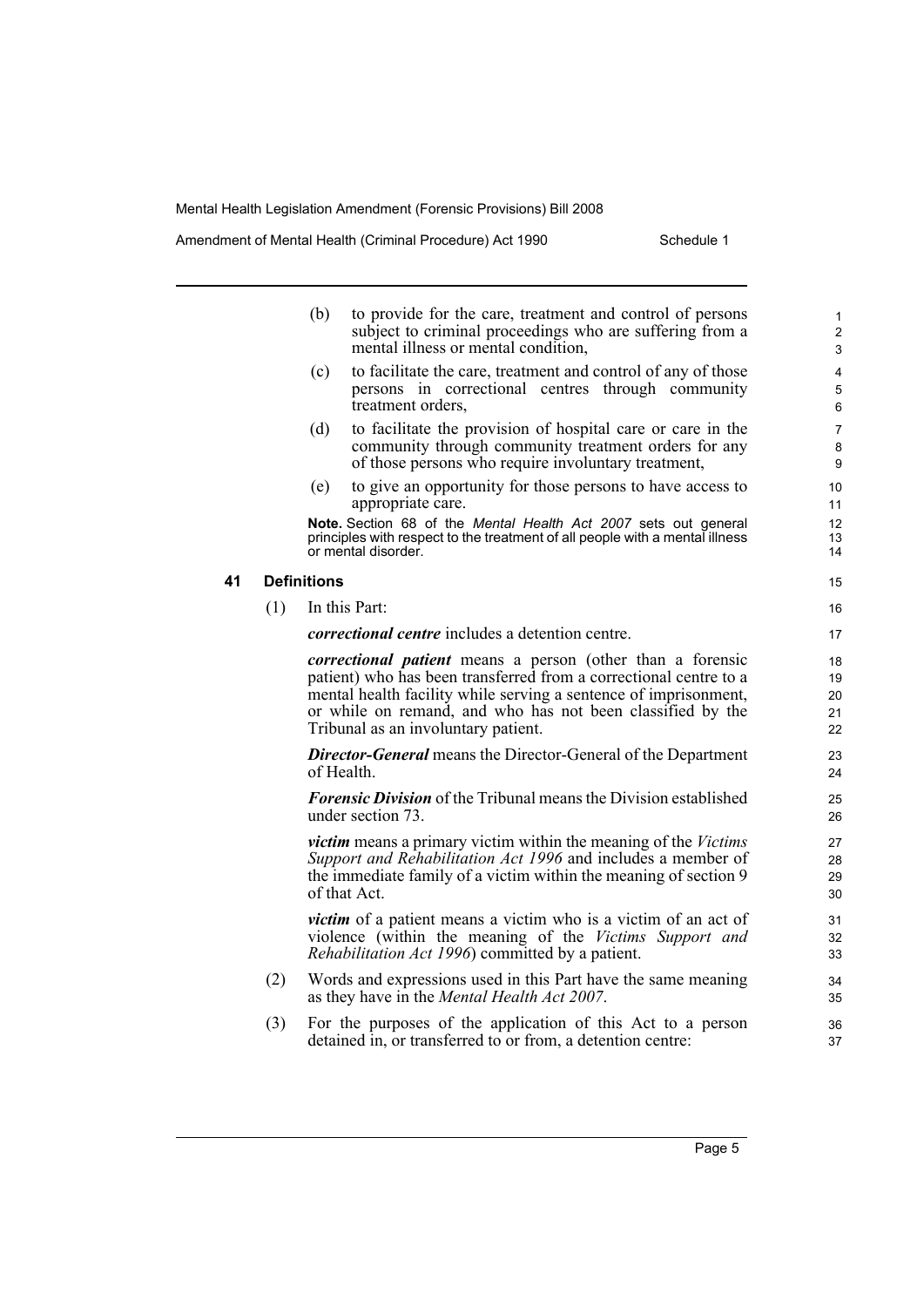|    | (a)                      | a reference to the Commissioner of Corrective Services is<br>taken to be a reference to the Director-General of the<br>Department of Juvenile Justice, and                                         | $\mathbf{1}$<br>$\overline{2}$<br>3 |
|----|--------------------------|----------------------------------------------------------------------------------------------------------------------------------------------------------------------------------------------------|-------------------------------------|
|    | (b)                      | a reference to a sentence of imprisonment is taken to<br>include a reference to a term of detention under a detention<br>order within the meaning of the Children (Detention<br>Centres) Act 1987. | 4<br>5<br>6<br>$\overline{7}$       |
| 42 | <b>Forensic patients</b> |                                                                                                                                                                                                    | 8                                   |
|    | <i>patients:</i>         | For the purposes of this Act, the following persons are <i>forensic</i>                                                                                                                            | 9<br>10                             |
|    | (a)                      | a person who is detained in a mental health facility,<br>correctional centre or other place, or released from custody<br>subject to conditions, pursuant to an order under:                        | 11<br>12<br>13                      |
|    |                          | section 14, 17 (3), 24, 25, 27 or 39, or<br>(i)                                                                                                                                                    | 14                                  |
|    |                          | section 7 (4) of the Criminal Appeal Act 1912<br>(ii)<br>(including that subsection as applied by section<br>$5AA(5)$ of that Act),                                                                | 15<br>16<br>17                      |
|    | (b)                      | a person who is a member of a class of persons prescribed<br>by the regulations for the purposes of this section.                                                                                  | 18<br>19                            |
|    | <b>Division 2</b>        | <b>Forensic patients</b>                                                                                                                                                                           | 20                                  |
|    | Subdivision 1            | <b>Review of forensic patients by Tribunal</b>                                                                                                                                                     | 21                                  |
| 43 |                          | Criteria for release and matters to be considered by Tribunal                                                                                                                                      | 22                                  |
|    |                          |                                                                                                                                                                                                    |                                     |
|    |                          | The Tribunal must not make an order for the release of a forensic<br>patient unless it is satisfied, on the evidence available to it, that:                                                        | 23<br>24                            |
|    | (a)                      | the safety of the patient or any member of the public will<br>not be seriously endangered by the patient's release, and                                                                            | 25<br>26                            |
|    | (b)                      | other care of a less restrictive kind, that is consistent with<br>safe and effective care, is appropriate and reasonably<br>available to the patient or that the patient does not require<br>care. | 27<br>28<br>29<br>30                |
|    |                          | <b>Note.</b> See section 74 for matters that the Tribunal must consider in<br>deciding what orders to make under this Part. Section 75 sets out<br>conditions that may be imposed on release.      |                                     |
| 44 | review                   | Persons found not guilty by reason of mental illness-initial                                                                                                                                       | 31<br>32<br>33<br>34<br>35          |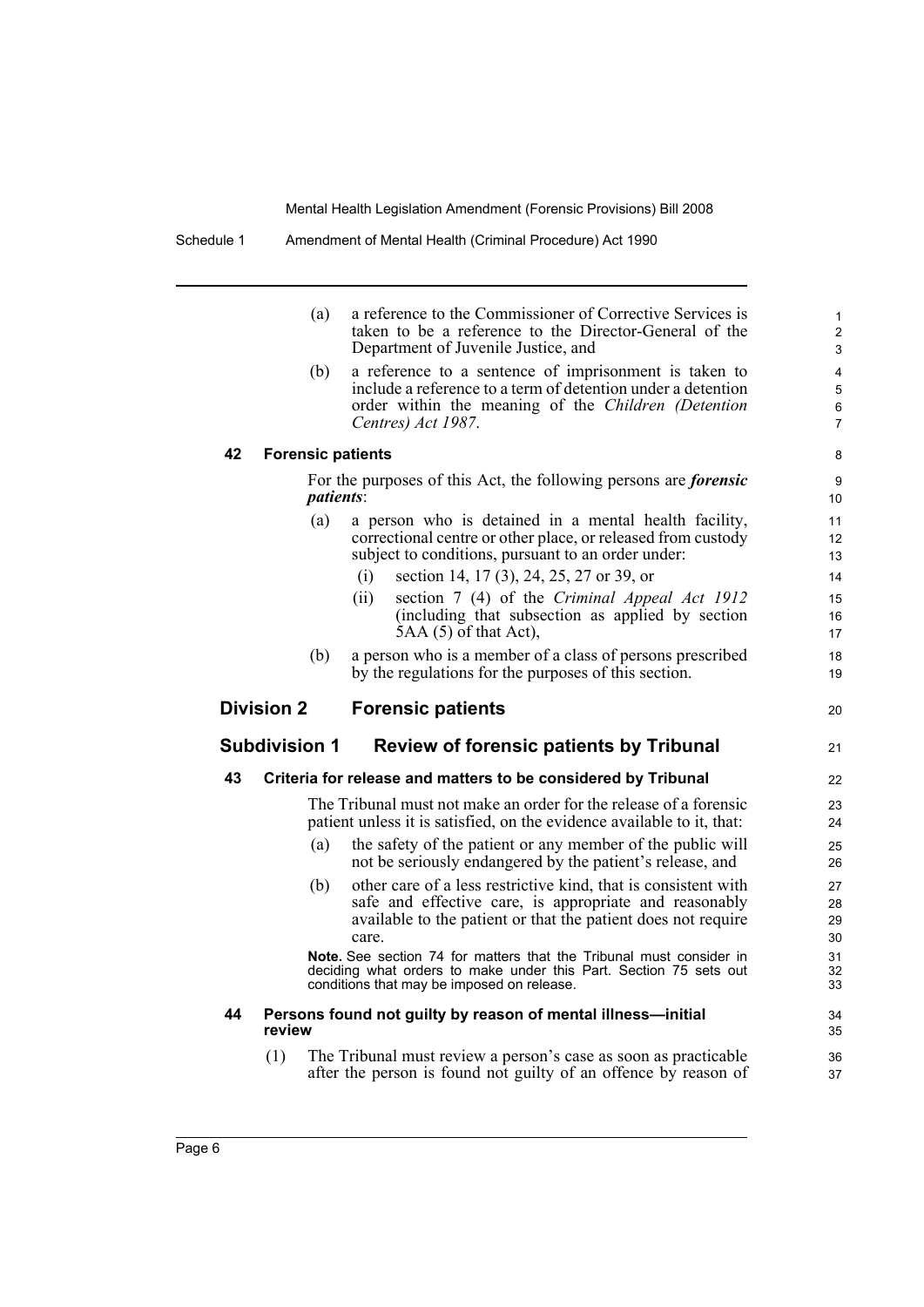mental illness, after a special hearing, a trial or on an appeal, and ordered to be detained in a mental health facility or other place or to be released from custody subject to conditions. **Note.** Relevant orders may be made under this Act (including sections 25 and 39) and under section 7 (4) of the *Criminal Appeal Act 1912* (including that subsection as applied by section 5AA (5) of that Act). (2) The Tribunal must, after reviewing a person's case, make an order: (a) as to the person's care, detention or treatment, or (b) as to the person's release (either unconditionally or subject to conditions). (3) This section does not apply if a person ceases to be a forensic patient. **45 Person found unfit to be tried—initial reviews** (1) The Tribunal must review a person's case as soon as practicable after: (a) an order is made under section 17 (3) in relation to the person, or (b) an order is made under section 27 in relation to the person. (2) On a review, the Tribunal must determine whether, in its opinion, the person has become fit to be tried for an offence. (3) The Tribunal must notify the court that made the finding of unfitness and the Director of Public Prosecutions if, on a review, it is of the opinion that the person: (a) has become fit to be tried for an offence, or (b) has not become fit to be tried for an offence and will not, during the period of 12 months after the finding of unfitness by the court, become fit to be tried for the offence. (4) This section does not apply if a person ceases to be a forensic patient. **46 Further reviews by Tribunal of forensic patients** (1) The Tribunal must review the case of each forensic patient every 6 months but may review the case of any forensic patient at any time. (2) The Tribunal must review the case of a forensic patient if requested to do so by the Minister for Health, the Attorney General, the Minister for Justice, the Minister for Juvenile 1 2 3 4 5 6 7 8 9 10 11 12 13 14 15 16 17 18 19 20 21 22 23 24 25 26 27 28 29 30 31 32 33 34 35 36 37 38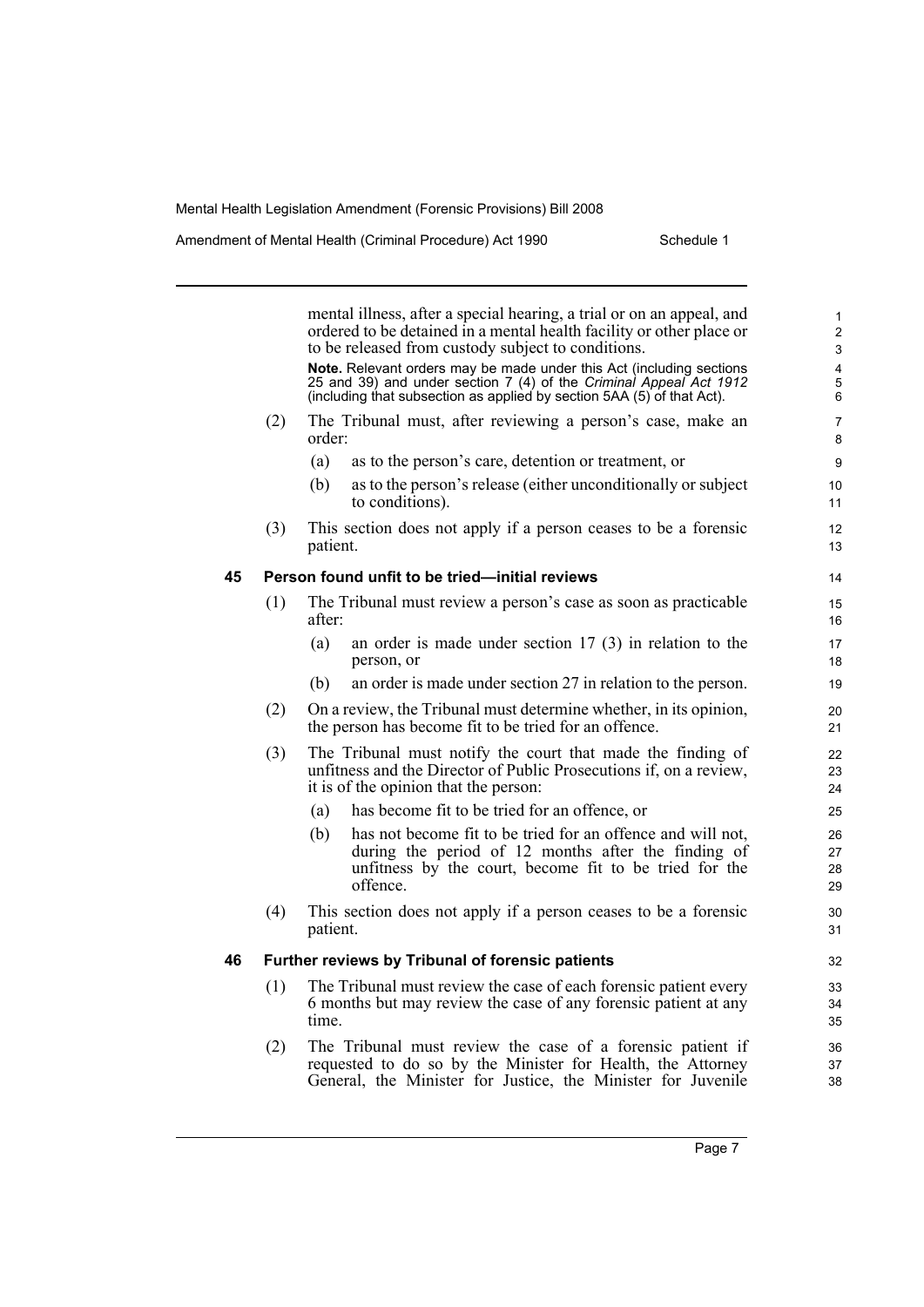Justice, the Director-General or the medical superintendent of the mental health facility in which the patient is detained.

- (3) The Tribunal must review the case of each forensic patient who is subject to a community treatment order, and who is detained in a correctional centre, every 3 months.
- (4) The period within which a particular review under this section must be held may, on the motion of the Tribunal or on the application of the patient or the primary carer of the patient, be extended by the Tribunal to a maximum of 12 months.
- (5) The Tribunal may grant an application to extend the review period if it is satisfied that:
	- (a) there are reasonable grounds to grant the application, or
	- (b) an earlier review is not required because:
		- (i) there has been no change since the last review in the patient's condition, and
		- (ii) there is no apparent need for any change in existing orders relating to the patient, and
		- (iii) an earlier review may be detrimental to the condition of the patient.

#### **47 Orders and recommendations on further Tribunal reviews**

- (1) The Tribunal may, after reviewing the case of a forensic patient under section 46, make an order as to:
	- (a) the patient's continued detention, care or treatment in a mental health facility, correctional centre or other place, or
	- (b) the patient's release (either unconditionally or subject to conditions).
- (2) The Tribunal must not make an order as to the release of a forensic patient if the patient is a person who has been remanded in custody pending the person's return to court but may make a recommendation to the court as to the person's release.
- (3) An order for release under this section may be made despite any other provision of this Act or any order of a court under this Act.
- (4) On reviewing under section 46 the case of a forensic patient who is subject to a finding that the person is unfit to be tried for an offence, the Tribunal must make a recommendation as to the fitness of the patient to be tried for an offence.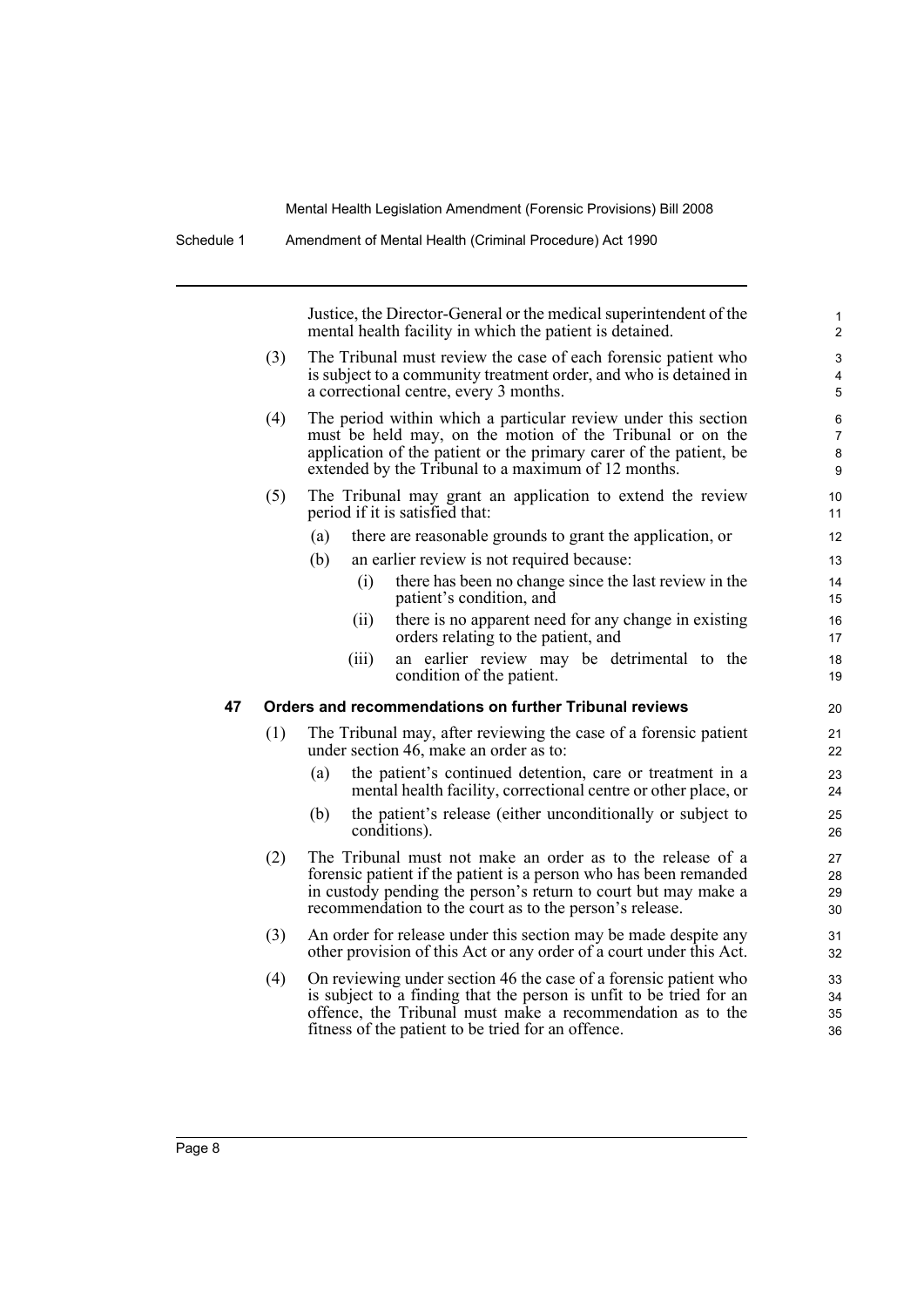Amendment of Mental Health (Criminal Procedure) Act 1990 Schedule 1

|    | (5) | The Tribunal must notify the court that made the finding of<br>unfitness and the Director of Public Prosecutions if, on a review,<br>the Tribunal is of the opinion that the person:<br>has become fit to be tried for an offence, or<br>(a)<br>(b)<br>has not become fit to be tried for an offence and will not,<br>during the period of 12 months after the finding of<br>unfitness by the court, become fit to be tried for the<br>offence. | 1<br>$\boldsymbol{2}$<br>3<br>4<br>$\mathbf 5$<br>$\,6\,$<br>7<br>8 |
|----|-----|-------------------------------------------------------------------------------------------------------------------------------------------------------------------------------------------------------------------------------------------------------------------------------------------------------------------------------------------------------------------------------------------------------------------------------------------------|---------------------------------------------------------------------|
| 48 |     | <b>Transfer of patients</b>                                                                                                                                                                                                                                                                                                                                                                                                                     | 9                                                                   |
|    |     | On a review under this Part, the Tribunal may make an order for<br>the transfer of a forensic patient to a mental health facility,<br>correctional centre or other place.                                                                                                                                                                                                                                                                       | 10<br>11<br>12                                                      |
|    |     | <b>Subdivision 2</b><br>Leave of absence                                                                                                                                                                                                                                                                                                                                                                                                        | 13                                                                  |
| 49 |     | <b>Tribunal may grant leave</b>                                                                                                                                                                                                                                                                                                                                                                                                                 | 14                                                                  |
|    | (1) | The Tribunal may make an order allowing a forensic patient to be.<br>absent from a mental health facility, correctional centre or other<br>place for such period and subject to such terms and conditions, if<br>any, as the Tribunal thinks fit.                                                                                                                                                                                               | 15<br>16<br>17<br>18                                                |
|    | (2) | An order may be made on the application of the patient or on the<br>motion of the Tribunal.                                                                                                                                                                                                                                                                                                                                                     | 19<br>20                                                            |
|    | (3) | The Tribunal must not make an order allowing a forensic patient<br>to be absent from a mental health facility, correctional centre or<br>other place unless it is satisfied, on the evidence available to it,<br>that the safety of the patient or any member of the public will not<br>be seriously endangered if the leave of absence is granted.                                                                                             | 21<br>22<br>23<br>24<br>25                                          |
|    | (4) | This section does not prevent leave of absence being granted to a<br>forensic patient detained in a correctional centre under any other<br>Act or law.                                                                                                                                                                                                                                                                                          | 26<br>27<br>28                                                      |
|    | (5) | The section has effect despite the Crimes (Administration of<br>Sentences) Act 1999.                                                                                                                                                                                                                                                                                                                                                            | 29<br>30                                                            |
| 50 |     | Other leave of absence                                                                                                                                                                                                                                                                                                                                                                                                                          | 31                                                                  |
|    | (1) | The Director-General may allow a forensic patient to be absent<br>from a mental health facility for the period, and subject to the<br>conditions (if any) that the Director-General thinks fit, in<br>circumstances constituting an emergency or in other special<br>circumstances as the Director-General thinks fit.                                                                                                                          | 32<br>33<br>34<br>35<br>36                                          |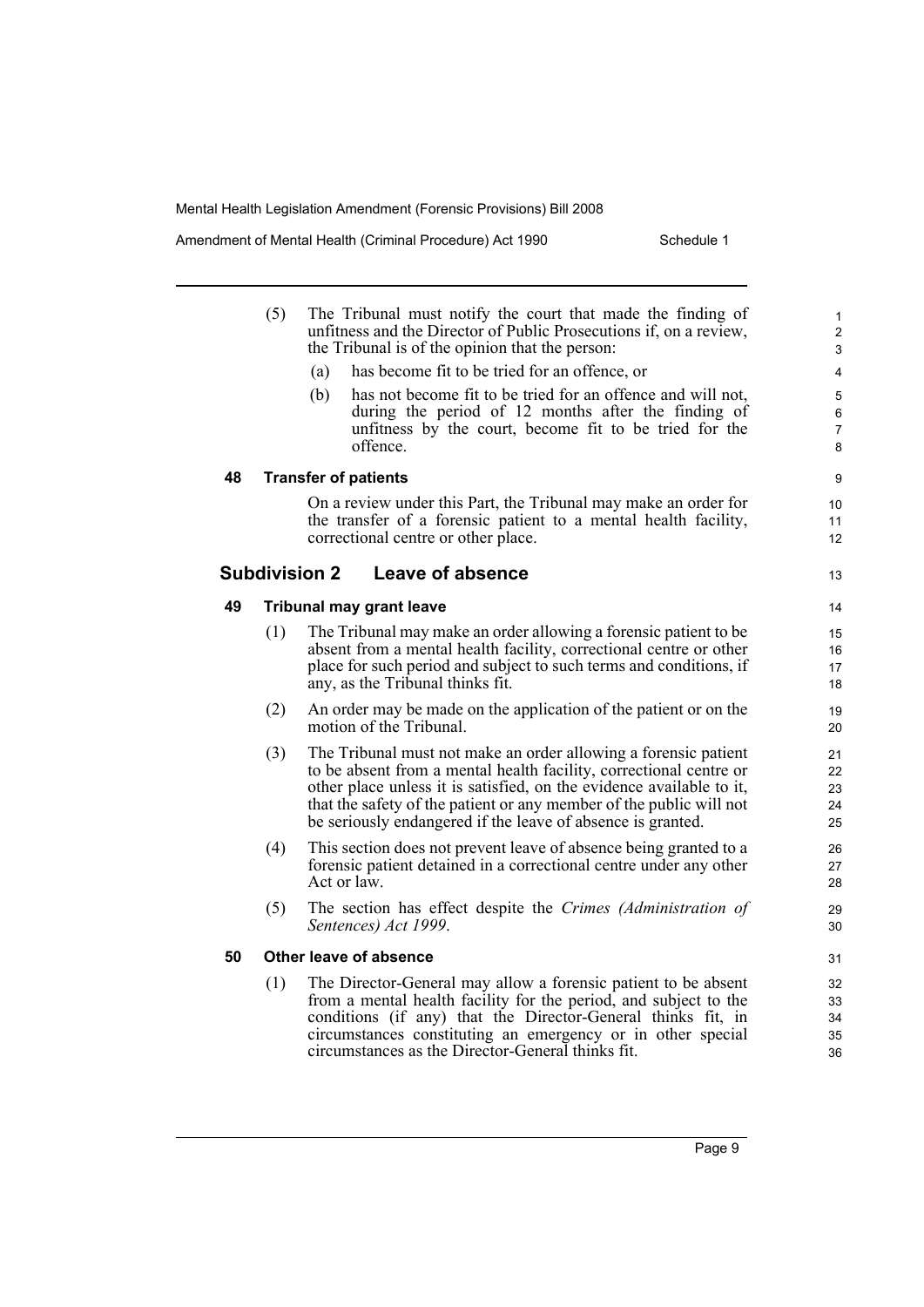#### Schedule 1 Amendment of Mental Health (Criminal Procedure) Act 1990

|    | (2)     | The Director-General must not allow a forensic patient to be<br>absent from a mental health facility (otherwise than in a medical<br>emergency) under this section unless the Director-General is<br>satisfied, on the evidence available to the Director-General, that<br>the safety of the patient or any member of the public will not be<br>seriously endangered if the leave of absence is granted. | $\mathbf{1}$<br>2<br>3<br>4<br>$\mathbf 5$<br>6 |
|----|---------|----------------------------------------------------------------------------------------------------------------------------------------------------------------------------------------------------------------------------------------------------------------------------------------------------------------------------------------------------------------------------------------------------------|-------------------------------------------------|
|    | (3)     | The Director-General must not allow a forensic patient to be<br>absent from a mental health facility if the Tribunal has<br>previously, in the same or similar circumstances, refused to make<br>an order allowing the patient to be absent from a mental health<br>facility.                                                                                                                            | $\overline{7}$<br>8<br>9<br>10<br>11            |
|    |         | <b>Subdivision 3</b><br>Termination of status as forensic patient                                                                                                                                                                                                                                                                                                                                        | 12                                              |
| 51 | release | Termination of classification as forensic patient on unconditional                                                                                                                                                                                                                                                                                                                                       | 13<br>14                                        |
|    | (1)     | A forensic patient ceases to be a forensic patient if any of the<br>following events occurs:                                                                                                                                                                                                                                                                                                             | 15<br>16                                        |
|    |         | the person is released unconditionally in accordance with<br>(a)<br>an order by the Tribunal under this Part or under section 29<br>or by order of a court,                                                                                                                                                                                                                                              | 17<br>18<br>19                                  |
|    |         | if the person has been released in accordance with such an<br>(b)<br>order subject to conditions—the time specified in the<br>conditions as being a time during which those conditions,<br>or any of them, are to be complied with expires.                                                                                                                                                              | 20<br>21<br>22<br>23                            |
|    | (2)     | This section applies in addition to any other provision of this<br>Subdivision.                                                                                                                                                                                                                                                                                                                          | 24<br>25                                        |
| 52 |         | Additional circumstances for termination of classification as<br>forensic patient                                                                                                                                                                                                                                                                                                                        | 26<br>27                                        |
|    | (1)     | Verdict of not guilty or no limiting term after special hearing                                                                                                                                                                                                                                                                                                                                          | 28                                              |
|    |         | A person who has been found to be unfit to be tried for an offence<br>ceases to be a forensic patient if following a special hearing:                                                                                                                                                                                                                                                                    | 29<br>30                                        |
|    |         | the person is found not guilty of the offence concerned, or<br>(a)                                                                                                                                                                                                                                                                                                                                       | 31                                              |
|    |         | the person is found on the limited evidence available to<br>(b)<br>have committed the offence but a limiting term is not<br>imposed on the person.                                                                                                                                                                                                                                                       | 32<br>33<br>34                                  |
|    | (2)     | Detention after special hearing                                                                                                                                                                                                                                                                                                                                                                          | 35                                              |
|    |         | A person who has been detained in a mental health facility,                                                                                                                                                                                                                                                                                                                                              | 36                                              |

correctional centre or other place following a special hearing

37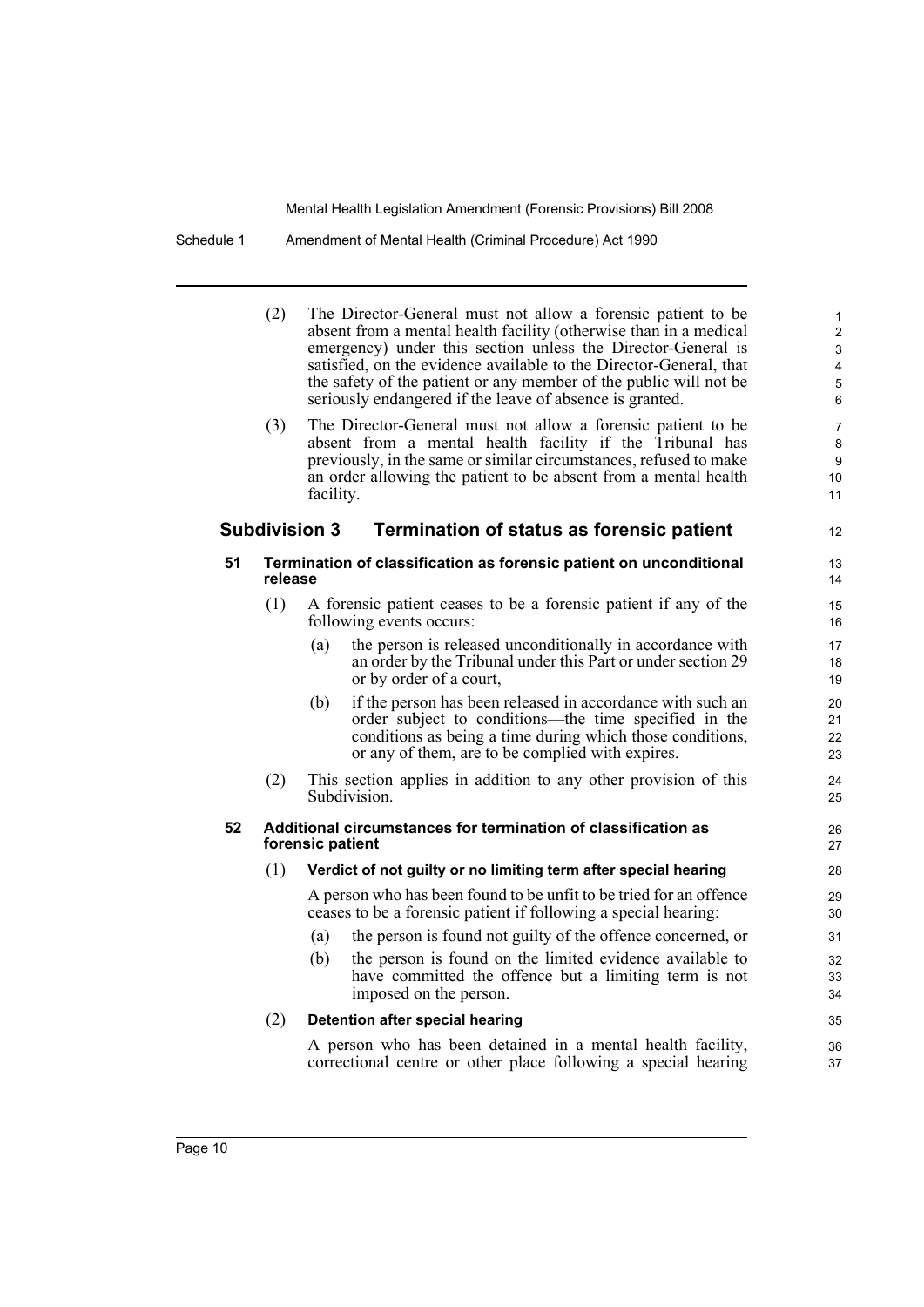Amendment of Mental Health (Criminal Procedure) Act 1990 Schedule 1

ceases to be a forensic patient if any of the following events occurs: (a) the limiting term (where that term is less than life) imposed in respect of the person expires, (b) the person is classified as an involuntary patient. (3) **Person found unfit to be tried by court** A person who has been found by a court to be unfit to be tried for an offence ceases to be a forensic patient if the Tribunal notifies the court and the Director of Public Prosecutions that it is of the opinion that the person has become fit to be tried for an offence (whether or not a special hearing has been conducted in respect of the offence) and a finding is made, at a further inquiry by the court as to the person's unfitness, that the person is fit to be tried for an offence. **Note.** A person subject to a finding that the person is unfit to be tried for an offence, and who is released from detention under section 20 or 29, ceases to be a forensic patient by operation of section 51 (1). (4) **Dismissal of charges or no further proceedings** A person ceases to be a forensic patient if: (a) the relevant charges against the person are dismissed, or (b) the Director of Public Prosecutions notifies the court that the person will not be further proceeded against in respect of the relevant charges. (5) **Other circumstances** The regulations may make provision with respect to other circumstances in which the Tribunal may make an order terminating a person's status as a forensic patient. **53 Classification as involuntary patient** (1) The Tribunal may, on a review of the case of a forensic patient detained in a mental health facility, correctional centre or other place following a special hearing, classify the patient as an involuntary patient if the patient would, by virtue of the operation of this Act or any other law, cease to be a forensic patient within 6 months after the date of the review. (2) The Tribunal may order that a patient classified as an involuntary patient under this section be transferred from a correctional centre to a mental health facility. **Note.** A person classified as an involuntary patient ceases to be a forensic patient, see section 52 (2). 1 2  $\overline{a}$ 4 5 6 7 8  $\alpha$ 10 11 12 13 14 15 16 17 18 19 20 21  $22$ 23 24 25 26 27 28 29 30 31 32 33 34 35 36 37 38 39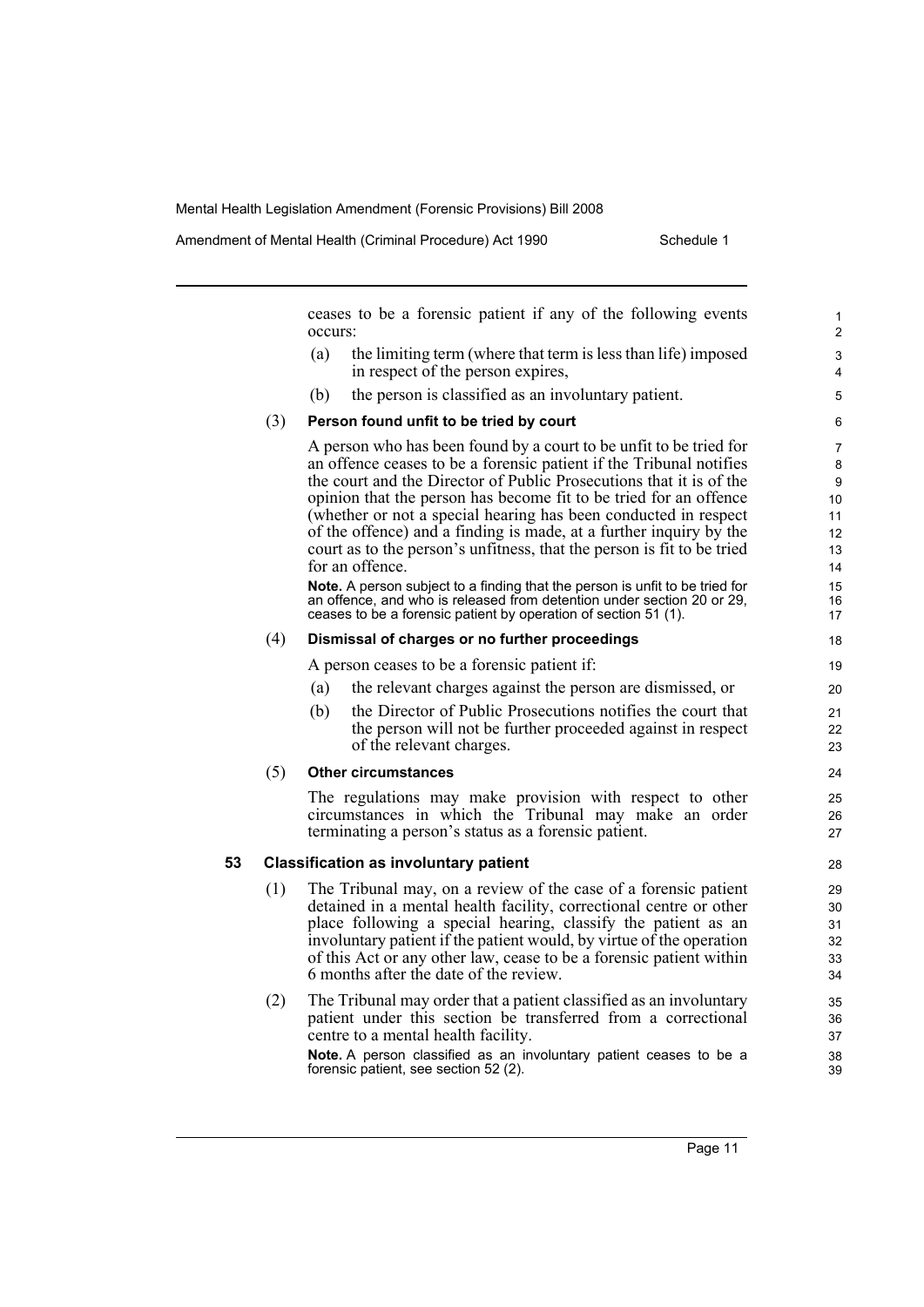Schedule 1 Amendment of Mental Health (Criminal Procedure) Act 1990

#### **54 Release from mental health facility on ceasing to be a forensic patient**

A person who ceases to be a forensic patient (other than a person classified as an involuntary patient under section 53) must be discharged from the mental health facility in which the person is detained.

7 8

#### **Division 3 Transfers from correctional centres and correctional patients**

#### **55 Transfer from correctional centre by Director-General**

- (1) The Director-General may, by order in writing, direct that a person imprisoned in a correctional centre be transferred to a mental health facility.
- (2) The Director-General may make a transfer order on the basis of 2 certificates about the person's condition issued by 2 medical practitioners, one of whom is a psychiatrist. The certificates are to be in the form set out in Schedule 2.
- (3) A transfer order may be made without the person's consent if it appears to the Director-General, on the basis of the certificates, that the person is a mentally ill person.
- (4) A transfer order may be made with the person's consent if it appears to the Director-General, on the basis of the certificates, that the person is suffering from a mental condition for which treatment is available in a mental health facility.
- (5) The Director-General may revoke a transfer order.
- (6) The Director-General must notify the Tribunal in writing if the Director-General makes or revokes a transfer order.

#### **56 Transfer back to correctional centre**

- (1) This section applies to a person transferred from a correctional centre to a mental health facility under any provision of this Division.
- (2) The person must be transferred back to the correctional centre within 7 days unless the Director-General is of the opinion that:
	- (a) the person is a mentally ill person or is suffering from a mental condition for which treatment is available in a mental health facility, and
	- (b) other care of an appropriate kind would not be reasonably available to the person in the correctional centre.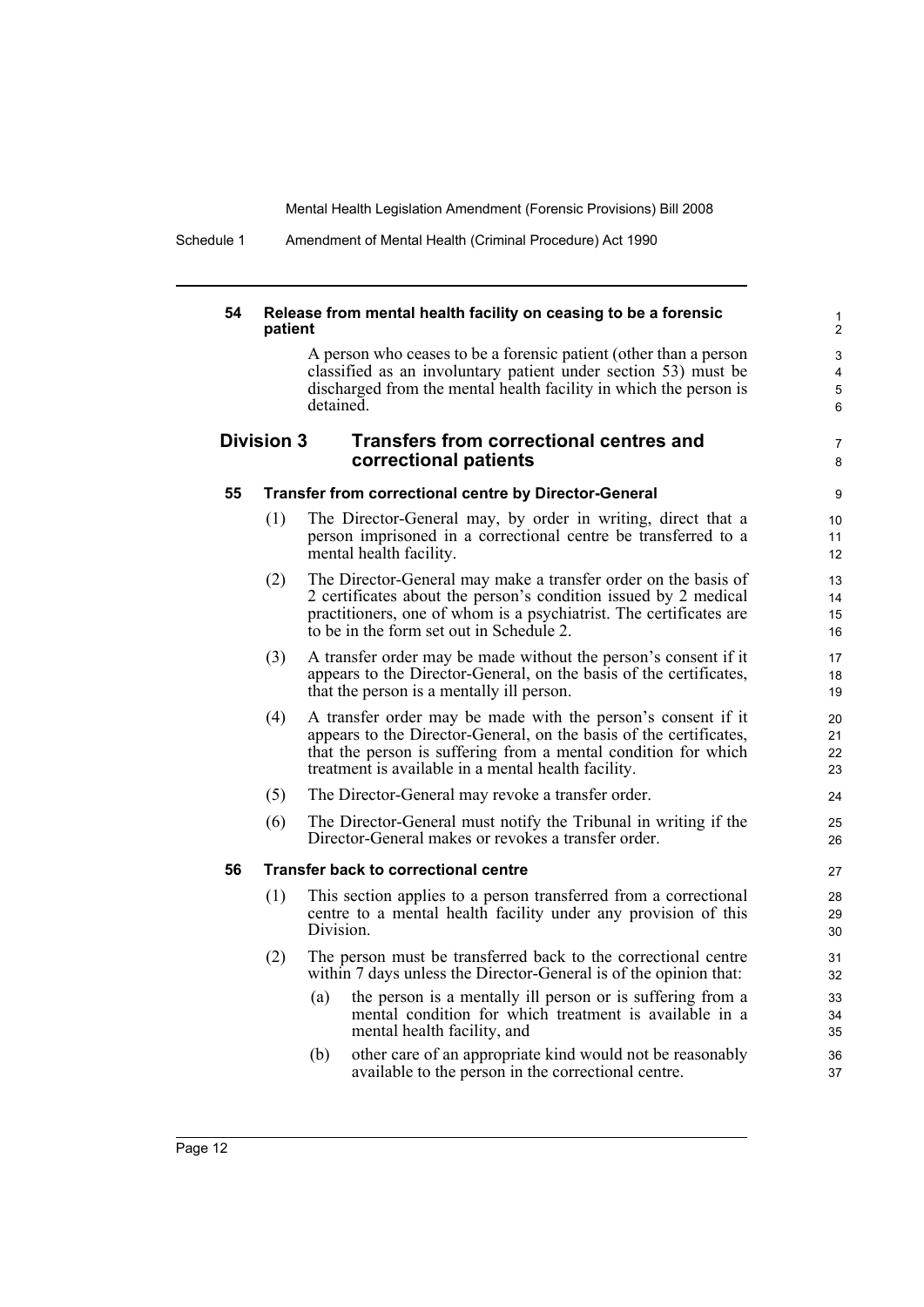|    | (3)      | The person may be transferred back to the correctional centre at<br>any time if the Director-General is of the opinion that:                                                                                                                    | $\mathbf{1}$<br>$\overline{2}$ |  |  |
|----|----------|-------------------------------------------------------------------------------------------------------------------------------------------------------------------------------------------------------------------------------------------------|--------------------------------|--|--|
|    |          | the person has ceased to be a mentally ill person or to be<br>(a)<br>suffering from a mental condition for which treatment is<br>available in a mental health facility, or                                                                      | 3<br>4<br>5                    |  |  |
|    |          | other care of an appropriate kind would be reasonably<br>(b)<br>available to the person in a correctional centre.                                                                                                                               | 6<br>$\overline{7}$            |  |  |
|    | (4)      | Nothing in this section affects the powers of the Tribunal in<br>respect of a person transferred to a mental health facility from a<br>correctional centre.                                                                                     |                                |  |  |
| 57 |          | Requests for transfer to correctional centre                                                                                                                                                                                                    | 11                             |  |  |
|    | (1)      | A correctional patient who is detained in a mental health facility<br>may, at any time, request the Tribunal to make an order that the<br>patient be transferred to a correctional centre.                                                      | 12<br>13<br>14                 |  |  |
|    | (2)      | The Tribunal, after considering any such request, may make the<br>order requested by the patient or may refuse to make that order.                                                                                                              | 15<br>16                       |  |  |
|    | (3)      | The Tribunal must make the order if it is satisfied that the person<br>is not a mentally ill person.                                                                                                                                            | 17<br>18                       |  |  |
| 58 | facility | Review by Tribunal of persons awaiting transfer to mental health                                                                                                                                                                                | 19<br>20                       |  |  |
|    | (1)      | The Tribunal must conduct a limited review of the case of a<br>person who is subject to an order for transfer to a mental health<br>facility under this Division but who is not transferred within the<br>period prescribed by the regulations. | 21<br>22<br>23<br>24           |  |  |
|    | (2)      | The Tribunal must carry out such a review each month until the<br>person is transferred to a mental health facility or the Tribunal or<br>the Director-General revokes the order.                                                               | 25<br>26<br>27                 |  |  |
|    | (3)      | On a limited review, the Tribunal may make an order as to the<br>person's detention, care or treatment in a mental health facility or<br>other place.                                                                                           | 28<br>29<br>30                 |  |  |
|    | (4)      | For the purposes of a limited review, a report as to the person's<br>condition and the reason for the delay in transfer is to be provided<br>to the Tribunal by the Director-General and the Commissioner of<br>Corrective Services.            | 31<br>32<br>33<br>34           |  |  |
|    |          | Note. In the case of a juvenile, the report is to be provided by the<br>Director-General of the Department of Juvenile Justice (see section<br>41 (3)).                                                                                         | 35<br>36<br>37                 |  |  |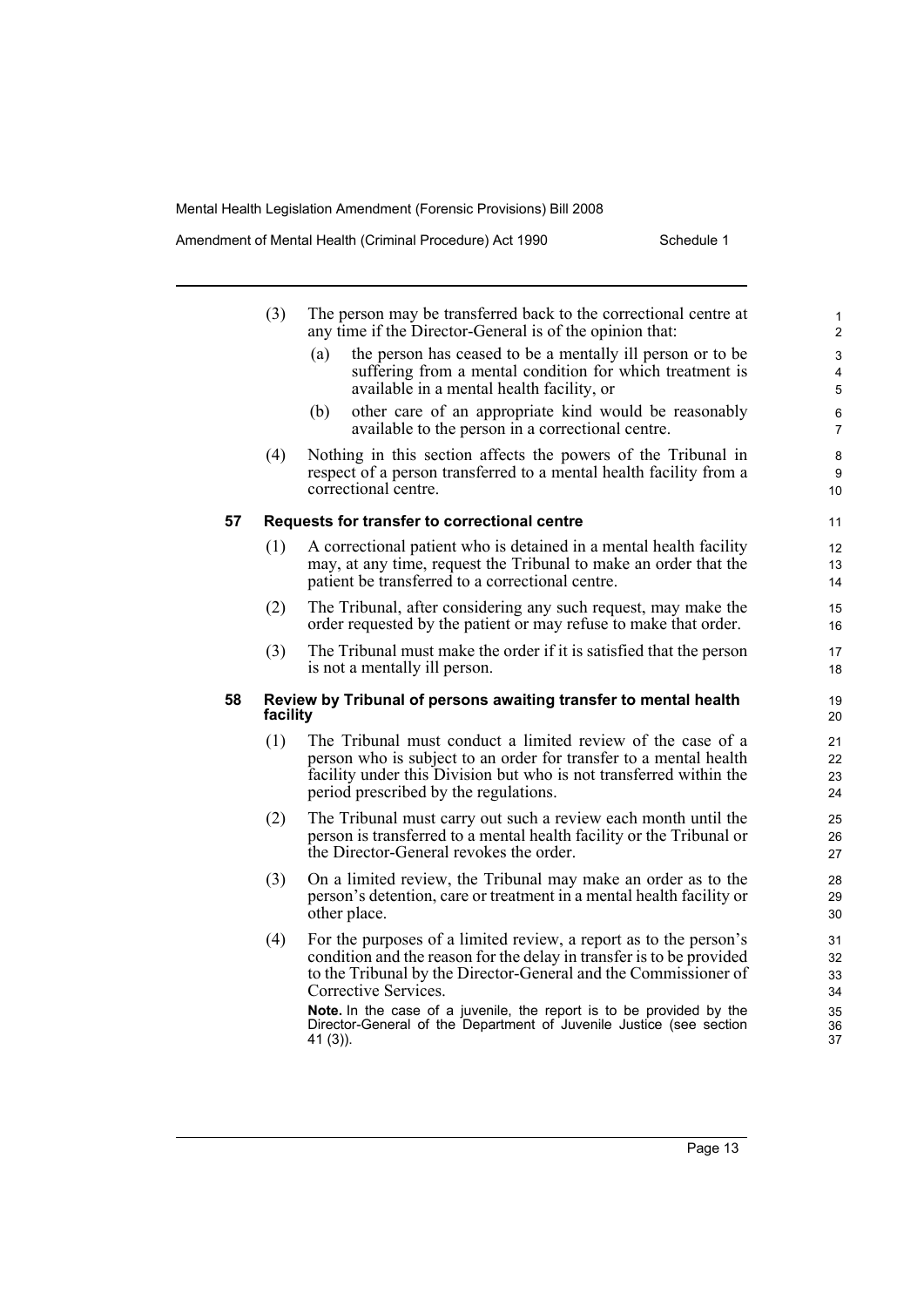Schedule 1 Amendment of Mental Health (Criminal Procedure) Act 1990

| 59 |                   | Review of persons transferred from correctional centres                                                                                                                                                                                                                                                                                                                                                    |                                  |
|----|-------------------|------------------------------------------------------------------------------------------------------------------------------------------------------------------------------------------------------------------------------------------------------------------------------------------------------------------------------------------------------------------------------------------------------------|----------------------------------|
|    | (1)               | The Tribunal must review the case of a person transferred under<br>this Division to a mental health facility from a correctional centre<br>as soon as practicable after the person is so transferred and may<br>make an order as to the person's continued detention, care or<br>treatment in a mental health facility or correctional centre.                                                             |                                  |
|    | (2)               | On a review, the Tribunal is to determine whether the person is a<br>mentally ill person who should continue to be detained in a<br>mental health facility.                                                                                                                                                                                                                                                |                                  |
|    | (3)               | If a person is transferred under this Division from a correctional<br>centre to a mental health facility, the Tribunal may, at any time,<br>make an order that the person be transferred to a correctional<br>centre.                                                                                                                                                                                      | 10<br>11<br>12<br>13             |
| 60 |                   | Effect of detention in mental health facility on sentence and parole                                                                                                                                                                                                                                                                                                                                       | 14                               |
|    | (1)               | Any period of detention of a person in a mental health facility or<br>other place, following a transfer under this Part from a<br>correctional centre, is to be treated as if it were a period of<br>imprisonment in a correctional centre for the purposes of the<br>person's sentence and parole.                                                                                                        | 15<br>16<br>17<br>18<br>19       |
|    | (2)               | For the purposes of Part 6 of the Crimes (Administration of<br>Sentences) Act 1999, a forensic patient who is currently serving a<br>sentence of imprisonment, or a correctional patient, who is<br>detained in a mental health facility, is taken to be serving a<br>full-time sentence of detention in a correctional centre.<br>Note. Part 6 of that Act contains provisions permitting the granting of | 20<br>21<br>22<br>23<br>24<br>25 |
|    | (3)               | parole to certain persons serving full-time sentences of detention.<br>The detention of a person in a mental health facility or other place<br>under this Part does not prevent the granting of parole to the<br>person under the Crimes (Administration of Sentences) Act 1999.                                                                                                                           | 26<br>27<br>28<br>29             |
|    | <b>Division 4</b> | <b>Correctional patients</b>                                                                                                                                                                                                                                                                                                                                                                               | 30                               |
|    |                   | <b>Subdivision 1</b><br><b>Review of correctional patients</b>                                                                                                                                                                                                                                                                                                                                             | 31                               |
| 61 |                   | Reviews by Tribunal of correctional patients                                                                                                                                                                                                                                                                                                                                                               | 32                               |
|    | (1)               | The Tribunal must review the case of each correctional patient<br>every 6 months but may review the case of any correctional<br>patient at any time.                                                                                                                                                                                                                                                       | 33<br>34<br>35                   |
|    | (2)               | The Tribunal must review the case of a correctional patient if<br>requested to do so by the Minister for Health, the Attorney<br>General, the Minister for Justice, the Minister for Juvenile                                                                                                                                                                                                              | 36<br>37<br>38                   |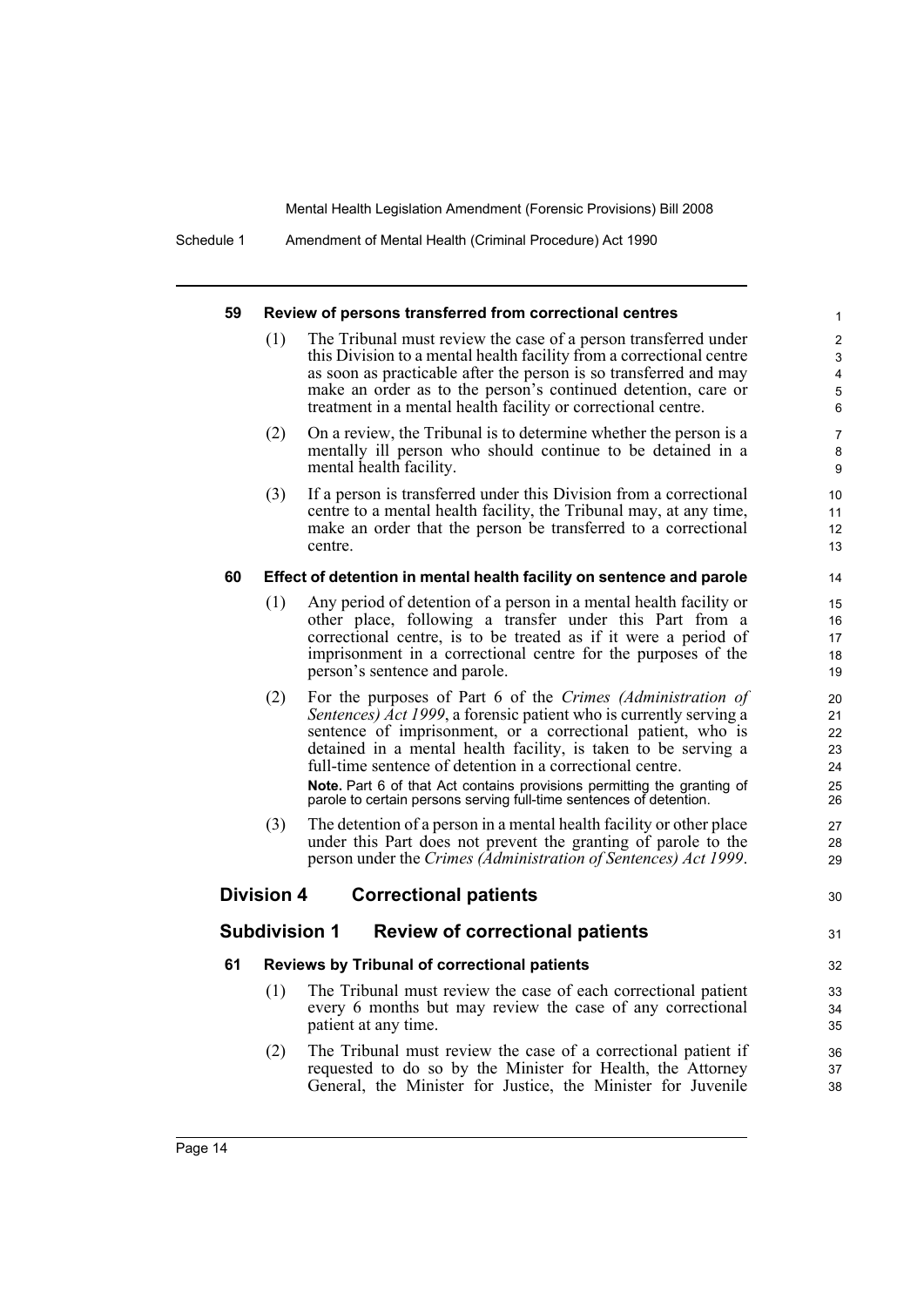Justice, the Director-General or the medical superintendent of the mental health facility in which the patient is detained. (3) The Tribunal must review the case of each person (not being a forensic patient) who is subject to a community treatment order and who is detained in a correctional centre every 3 months. (4) The period within which a particular review under this section must be held may, on the motion of the Tribunal or on the application of the patient or the primary carer of the patient, be extended by the Tribunal to a maximum of 12 months. (5) The Tribunal may grant an application to extend the review period if it is satisfied that: (a) there are reasonable grounds to grant the application, or (b) an earlier review is not required because: (i) there has been no change since the last review in the patient's condition, and (ii) there is no apparent need for any change in existing orders relating to the patient, and (iii) an earlier review may be detrimental to the condition of the patient. (6) The Tribunal may, after reviewing the case of a correctional patient, make an order as to the patient's continued detention, care or treatment in, or transfer to, a mental health facility, correctional centre or other place. **Note.** See Division 3 for provisions relating to limited reviews of persons awaiting transfer from a correctional centre or on transfer taking place. **Subdivision 2 Leave of absence 62 Commissioner of Corrective Services to grant leave** (1) The Commissioner of Corrective Services may allow a correctional patient to be absent from a mental health facility for such period and subject to such terms and conditions (if any) as the Commissioner of Corrective Services thinks fit. (2) The Tribunal may, on a review of a correctional patient, make recommendations to the Commissioner of Corrective Services as to the granting of leave to the patient. (3) In determining whether to grant leave to a correctional patient to be absent from a mental health facility, the Commissioner of Corrective Services must have regard to any recommendations as to the granting of leave made by the Tribunal on a review of the patient. 1  $\overline{2}$ 3 4 5 6 7 8 9 10 11 12 13 14 15 16 17 18 19 20 21 22 23 24 25 26 27 28 29 30 31 32 33 34 35 36 37 38 39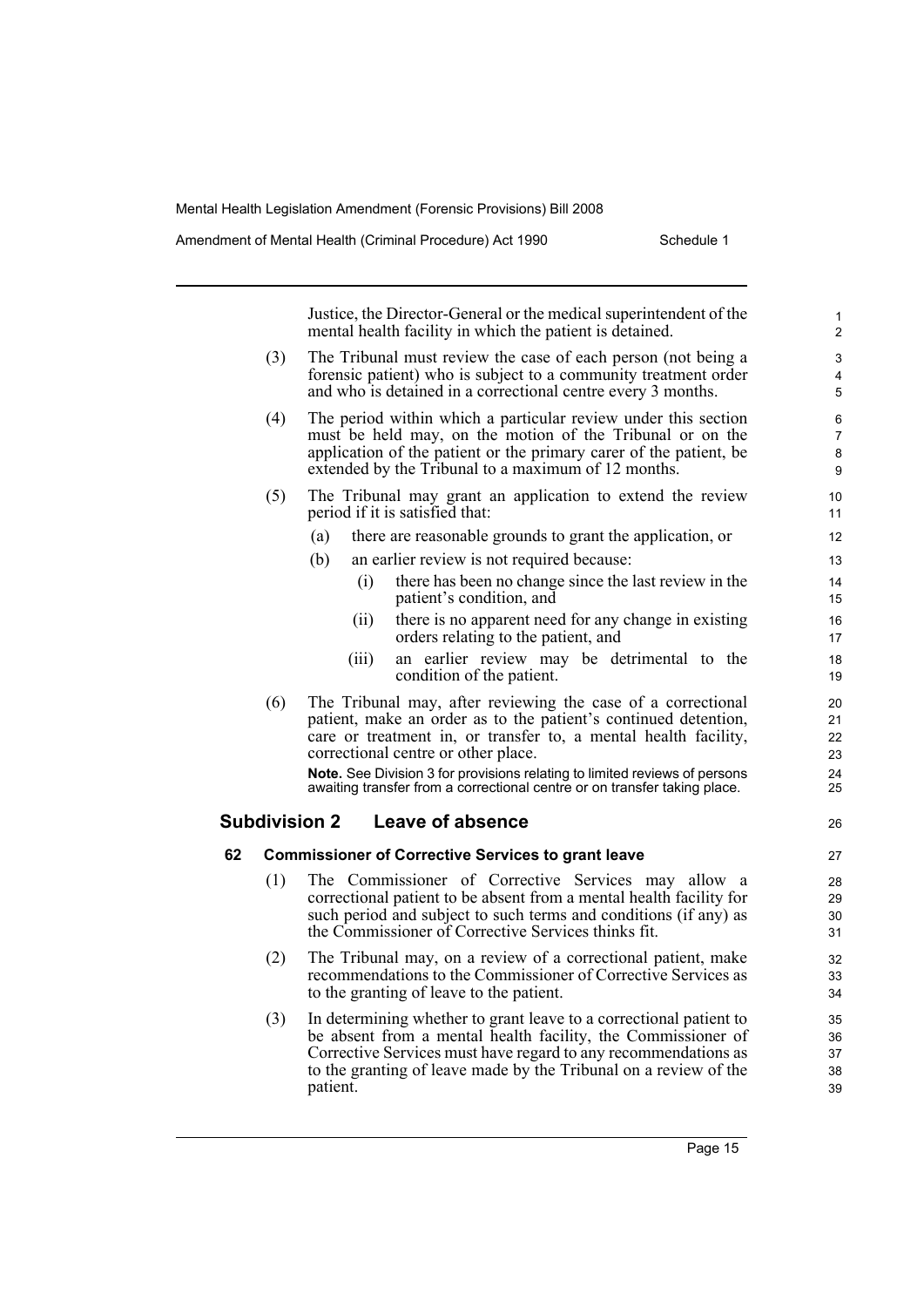Schedule 1 Amendment of Mental Health (Criminal Procedure) Act 1990

#### **63 Other leave of absence**

| 63 |     | Other leave of absence                                                                                                                                                                                                                                                                                                                                                                                   | 1                                          |
|----|-----|----------------------------------------------------------------------------------------------------------------------------------------------------------------------------------------------------------------------------------------------------------------------------------------------------------------------------------------------------------------------------------------------------------|--------------------------------------------|
|    | (1) | The Director-General may allow a correctional patient to be<br>absent from a mental health facility for the period, and subject to<br>the conditions (if any) that the Director-General thinks fit, in<br>circumstances constituting an emergency or in other special<br>circumstances as the Director-General thinks fit.                                                                               | 2<br>3<br>4<br>5<br>6                      |
|    | (2) | The Director-General must not allow a correctional patient to be<br>absent from a mental health facility (other than in a medical<br>emergency) under this section unless the Director-General is<br>satisfied, on the evidence available to the Director-General, that<br>the safety of the patient or any member of the public will not be<br>seriously endangered if the leave of absence is granted. | $\overline{7}$<br>8<br>9<br>10<br>11<br>12 |
|    | (3) | The Director-General must not allow a correctional patient to be<br>absent from a mental health facility if the Commissioner of<br>Corrective Services has previously, in the same or similar<br>circumstances, refused to allow the patient to be absent from a<br>mental health facility.                                                                                                              | 13<br>14<br>15<br>16<br>17                 |
|    | (4) | This section has effect despite the Crimes (Administration of<br>Sentences) Act 1999.<br>Note. See section 76D for security conditions relating to correctional<br>patients who are absent on leave from mental health facilities.                                                                                                                                                                       | 18<br>19<br>20<br>21                       |
|    |     |                                                                                                                                                                                                                                                                                                                                                                                                          |                                            |
|    |     | <b>Termination of status as correctional</b><br><b>Subdivision 3</b><br>patient                                                                                                                                                                                                                                                                                                                          | 22<br>23                                   |
| 64 |     | Termination of classification as correctional patient                                                                                                                                                                                                                                                                                                                                                    | 24                                         |
|    |     | A correctional patient ceases to be a correctional patient if any of<br>the following events occurs:                                                                                                                                                                                                                                                                                                     | 25<br>26                                   |
|    |     | the person is transferred to a correctional centre or other<br>(a)<br>place from the mental health facility,                                                                                                                                                                                                                                                                                             | 27<br>28                                   |
|    |     | the person's sentence of imprisonment expires,<br>(b)                                                                                                                                                                                                                                                                                                                                                    | 29                                         |
|    |     | the person is ordered to be released on parole,<br>(c)                                                                                                                                                                                                                                                                                                                                                   | 30                                         |
|    |     | (d)<br>the person is otherwise released on the order of a court,                                                                                                                                                                                                                                                                                                                                         | 31                                         |
|    |     | the relevant charges against the person are dismissed,<br>(e)                                                                                                                                                                                                                                                                                                                                            | 32                                         |
|    |     | the Director of Public Prosecutions notifies the court or the<br>(f)<br>Tribunal that the person will not be further proceeded<br>against in respect of the relevant charges.                                                                                                                                                                                                                            | 33<br>34<br>35                             |
| 65 |     | <b>Classification as involuntary patient</b>                                                                                                                                                                                                                                                                                                                                                             | 36                                         |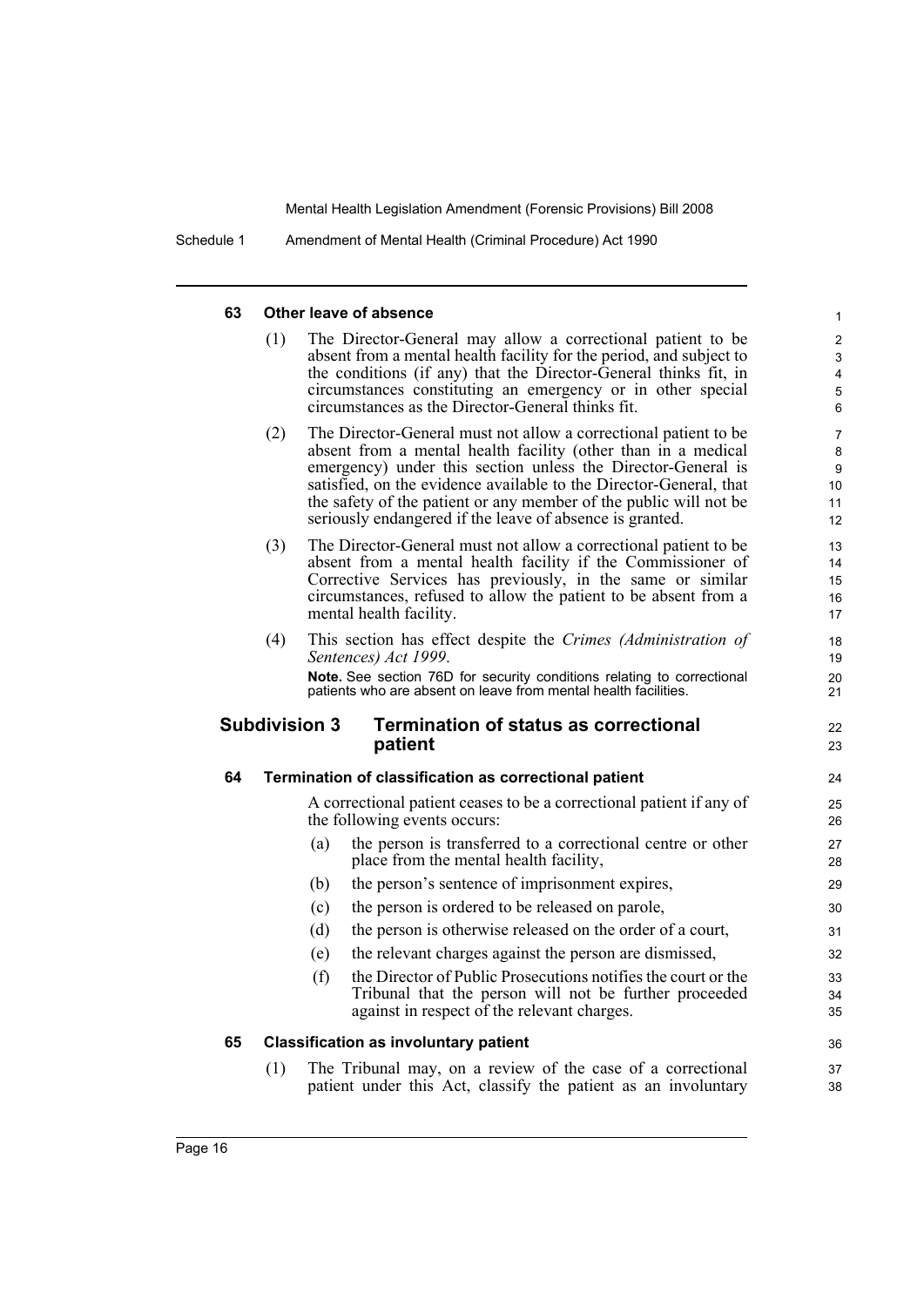patient if the patient would, by virtue of the operation of this Act or any other law, cease to be a correctional patient within 6 months after the date of the review. (2) On classification as an involuntary patient under this section, the person ceases to be a correctional patient. **66 Release from mental health facility on ceasing to be correctional patient** A person who ceases to be a correctional patient (other than a person classified as an involuntary patient under section 65) must be discharged from the mental health facility in which the person is detained. **Division 5 Community treatment orders relating to forensic patients and correctional patients 67 Community treatment orders** (1) On a review under this Part or at any other time, the Tribunal may make a community treatment order in relation to: (a) a forensic patient ordered to be released conditionally or to be transferred to a correctional centre or other place, or not detained under this Act, or (b) a correctional patient ordered to be transferred to a correctional centre, or (c) a person who is subject to an order for transfer to a mental health facility from a correctional centre but who has not been transferred, or (d) an inmate in a correctional centre. (2) Part 3 of Chapter 3 of the *Mental Health Act 2007* applies to the making of a community treatment order referred to in this section, subject to any modifications prescribed by the regulations under that Act or under this Act. (3) Without limiting subsection (2), the regulations may modify that Part for the purpose of consistency with the operation of the *Crimes (Administration of Sentences) Act 1999* and regulations under that Act with respect to correctional patients, inmates of correctional centres and persons subject to parole. (4) A community treatment order made in respect of a person detained in a correctional centre or other place continues in force if the person is released from the centre or place, subject to the terms of the order or any variation or revocation of the order. 10 11 12 13 14 15 16 17 18 19 20 21 22 23 24 25 26 27 28 29 30 31 32 33 34 35 36 37 38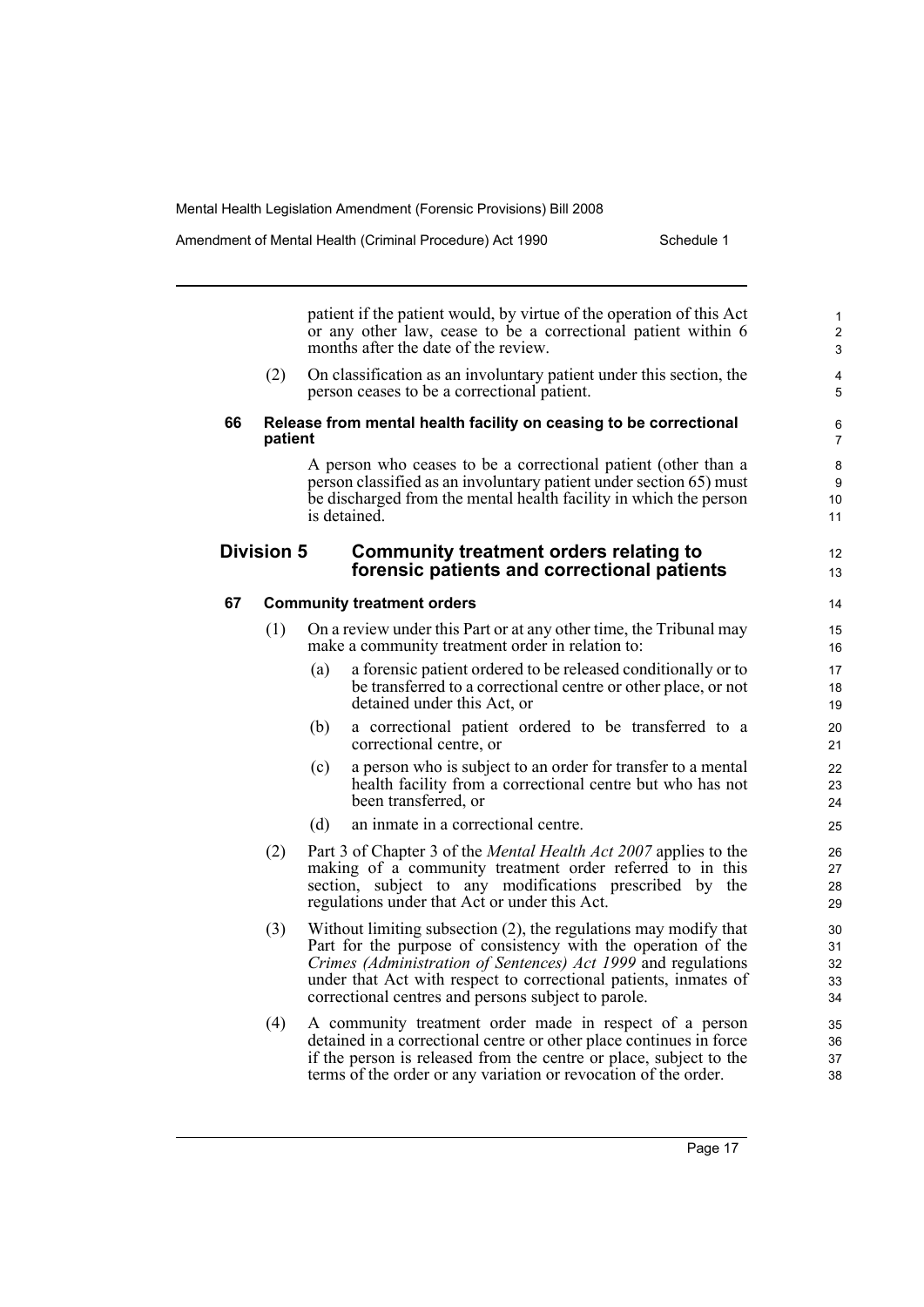Schedule 1 Amendment of Mental Health (Criminal Procedure) Act 1990

|    | <b>Division 6</b>                   |       | <b>Enforcement</b>                                                                                                                                                                                                                                                                                                                   | 1                          |  |
|----|-------------------------------------|-------|--------------------------------------------------------------------------------------------------------------------------------------------------------------------------------------------------------------------------------------------------------------------------------------------------------------------------------------|----------------------------|--|
| 68 | <b>Breach of orders for release</b> |       |                                                                                                                                                                                                                                                                                                                                      |                            |  |
|    | (1)                                 |       | The President of the Tribunal may make an order for the<br>apprehension of a person if it appears to the President that:                                                                                                                                                                                                             | 3<br>4                     |  |
|    |                                     | (a)   | the person has breached a condition of an order for the<br>person's conditional release under this Part, or                                                                                                                                                                                                                          | 5<br>6                     |  |
|    |                                     | (b)   | the person has committed a breach of an order releasing the<br>person from custody under section 39, or                                                                                                                                                                                                                              | $\overline{7}$<br>8        |  |
|    |                                     | (c)   | the person has breached a condition of leave of absence<br>granted under this Part, or                                                                                                                                                                                                                                               | 9<br>10                    |  |
|    |                                     | (d)   | the person has been granted conditional release or leave of<br>absence under this Part and has suffered a deterioration of<br>mental condition and is at risk of causing serious harm to<br>himself or herself or to any member of the public because<br>of his or her mental condition.                                             | 11<br>12<br>13<br>14<br>15 |  |
|    | (2)                                 |       | The Tribunal must review the case of a person apprehended<br>under this section and may:                                                                                                                                                                                                                                             | 16<br>17                   |  |
|    |                                     | (a)   | confirm the person's release or leave, either conditionally<br>or subject to conditions, or                                                                                                                                                                                                                                          | 18<br>19                   |  |
|    |                                     | (b)   | order the person's apprehension and detention, care or<br>treatment in a mental health facility, correctional centre or<br>other place, and in the manner, specified in the order.                                                                                                                                                   | 20<br>21<br>22             |  |
|    |                                     |       | Note. The Tribunal may also make a community treatment order under<br>Division 5.                                                                                                                                                                                                                                                    | 23<br>24                   |  |
|    | (3)                                 | must: | A police officer to whose notice an apprehension order is brought                                                                                                                                                                                                                                                                    | 25<br>26                   |  |
|    |                                     | (a)   | apprehend and take or assist in taking the person to the<br>mental health facility, correctional centre or other place<br>specified in the order, or                                                                                                                                                                                 | 27<br>28<br>29             |  |
|    |                                     | (b)   | cause or make arrangements for some other police officer<br>to do so.                                                                                                                                                                                                                                                                | 30<br>31                   |  |
|    | (4)                                 |       | A police officer may enter premises to apprehend a person under<br>this section, and may apprehend any such person, without a<br>warrant and may exercise any of the powers conferred on a<br>person who is authorised under section 81 of the <i>Mental Health</i><br><i>Act 2007</i> to take a person to a mental health facility. | 32<br>33<br>34<br>35<br>36 |  |
| 69 |                                     |       | Apprehended person may seek reconsideration by Tribunal                                                                                                                                                                                                                                                                              | 37                         |  |
|    | (1)                                 |       | A person who is apprehended under section 68 may request the<br>Tribunal to investigate the evidence on which the order for the                                                                                                                                                                                                      | 38<br>39                   |  |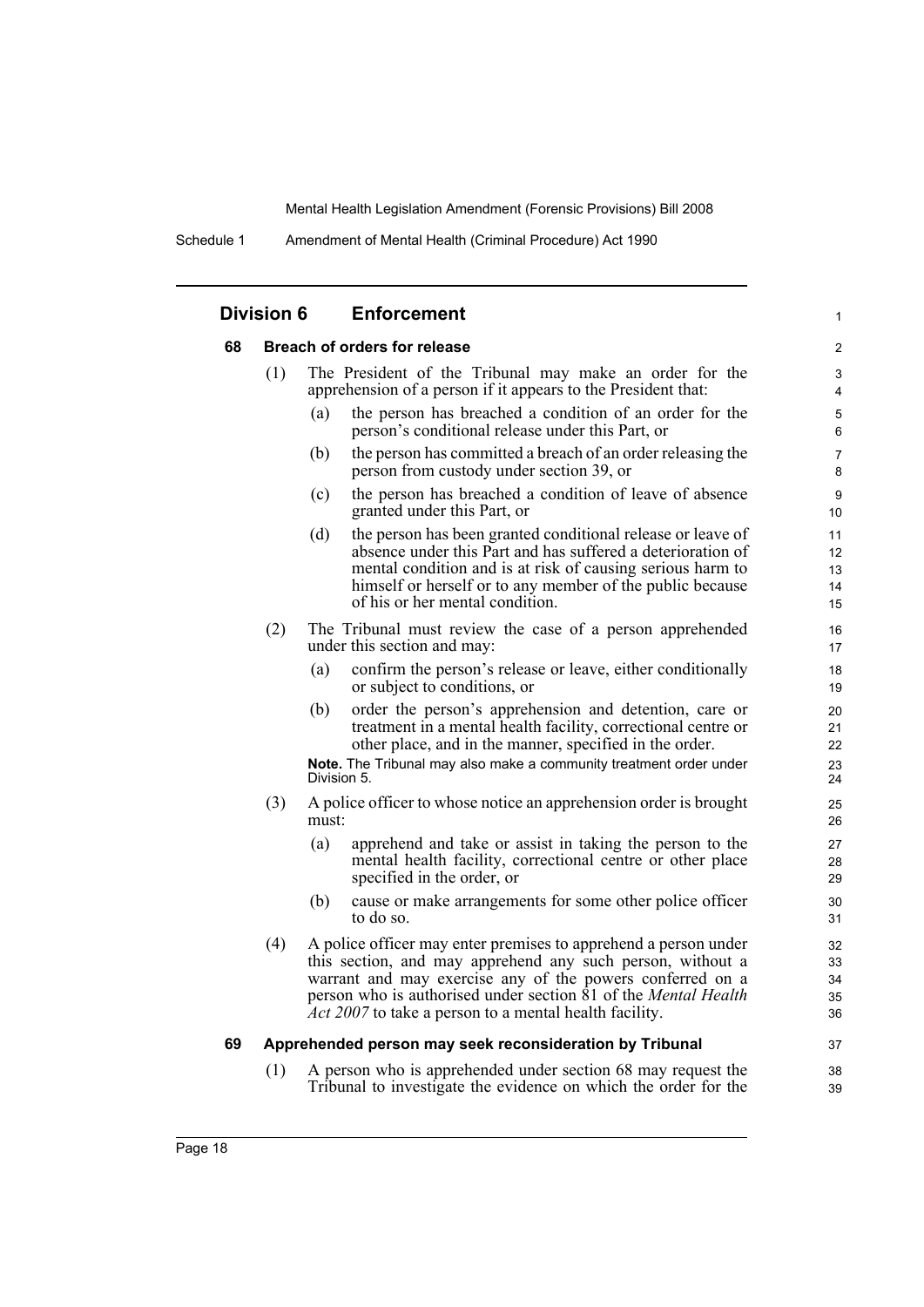person's apprehension was made and may adduce other evidence for the consideration of the Tribunal. (2) On a reconsideration under this section, the Tribunal may make such orders as it thinks fit concerning the detention or release of the person. **70 Retaking of escapees** (1) A forensic patient or correctional patient who escapes from a mental health facility or other place may be apprehended at any time by any of the following persons: (a) the medical superintendent of the mental health facility or any other suitably qualified person employed in the mental health facility who is authorised to do so by the medical superintendent, (b) a police officer, (c) a person authorised by the Director-General or the medical superintendent, (d) a person assisting a person referred to in paragraph (a), (b) or  $(c)$ . (2) On being apprehended, the patient is to be conveyed to and detained in the mental health facility or other place from which the patient escaped. (3) This section does not affect any power of any other person to apprehend a person under the *Crimes (Administration of Sentences) Act 1999*. **71 Aiding or permitting escape** (1) A person must not release or attempt to release a person who is being conveyed to or detained in a mental health facility or other place under this Act. (2) A medical superintendent or any other person employed in a mental health facility must not: (a) through wilful neglect or connivance, permit any person detained in the facility under this Act to escape from the facility, or (b) abet or connive at the escape of any such person from a mental health facility. Maximum penalty: (a) on conviction on indictment—imprisonment for 3 years, or 1  $\overline{2}$ 3 4 5 6 7 8 9 10 11 12 13 14 15 16 17 18 19  $20$ 21 22 23 24 25 26 27 28 29 30 31 32 33  $34$ 35 36 37 38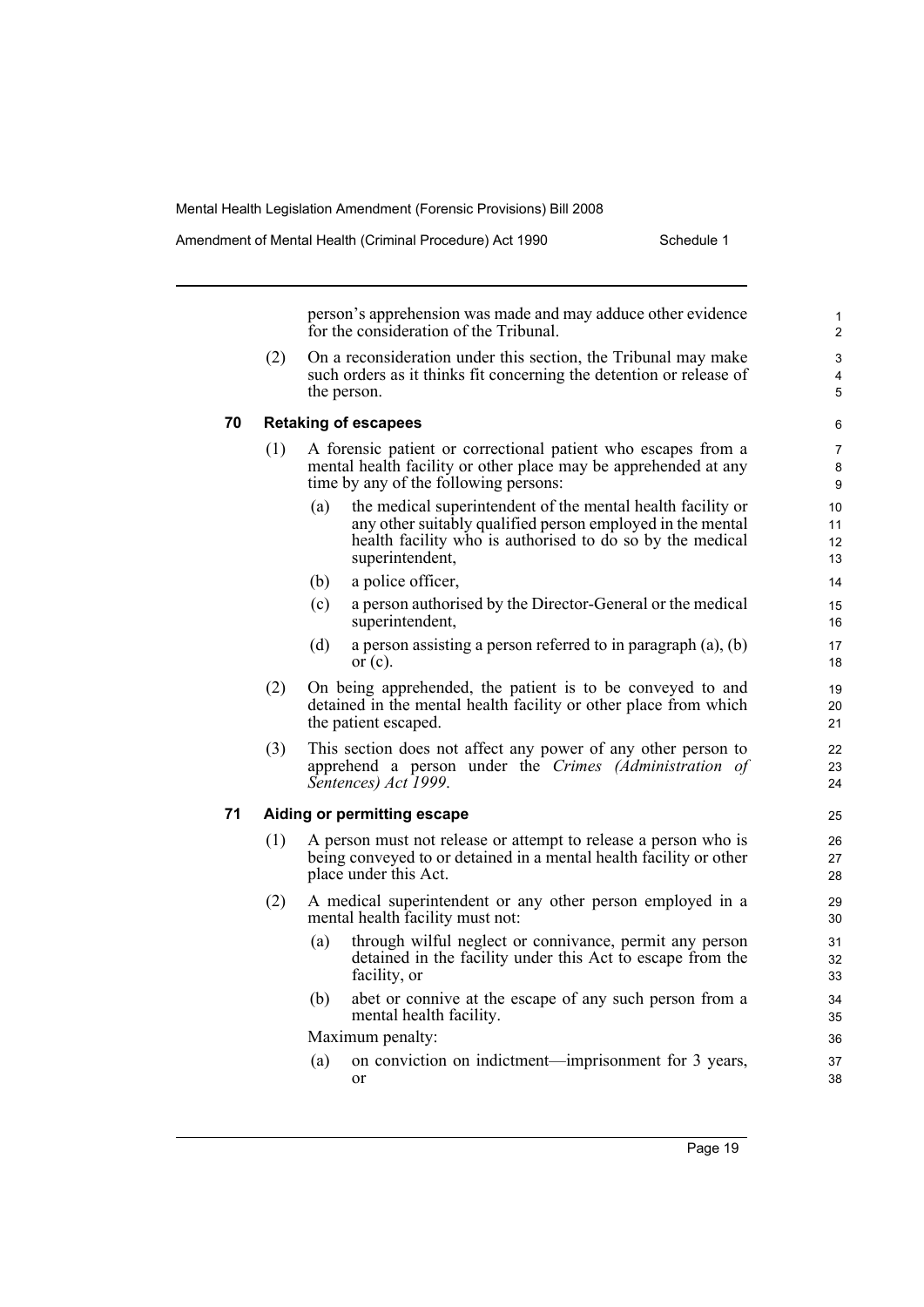|    |                   | (b) | on summary conviction—imprisonment for 1 year or<br>10 penalty units, or both.                                                                                                                                                                                                                                                  | $\mathbf{1}$<br>$\overline{c}$     |
|----|-------------------|-----|---------------------------------------------------------------------------------------------------------------------------------------------------------------------------------------------------------------------------------------------------------------------------------------------------------------------------------|------------------------------------|
| 72 |                   |     | Issue of warrants for apprehension of persons outside State                                                                                                                                                                                                                                                                     | 3                                  |
|    |                   |     | A Magistrate or an authorised officer within the meaning of the<br>Criminal Procedure Act 1986 may issue a warrant for the<br>apprehension of a person if a credible person, on oath before the<br>Magistrate or officer, shows reasonable cause to suspect that the<br>person is a forensic patient or a correctional patient: | 4<br>5<br>6<br>$\overline{7}$<br>8 |
|    |                   | (a) | who has escaped from a mental health facility and is<br>outside the State, or                                                                                                                                                                                                                                                   | 9<br>10                            |
|    |                   | (b) | is the subject of an order under section 68.                                                                                                                                                                                                                                                                                    | 11                                 |
|    | <b>Division 7</b> |     | <b>Tribunal functions</b>                                                                                                                                                                                                                                                                                                       | 12                                 |
| 73 |                   |     | <b>Forensic Division to exercise functions</b>                                                                                                                                                                                                                                                                                  | 13                                 |
|    | (1)               |     | The functions of the Tribunal under this Act are to be exercised<br>by the Forensic Division of the Tribunal.                                                                                                                                                                                                                   | 14<br>15                           |
|    | (2)               |     | The Forensic Division of the Tribunal is to consist of the<br>following members:                                                                                                                                                                                                                                                | 16<br>17                           |
|    |                   | (a) | the President or a Deputy President,                                                                                                                                                                                                                                                                                            | 18                                 |
|    |                   | (b) | a member who is a psychiatrist, a registered psychologist<br>or other suitable expert in relation to a mental condition,                                                                                                                                                                                                        | 19<br>20                           |
|    |                   | (c) | a member who has other suitable qualifications or<br>experience.                                                                                                                                                                                                                                                                | 21<br>22                           |
|    |                   |     | Note. Under section 150 (1) of the Mental Health Act 2007, the Tribunal<br>is to be constituted by members nominated by the President. See<br>Chapter 6 of the Mental Health Act 2007 for other provisions applying<br>generally to the Tribunal.                                                                               | 23<br>24<br>25<br>26               |
|    | (3)               |     | The Tribunal must not order the release of a forensic patient<br>under this Act unless it is constituted by at least one member,<br>including the President or a Deputy President, who is the holder<br>or former holder of a judicial office.                                                                                  | 27<br>28<br>29<br>30               |
|    | (4)               |     | The regulations may provide that for specified functions of the<br>Tribunal under this Act or the regulations the Forensic Division<br>is to be constituted by the President or a Deputy President.                                                                                                                             | 31<br>32<br>33                     |
|    | (5)               |     | The regulations may make provision for or with respect to the<br>constitution of the Tribunal, and procedure, for a limited review<br>under this Part.                                                                                                                                                                          | 34<br>35<br>36                     |
|    |                   |     | <b>Note.</b> Regulations may also be made under section 160 of the Mental<br>Health Act 2007 with respect to procedure of the Tribunal for the<br>purposes of this Act.                                                                                                                                                         | 37<br>38<br>39                     |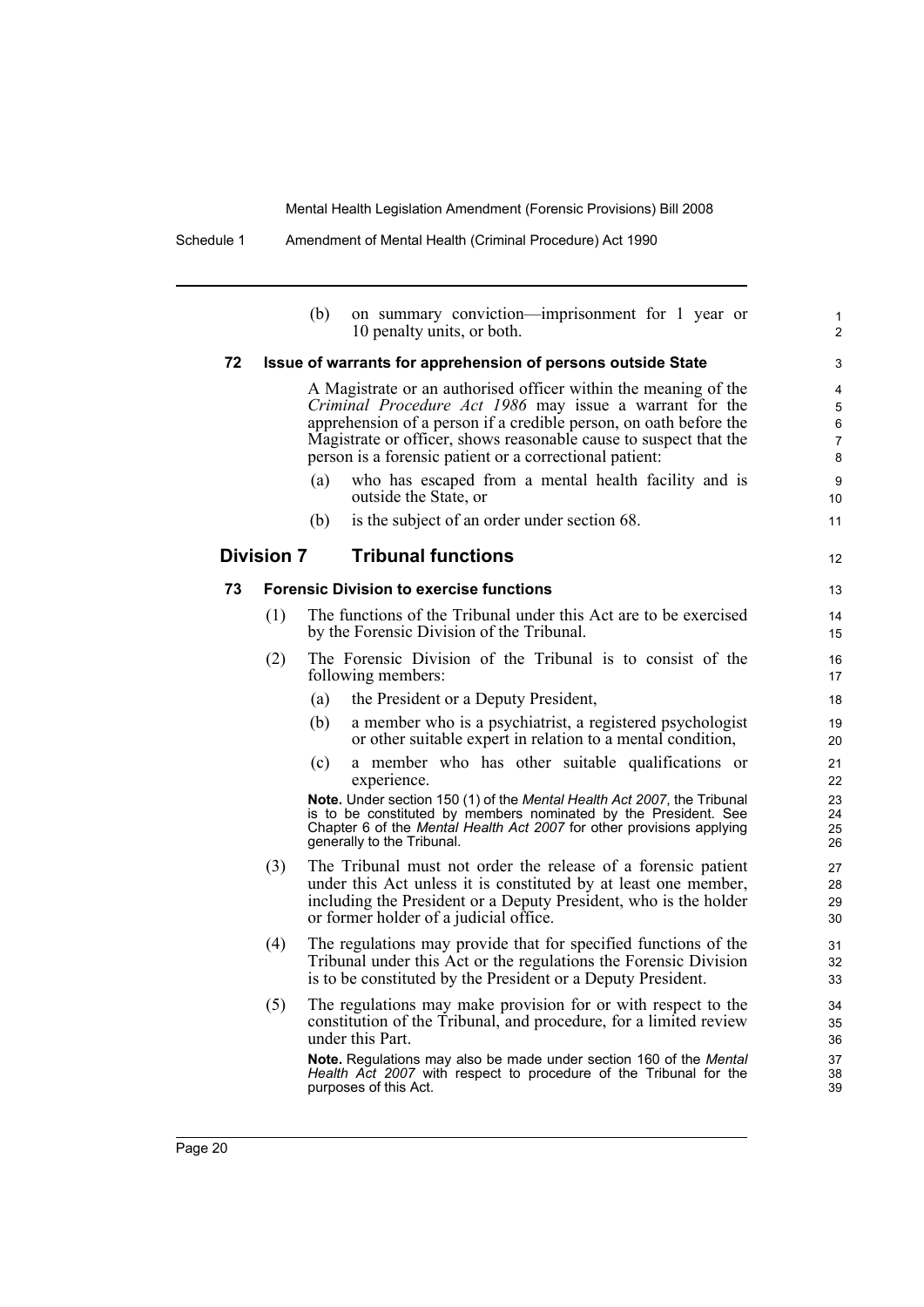Amendment of Mental Health (Criminal Procedure) Act 1990 Schedule 1

#### **74 Matters for consideration** Without limiting any other matters the Tribunal may consider, the Tribunal must have regard to the following matters when determining what order to make about a person under this Part: (a) whether the person is suffering from a mental illness or other mental condition, (b) whether there are reasonable grounds for believing that care, treatment or control of the person is necessary for the person's own protection from serious harm or the protection of others from serious harm, (c) the continuing condition of the person, including any likely deterioration in the person's condition, and the likely effects of any such deterioration, (d) in the case of a proposed release, a report by a forensic psychiatrist or other person of a class prescribed by the regulations, who is not currently involved in treating the person, as to the condition of the person and whether the safety of the person or any member of the public will be seriously endangered by the person's release, (e) in the case of the proposed release of a forensic patient subject to a limiting term, whether or not the patient has spent sufficient time in custody. **75 Conditions that may be imposed by Tribunal on release or leave of absence** (1) The Tribunal may impose conditions relating to the following matters on orders for release or granting leave of absence made by it in relation to a forensic patient under this Part: (a) the appointment of a case manager, psychiatrist or other health care professional to assist in the care and treatment of the patient, (b) the care, treatment and review of the patient by persons referred to in paragraph (a), including home visits to the patient, (c) medication, (d) accommodation and living conditions, (e) enrolment and participation in educational, training, rehabilitation, recreational, therapeutic or other programs, (f) the use or non-use of alcohol and other drugs, (g) drug testing and other medical tests, 1 2 3 4 5 6 7 8 9 10 11 12 13  $14$ 15 16 17 18 19 20 21 22  $23$ 24 25 26 27 28 29 30 31 32 33 34 35 36 37 38 39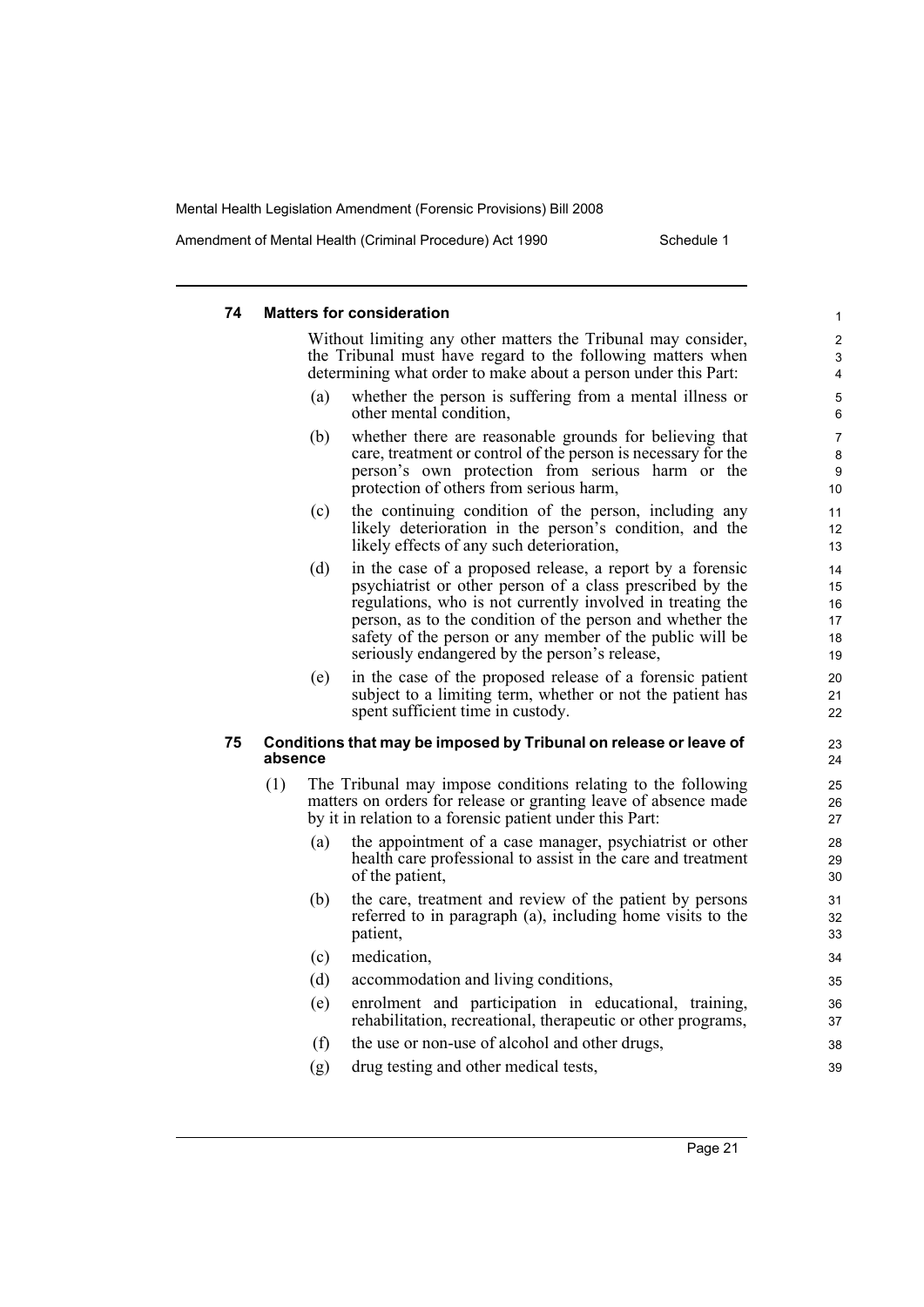|     |     | (h)<br>agreements as to conduct,                                                                                                                                                                                       | $\mathbf{1}$         |
|-----|-----|------------------------------------------------------------------------------------------------------------------------------------------------------------------------------------------------------------------------|----------------------|
|     |     | (i)<br>association or non association with victims or members of<br>victims' families.                                                                                                                                 | $\overline{2}$<br>3  |
|     |     | prohibitions or restrictions on frequenting or visiting<br>(j)<br>places,                                                                                                                                              | 4<br>5               |
|     |     | (k)<br>overseas or interstate travel.                                                                                                                                                                                  | 6                    |
|     | (2) | This section does not limit the matters in relation to which a<br>condition may be imposed.                                                                                                                            | $\overline{7}$<br>8  |
| 76  |     | Tribunal may amend or impose conditions on release or leave<br>orders on application of victims                                                                                                                        | 9<br>10              |
|     | (1) | This section applies to an order of the Tribunal for the release of,<br>or granting leave of absence to, a forensic patient.                                                                                           | 11<br>12             |
|     | (2) | A victim of the patient may apply to the Tribunal for an order:                                                                                                                                                        | 13                   |
|     |     | varying a non association condition of an order to which<br>(a)<br>this section applies or imposing a non association<br>condition on an order to which this section applies, or                                       | 14<br>15<br>16       |
|     |     | varying a place restriction condition of an order to which<br>(b)<br>this section applies or imposing a place restriction<br>condition on an order to which this section applies.                                      | 17<br>18<br>19       |
|     | (3) | The Tribunal may, on an application being made, vary the order<br>to which this section applies or impose any condition on the order<br>or make any other order it may make under this Part.                           | 20<br>21<br>22       |
|     | (4) | In this section:                                                                                                                                                                                                       | 23                   |
|     |     | non association condition means a condition of a kind referred<br>to in section 75 $(1)$ (i).                                                                                                                          | 24<br>25             |
|     |     | place restriction condition means a condition of a kind referred<br>to in section 75 $(1)$ (j).                                                                                                                        | 26<br>27             |
| 76A |     | Other matters relating to Tribunal functions                                                                                                                                                                           | 28                   |
|     | (1) | For the purposes of a review, the Tribunal may communicate<br>any persons, take any<br>action and<br>with<br>make<br>any<br>recommendations it thinks fit.                                                             | 29<br>30<br>31       |
|     | (2) | The Minister for Health and the Attorney General may appear<br>before the Tribunal, or make submissions to the Tribunal, in<br>relation to the possible release or grant of leave of absence to a<br>forensic patient. | 32<br>33<br>34<br>35 |
|     | (3) | A review of the case of a forensic patient or a correctional patient<br>under this Act may be conducted at the same time as any other<br>review of the patient under this Act.                                         | 36<br>37<br>38       |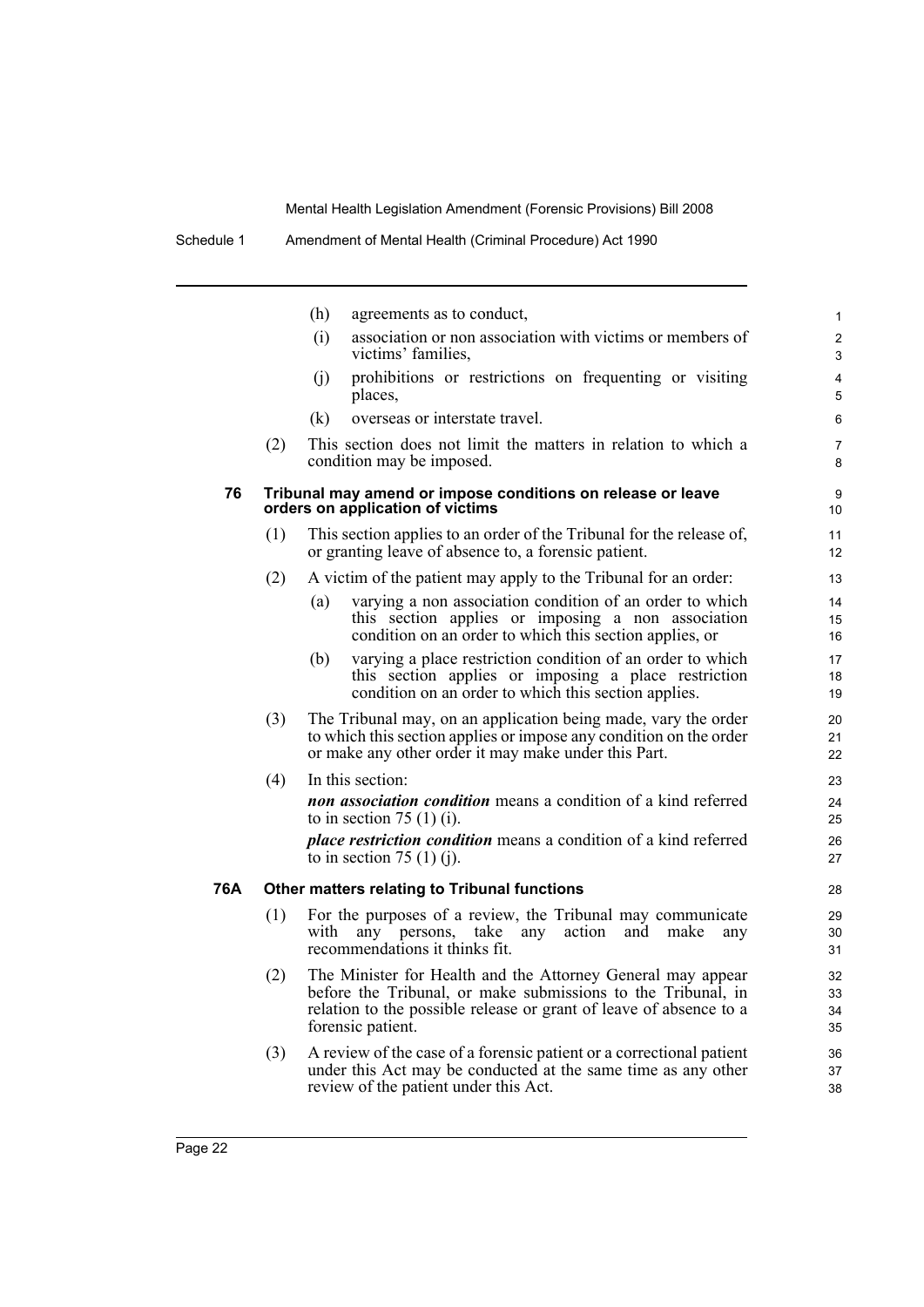detention centre or its inmates.

Amendment of Mental Health (Criminal Procedure) Act 1990 Schedule 1

|     | (4)               | An order by the Tribunal under this Act must be in writing.                                                                                                                                                                                                                                                                                                                                                                                                                                                                                              | 1                                            |
|-----|-------------------|----------------------------------------------------------------------------------------------------------------------------------------------------------------------------------------------------------------------------------------------------------------------------------------------------------------------------------------------------------------------------------------------------------------------------------------------------------------------------------------------------------------------------------------------------------|----------------------------------------------|
|     | (5)               | An order by the Tribunal under this Act has effect according to<br>its tenor.                                                                                                                                                                                                                                                                                                                                                                                                                                                                            | $\overline{c}$<br>3                          |
|     | (6)               | The Tribunal must inform the Minister for Police, the Minister<br>for Health and the Attorney General of any order it makes for the<br>release of a person and of the date of the person's release.                                                                                                                                                                                                                                                                                                                                                      | 4<br>5<br>6                                  |
|     | <b>Division 8</b> | <b>General</b>                                                                                                                                                                                                                                                                                                                                                                                                                                                                                                                                           | 7                                            |
| 76B |                   | Treatment, care and detention of patients                                                                                                                                                                                                                                                                                                                                                                                                                                                                                                                | 8                                            |
|     | (1)               | To avoid doubt, the principles set out in section 68 (Principles for<br>care and treatment) of the <i>Mental Health Act 2007</i> apply, subject<br>to this Act or any other Act or law, to the administration of this<br>Part with respect to forensic patients and correctional patients.                                                                                                                                                                                                                                                               | 9<br>10<br>11<br>12                          |
|     | (2)               | Section 70 (Assistance of interpreters) of the <i>Mental Health Act</i><br>2007 applies to a medical examination of a person for the<br>purposes this Part.<br>Note. Under section 84 of the Mental Health Act 2007, treatment may be<br>given to a forensic patient or a correctional patient who is detained in a<br>mental health facility.                                                                                                                                                                                                           | 13<br>14<br>15<br>16<br>17<br>18             |
|     | (3)               | Section 73 (Information about medication) of the <i>Mental Health</i><br><i>Act 2007</i> applies to a forensic patient or a correctional patient<br>detained in a mental health facility.                                                                                                                                                                                                                                                                                                                                                                | 19<br>20<br>21                               |
|     | (4)               | Sections 71 and 72 of the <i>Mental Health Act 2007</i> apply to a<br>forensic patient or a correctional patient for the purposes of this<br>Act.                                                                                                                                                                                                                                                                                                                                                                                                        | 22<br>23<br>24                               |
|     | (5)               | Section 195 of the <i>Mental Health Act 2007</i> applies to the<br>provisions of section 40 of this Act and section 68 of that Act (as<br>applied by subsection $(1)$ ).                                                                                                                                                                                                                                                                                                                                                                                 | 25<br>26<br>27                               |
| 76C |                   | <b>Functions of Commissioner of Corrective Services and</b><br><b>Director-General of Department of Juvenile Justice</b>                                                                                                                                                                                                                                                                                                                                                                                                                                 | 28<br>29                                     |
|     |                   | Nothing in this Act or any order made under this Act prevents the<br>Commissioner of Corrective Services or the Director-General of<br>the Department of Juvenile Justice from exercising (or limits the<br>exercise of) a function of the Commissioner or Director-General<br>in relation to a forensic patient or correctional patient who is<br>detained in a correctional centre or detention centre if the<br>function is exercised for the purpose of maintaining the security,<br>good order or safety, in any way, of the correctional centre or | 30<br>31<br>32<br>33<br>34<br>35<br>36<br>37 |

38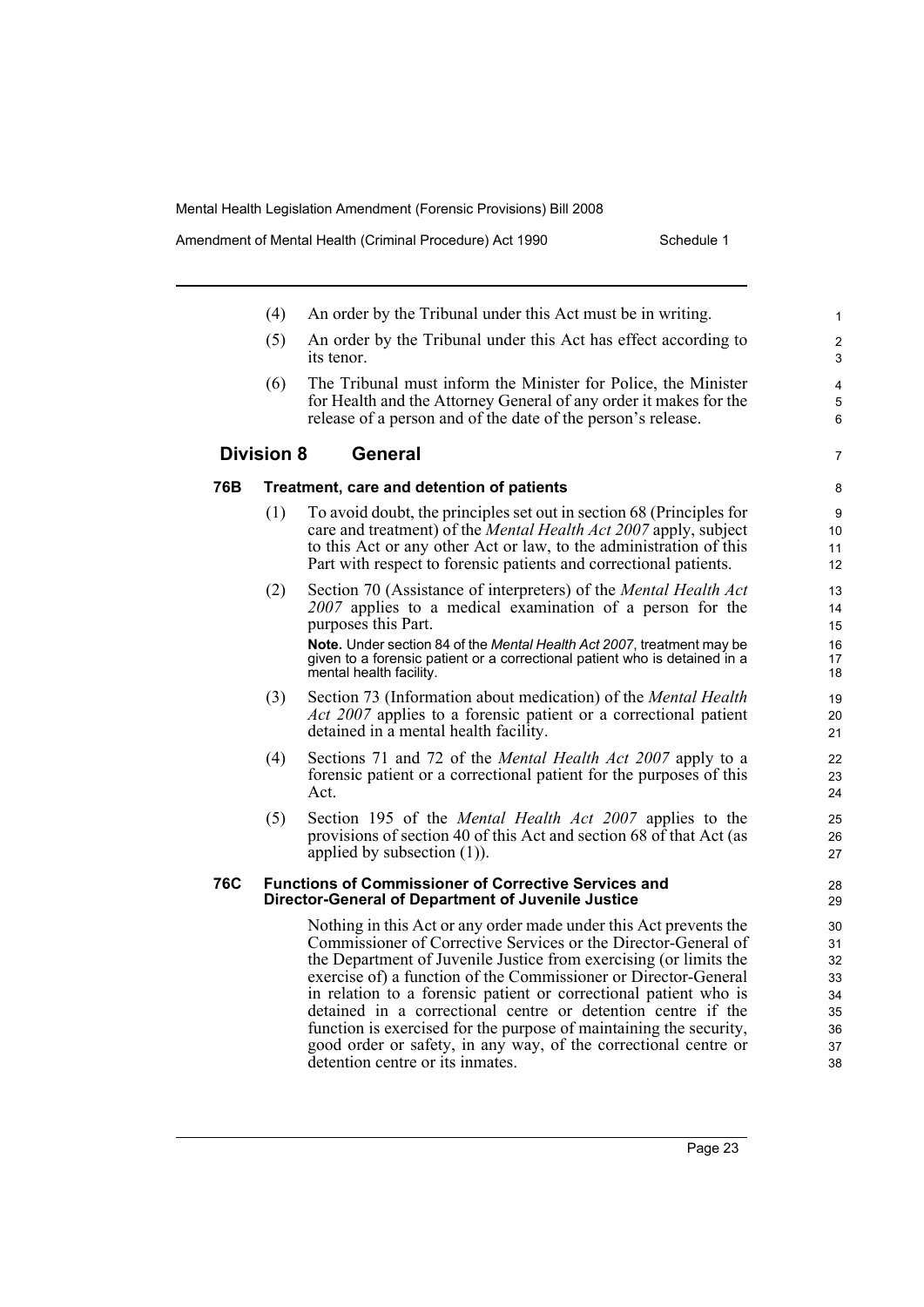Schedule 1 Amendment of Mental Health (Criminal Procedure) Act 1990

#### **76D Security conditions for patients**

(1) A forensic patient who is detained in a mental health facility or other place (other than a correctional centre) or absent in accordance with this Part is to be subject to any security conditions that the Director-General considers necessary.

- (2) A forensic patient who is detained in a correctional centre or in any part of a correctional centre that is a mental health facility, or a correctional patient who is detained in a mental health facility or other place or absent in accordance with this Part, is to be subject to security conditions in accordance with relevant legislation and with a protocol agreed between the Director-General and the Commissioner of Corrective Services or the Director-General of the Department of Juvenile Justice (as the case requires).
- (3) To avoid doubt, for the purposes of subsection (2):
	- (a) any part of a correctional centre that is a mental health facility is taken to be a correctional centre within the meaning of the *Crimes (Administration of Sentences) Act 1999*, and
	- (b) a forensic patient or correctional patient who is detained in that facility is taken to be an inmate within the meaning of that Act and that Act and the regulations made under that Act, apply to any such patient, subject to any modifications and to the extent specified by the regulations.

#### **76E Transfer and transport of patients**

- (1) The Director-General may, by order in writing, order the transfer of a forensic patient or correctional patient detained in a mental health facility to another mental health facility. The order is sufficient authority for the transfer.
- (2) A person may be transferred to and detained in a mental health facility, correctional centre or other place in accordance with an order under this Part.
- (3) A forensic patient or correctional patient may be transported to or from a mental health facility, correctional centre or other place if it is necessary or convenient to do so for the administration of this Act or the *Mental Health Act 2007*. Any such transport is to be subject to any security conditions that the Director-General considers necessary.
- (4) A forensic patient or correctional patient may be taken to or from a mental health facility by a person referred to in section 81 (1) of the *Mental Health Act 2007*, a person employed in the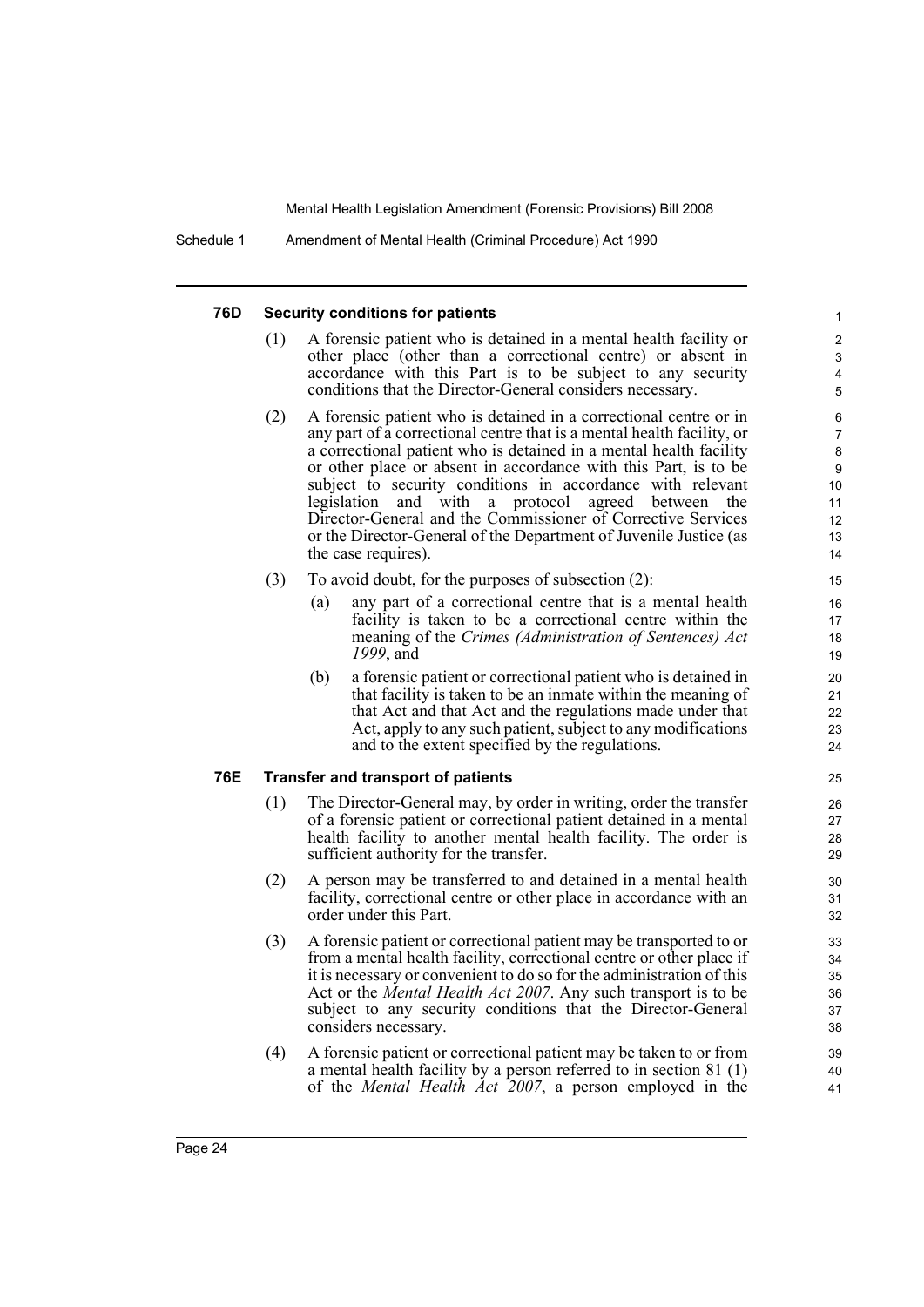Amendment of Mental Health (Criminal Procedure) Act 1990 Schedule 1

Department of Corrective Services or the Department of Juvenile Justice or any other person prescribed by the regulations.

(5) Section 81 of that Act, and any regulations made under that section, apply to or in respect of the transport of a forensic patient or correctional patient to or from a mental health facility, correctional centre or other place under this Act in the same way as they apply to or in respect of the transport of a person under that Act.

#### **76F Appeals against decisions of Director-General**

- (1) A forensic patient or a correctional patient may appeal to the Tribunal against a failure or refusal by the Director-General to grant the patient leave of absence under this Part.
- (2) An appeal may be made orally or in writing and is to be made in accordance with the regulations. An oral appeal is to be recorded in accordance with the regulations.
- (3) The Director-General must provide the Tribunal with a report about the patient, including the Director-General's reasons for refusing or failing to grant leave of absence.
- (4) The Tribunal, for the purpose of determining an appeal, has and may exercise the functions of the Director-General with respect to the granting of leave and may make an order accordingly.
- (5) In addition, the Tribunal may determine that no further right of appeal may be exercised under this section before the date on which the person is next reviewed by the Tribunal under this Act, if it thinks it appropriate to do so.

#### **76G Planning for release and leave**

- (1) The authorised medical officer of a mental health facility in which a forensic patient is detained must, if the person is to be released or granted leave under this Part, take all reasonably practicable steps to ensure that the person and any primary carer of the person are consulted in relation to planning the person's release and leave and any subsequent treatment or other action considered in relation to the person.
- (2) In planning the release of any such person and any subsequent treatment or other action considered in relation to any such person, the authorised medical officer must take all reasonably practicable steps to consult with agencies involved in providing relevant services to the person, any primary carer of the person and any dependent children or other dependants of the person.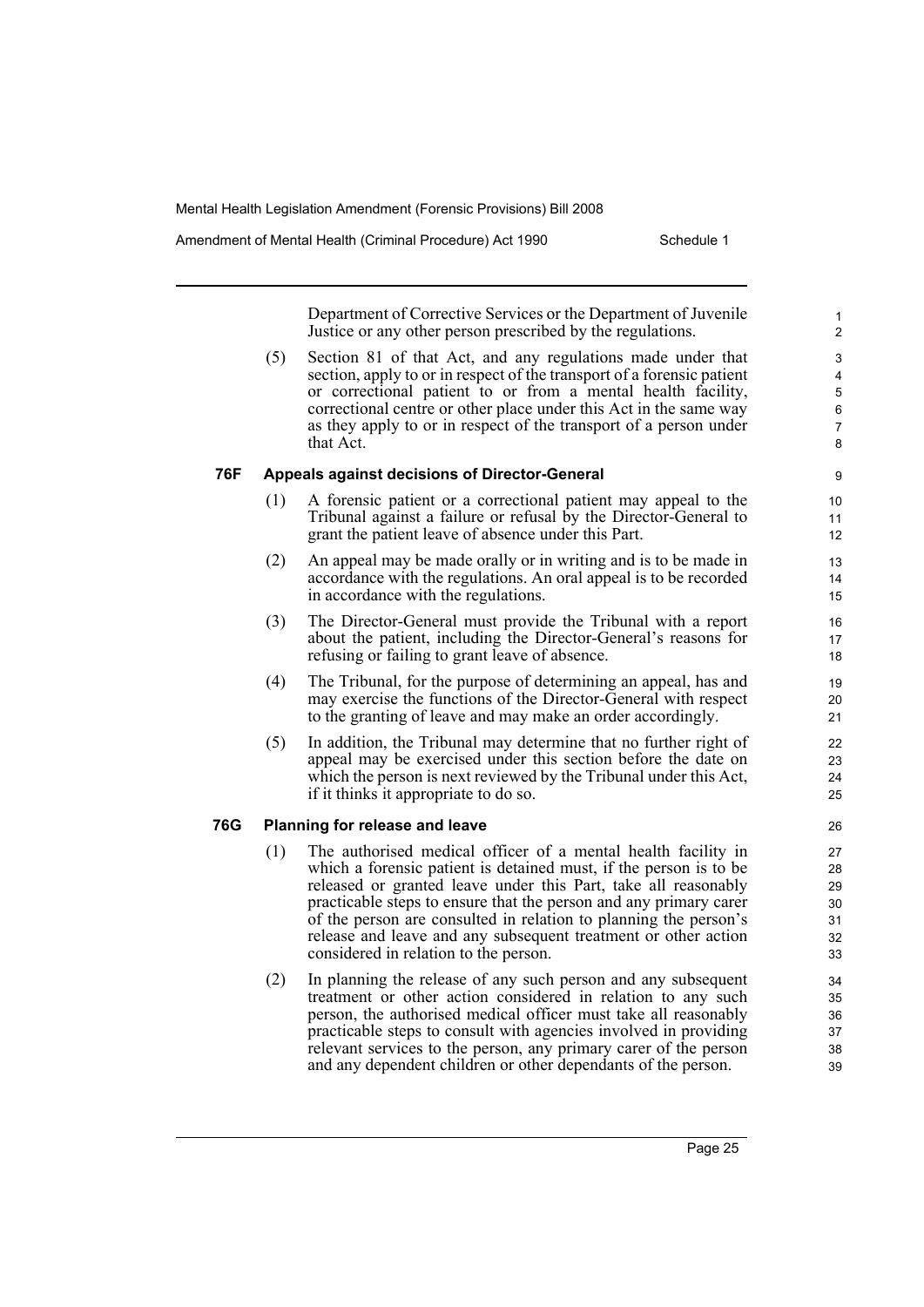#### Schedule 1 Amendment of Mental Health (Criminal Procedure) Act 1990

(3) The authorised medical officer must take all reasonably practicable steps to provide a person who is released or given leave of absence from the mental health facility with appropriate information as to follow-up care.

#### **76H Person who ceases to be forensic patient or correctional patient may become voluntary patient**

Nothing in this Part prevents the application of Chapter 3 of the *Mental Health Act 2007* to a person who ceases to be a forensic patient or a correctional patient or any such person from remaining in a mental health facility as a voluntary patient.

#### **76I Grants of leave do not affect sentences or limiting terms**

The grant of leave of absence to a forensic patient or a correctional patient under this Part does not affect the operation of any limiting term or sentence of imprisonment imposed in respect of the patient concerned.

#### **76J Exchange of information**

- (1) The Department of Health, the Department of Corrective Services and the Department of Juvenile Justice may enter into arrangements (an *information sharing protocol*) with each other for the purposes of sharing or exchanging information held by them.
- (2) The information to which an information sharing protocol may relate is limited to the following:
	- (a) information concerning forensic patients and correctional patients,
	- (b) any other information that may be prescribed by the regulations.
- (3) Under an information sharing protocol, each Department is authorised:
	- (a) to request and receive information held by any other party to the arrangement, and
	- (b) to disclose information to any other party,

and without the consent of any patient concerned, but only to the extent that the information is reasonably necessary to assist in the exercise of functions under this Act or the functions of the relevant Departments concerned.

(4) This section does not limit the operation of any Act under which the Department concerned is authorised or required to disclose information to another person or body.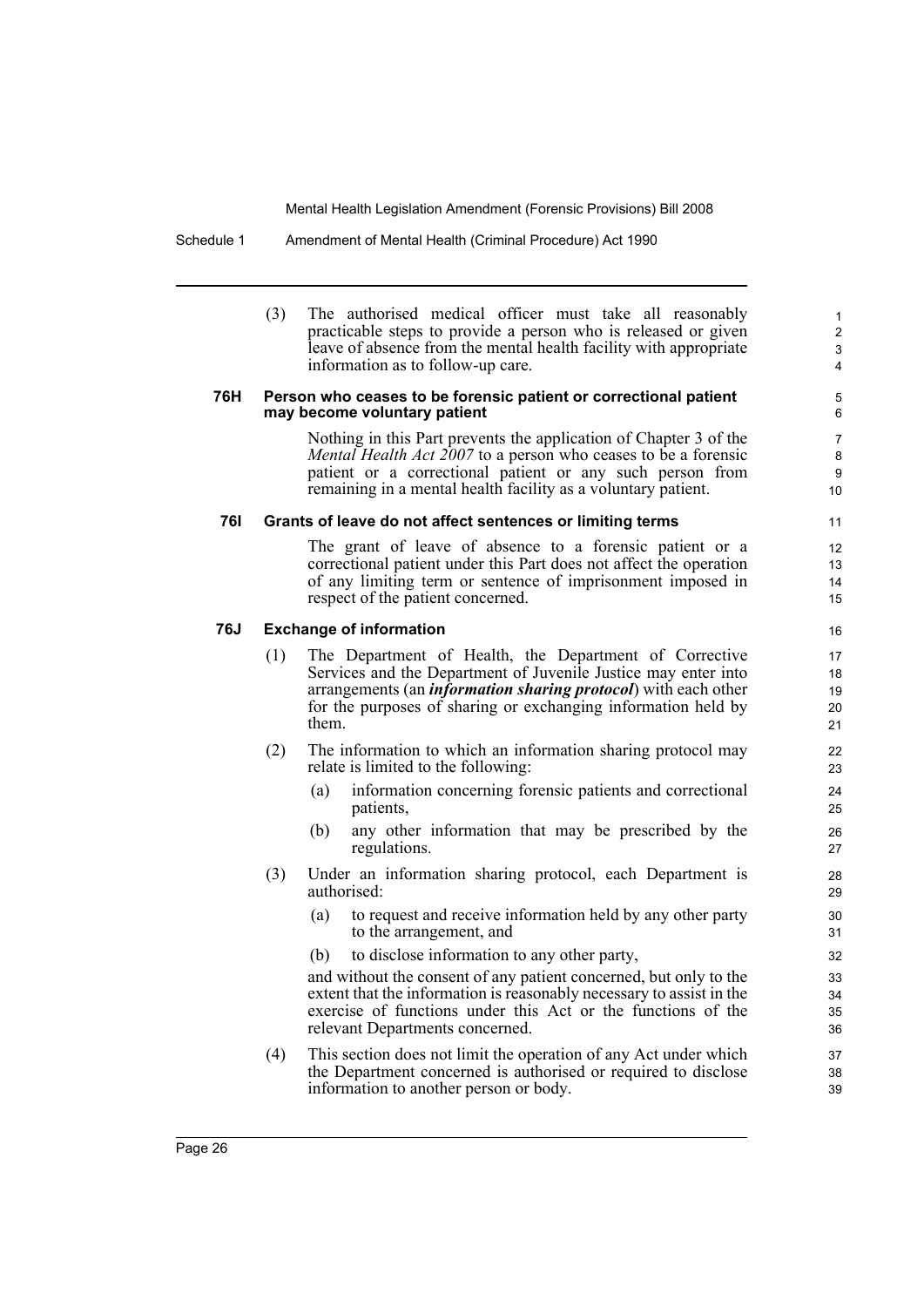Amendment of Mental Health (Criminal Procedure) Act 1990 Schedule 1

1 2 3

18 19

(5) This section has effect despite the *Crimes (Administration of Sentences) Act 1999* or the *Children (Detention Centres) Act 1987*.

#### **76K Duties of certain agencies**

- (1) The Director-General of the Department of Health, the Commissioner of Corrective Services, the Director-General of the Department of Juvenile Justice and any other government Department or agency responsible for the detention, care or treatment of a forensic patient or correctional patient, must use their best endeavours to comply with a request made to them under this Act by the Tribunal if the request is consistent with the discharge of their responsibilities and does not unduly prejudice the discharge of their functions.
- (2) A court or the Director of Public Prosecutions must notify the Tribunal if relevant charges against a forensic patient or correctional patient are dismissed or the person is not to be further proceeded against in respect of the relevant charges.

#### **[15] Sections 77A–77C**

Insert after section 77:

#### **77A Appeals against Tribunal decisions**

- (1) A forensic patient or correctional patient who is a party to a proceeding before the Tribunal under this Act may appeal to the Supreme Court from any determination of the Tribunal in that proceeding, by leave of the Supreme Court:
	- (a) on a question of law, or
	- (b) on any other question,

other than a determination referred to in subsection (4).

- (2) The Minister for Health may appeal to the Supreme Court from any determination of the Tribunal in a proceeding before the Tribunal under this Act, as of right:
	- (a) on a question of law, or (b) on any other question,
	- other than a determination referred to in subsection (5).
- (3) A victim of a forensic patient who is a party to proceedings under section 76 may appeal to the Supreme Court from any determination of the Tribunal under that section in that proceeding, by leave of the Supreme Court:
	- (a) on a question of law, or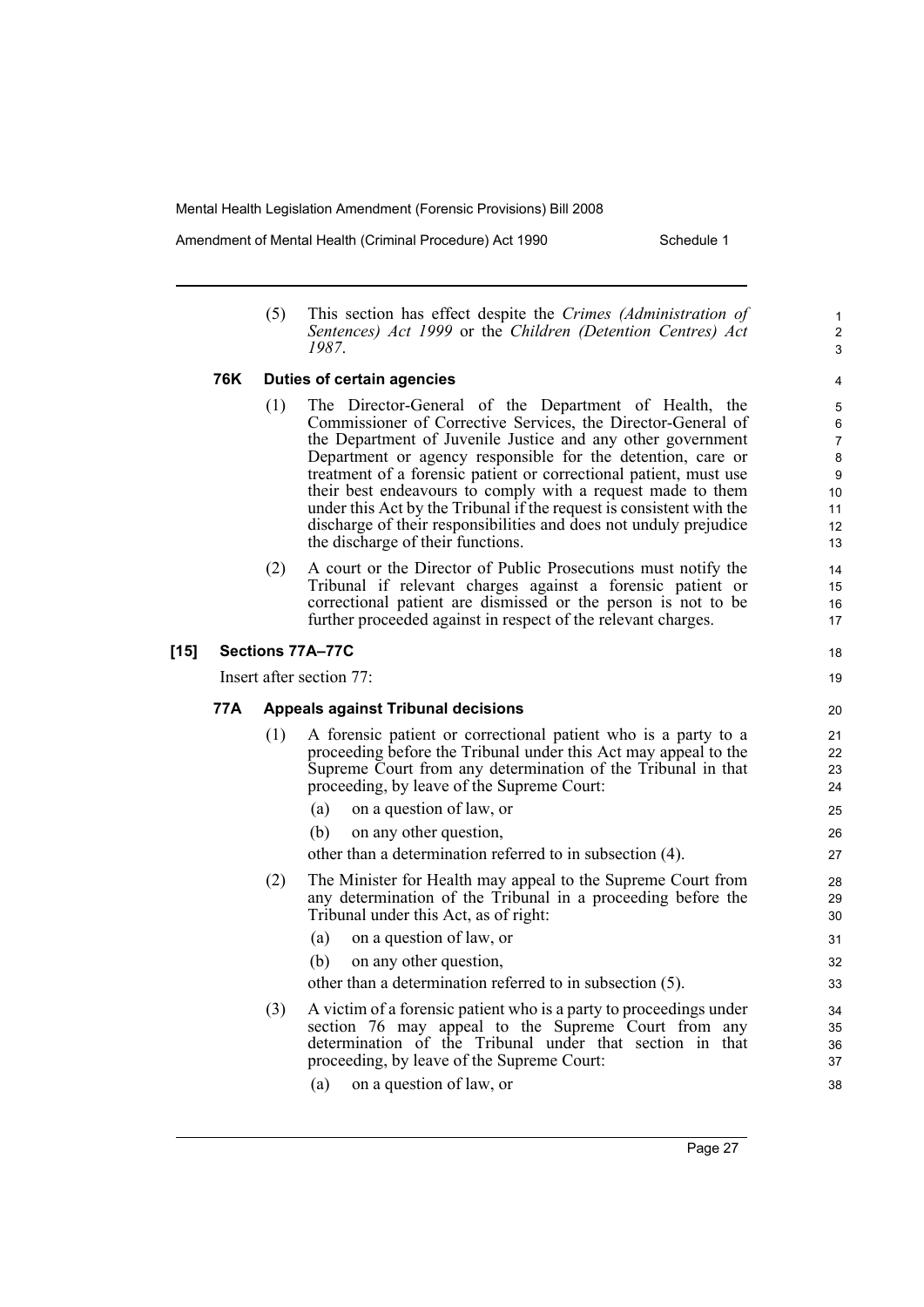1

| Schedule 1 |     | Amendment of Mental Health (Criminal Procedure) Act 1990 |  |
|------------|-----|----------------------------------------------------------|--|
|            | (b) | on any other question.                                   |  |

| (4)  | A person may appeal to the Court of Appeal from a determination<br>of the Tribunal under this Act as to the release of the person, by<br>leave of the Court of Appeal:                                    | $\overline{\mathbf{c}}$<br>3<br>4 |
|------|-----------------------------------------------------------------------------------------------------------------------------------------------------------------------------------------------------------|-----------------------------------|
|      | on a question of law, or<br>(a)                                                                                                                                                                           | 5                                 |
|      | (b)<br>on any other question.                                                                                                                                                                             | 6                                 |
| (5)  | The Minister for Health may appeal to the Court of Appeal from<br>a determination of the Tribunal under this Act as to the release of<br>a person, as of right:                                           | 7<br>8<br>$\boldsymbol{9}$        |
|      | on a question of law, or<br>(a)                                                                                                                                                                           | 10                                |
|      | on any other question.<br>(b)                                                                                                                                                                             | 11                                |
| (6)  | The Attorney General may appeal to the Court of Appeal from a<br>determination of the Tribunal under this Act as to the release of a<br>person, as of right, on a question of law.                        | 12<br>13<br>14                    |
| (7)  | An appeal under this section must be made not later than 28 days:                                                                                                                                         | 15                                |
|      | after the determination of proceedings by the Tribunal, or<br>(a)                                                                                                                                         | 16                                |
|      | (b)<br>in the case of an appeal by the Minister for Health or the<br>Attorney General, of notification to the Minister or<br>Attorney General by the Tribunal of the determination of<br>the proceedings, | 17<br>18<br>19<br>20              |
|      | unless the Court extends the period within which the appeal may<br>be made.                                                                                                                               | 21<br>22                          |
| (8)  | An appeal under this section is to be made subject to and in<br>accordance with the rules of the Court.                                                                                                   | 23<br>24                          |
| (9)  | After deciding the question the subject of an appeal under this<br>section, the Court may, unless it affirms the determination of the<br>Tribunal on the question:                                        | 25<br>26<br>27                    |
|      | make such order in relation to the proceedings in which the<br>(a)<br>question arose as, in its opinion, should have been made by<br>the Tribunal, or                                                     | 28<br>29<br>30                    |
|      | remit its decision on the question to the Tribunal and order<br>(b)<br>a rehearing of the proceedings by the Tribunal.                                                                                    | 31<br>32                          |
| (10) | If such a rehearing is held, the Tribunal is not to proceed in a<br>manner, or make an order or a decision, that is inconsistent with<br>the decision of the Court remitted to the Tribunal.              | 33<br>34<br>35                    |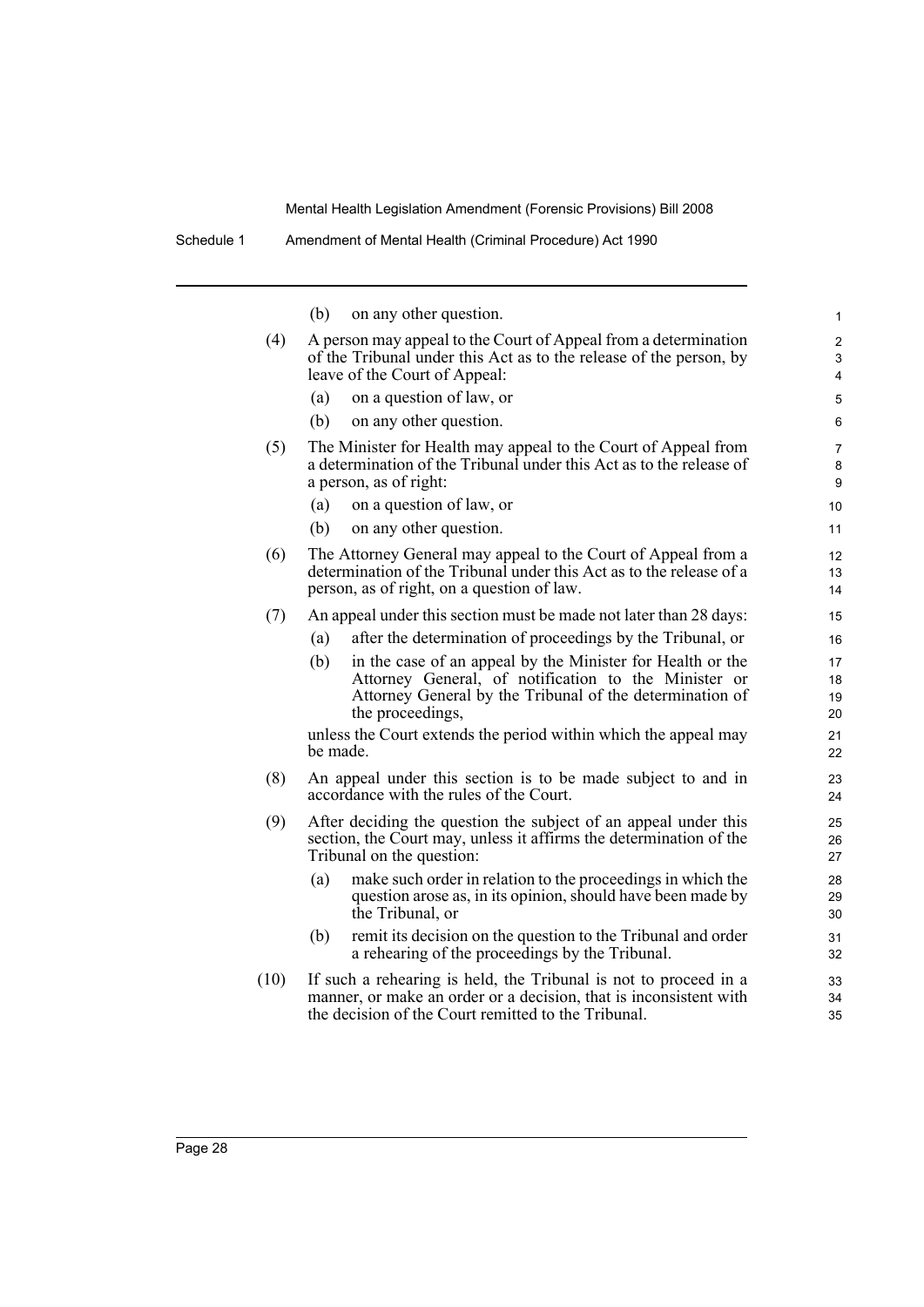Amendment of Mental Health (Criminal Procedure) Act 1990 Schedule 1

|      |     | (11) | If a party has appealed under this section to the Court against a<br>determination of the Tribunal on a question of law, either the<br>Tribunal or the Court may suspend, until the appeal is<br>determined, the operation of any order or determination made in<br>respect of the proceedings.                                                                                                                   | $\mathbf{1}$<br>$\overline{2}$<br>$\mathsf 3$<br>4<br>5 |
|------|-----|------|-------------------------------------------------------------------------------------------------------------------------------------------------------------------------------------------------------------------------------------------------------------------------------------------------------------------------------------------------------------------------------------------------------------------|---------------------------------------------------------|
|      |     | (12) | If the Tribunal suspends the operation of an order or a<br>determination, the Tribunal or the Court may terminate the<br>suspension or, where the Court has suspended the operation of an<br>order or a determination, the Court may terminate the suspension.                                                                                                                                                    | 6<br>$\overline{7}$<br>$\bf 8$<br>9                     |
|      |     | (13) | If a rehearing is held, fresh evidence, or evidence in addition to<br>or in substitution for the evidence on which the original<br>determination was made, may be given on the rehearing.                                                                                                                                                                                                                         | 10<br>11<br>12                                          |
|      |     | (14) | A reference in this section to a matter of law includes a reference<br>to a matter relating to the jurisdiction of the Tribunal.                                                                                                                                                                                                                                                                                  | 13<br>14                                                |
|      |     | (15) | The Tribunal or any member of the Tribunal is not liable for any<br>costs relating to a determination of the Tribunal, or the failure or<br>refusal of the Tribunal to make a determination, in respect of<br>which an appeal is made under this Act, or of the appeal.                                                                                                                                           | 15<br>16<br>17<br>18                                    |
|      | 77B |      | <b>Proceedings for offences</b>                                                                                                                                                                                                                                                                                                                                                                                   | 19                                                      |
|      |     | (1)  | Proceedings for an offence against this Act are to be dealt with<br>summarily before a Local Court.                                                                                                                                                                                                                                                                                                               | 20<br>21                                                |
|      |     | (2)  | Proceedings for an offence under section 71 may be dealt with on<br>indictment.                                                                                                                                                                                                                                                                                                                                   | 22<br>23                                                |
|      | 77C |      | Orders for transfer of forensic patients                                                                                                                                                                                                                                                                                                                                                                          | 24                                                      |
|      |     |      | If an order is made by a court, the Tribunal or the<br>Director-General specifying that a forensic patient is to be<br>detained in or transferred to a specified correctional centre or<br>detention centre, the Commissioner of Corrective Services or the<br>Director-General of the Department of Juvenile Justice may<br>cause that patient to be detained in any correctional centre or<br>detention centre. | 25<br>26<br>27<br>28<br>29<br>30<br>31                  |
| [16] |     |      | <b>Schedule 1 Savings and transitional provisions</b>                                                                                                                                                                                                                                                                                                                                                             | 32                                                      |
|      |     |      | Insert before clause 1A:                                                                                                                                                                                                                                                                                                                                                                                          | 33                                                      |
|      |     |      |                                                                                                                                                                                                                                                                                                                                                                                                                   |                                                         |

# **Part 1 Preliminary**

Page 29

34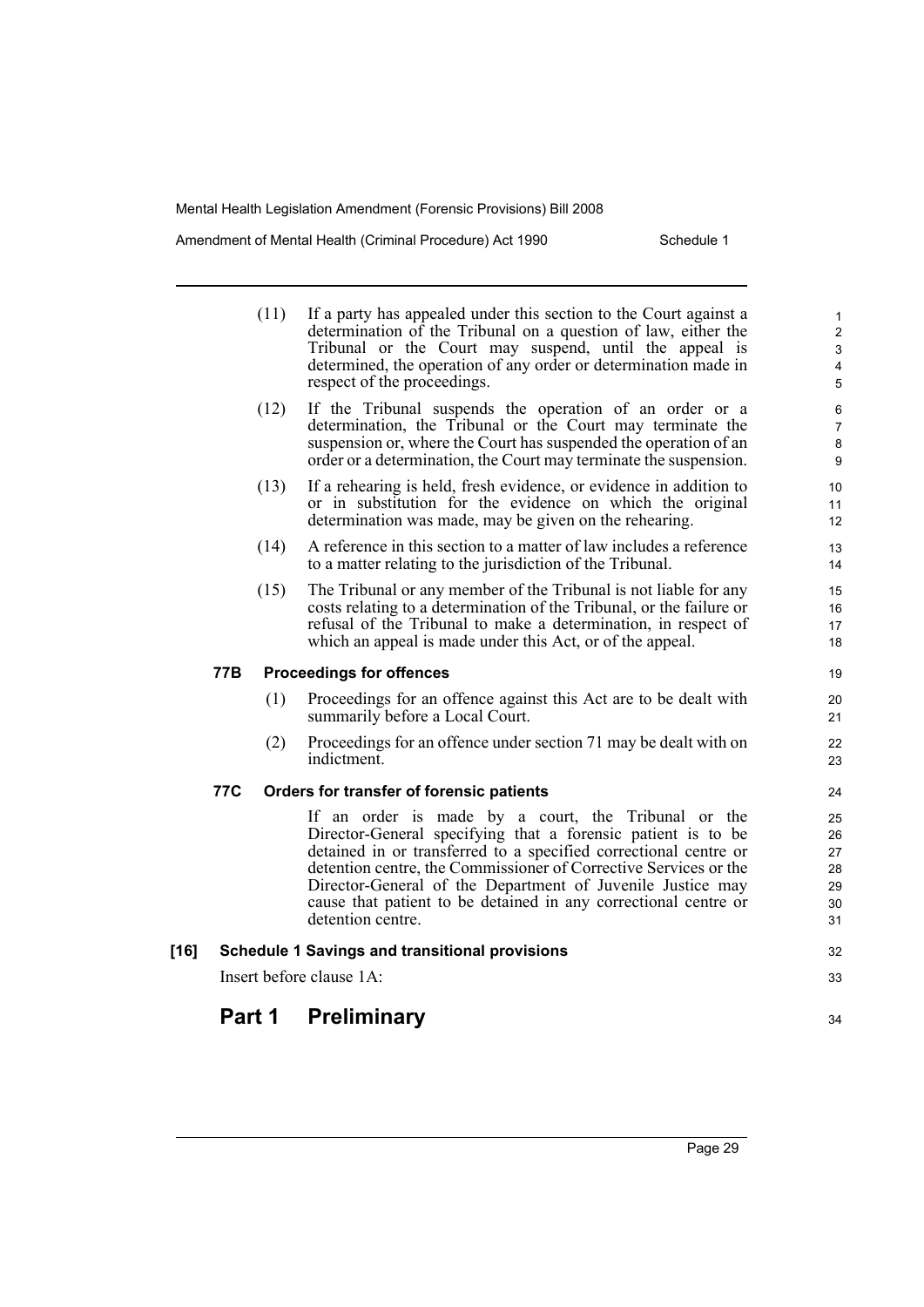| Schedule 1 | Amendment of Mental Health (Criminal Procedure) Act 1990 |
|------------|----------------------------------------------------------|
|------------|----------------------------------------------------------|

| $[17]$ |        |     | Schedule 1, clause 1A                                                                                                                                                                                                                                                                                          | 1                          |
|--------|--------|-----|----------------------------------------------------------------------------------------------------------------------------------------------------------------------------------------------------------------------------------------------------------------------------------------------------------------|----------------------------|
|        |        |     | Insert at the end of clause $1A(1)$ :                                                                                                                                                                                                                                                                          | 2                          |
|        |        |     | Mental Health Legislation Amendment (Forensic Provisions) Act<br>2008                                                                                                                                                                                                                                          | $\mathsf 3$<br>4           |
| $[18]$ |        |     | Schedule 1, Part 2, heading                                                                                                                                                                                                                                                                                    | 5                          |
|        |        |     | Insert after clause 1A:                                                                                                                                                                                                                                                                                        | 6                          |
|        | Part 2 |     | <b>Miscellaneous amending Acts</b>                                                                                                                                                                                                                                                                             | $\overline{7}$             |
| $[19]$ |        |     | Schedule 1, Part 3                                                                                                                                                                                                                                                                                             | 8                          |
|        |        |     | Insert after clause 3:                                                                                                                                                                                                                                                                                         | 9                          |
|        | Part 3 |     | <b>Mental Health Legislation Amendment</b>                                                                                                                                                                                                                                                                     | 10                         |
|        |        |     | <b>(Forensic Provisions) Act 2008</b>                                                                                                                                                                                                                                                                          | 11                         |
|        | 4      |     | <b>Definitions</b>                                                                                                                                                                                                                                                                                             | 12                         |
|        |        |     | In this Part:                                                                                                                                                                                                                                                                                                  | 13                         |
|        |        |     | <b>amending Act</b> means the Mental Health Legislation Amendment<br>(Forensic Provisions) Act 2008.                                                                                                                                                                                                           | 14<br>15                   |
|        |        |     | operative day means the day on which Part 5 of the Act was<br>substituted by the amending Act.                                                                                                                                                                                                                 | 16<br>17                   |
|        | 5      |     | Existing patients and persons detained in mental health facilities                                                                                                                                                                                                                                             | 18                         |
|        |        | (1) | A person who was detained in a mental health facility<br>immediately before the operative day is taken to be a correctional<br>patient if the person would have been a correctional patient if<br>detained after that day.                                                                                     | 19<br>20<br>21<br>22       |
|        |        | (2) | However, any such person who was released on conditions that<br>were in effect immediately before that day is subject to review by<br>the Tribunal as if the person were a forensic patient and the<br>Tribunal may exercise functions in relation to that person as if the<br>person were a forensic patient. | 23<br>24<br>25<br>26<br>27 |
|        |        | (3) | A grant of leave of absence from a mental health facility granted<br>to a forensic patient and in force immediately before the<br>operative day is taken to have been granted by the Tribunal under<br>this Act and may be revoked and varied accordingly.                                                     | 28<br>29<br>30<br>31       |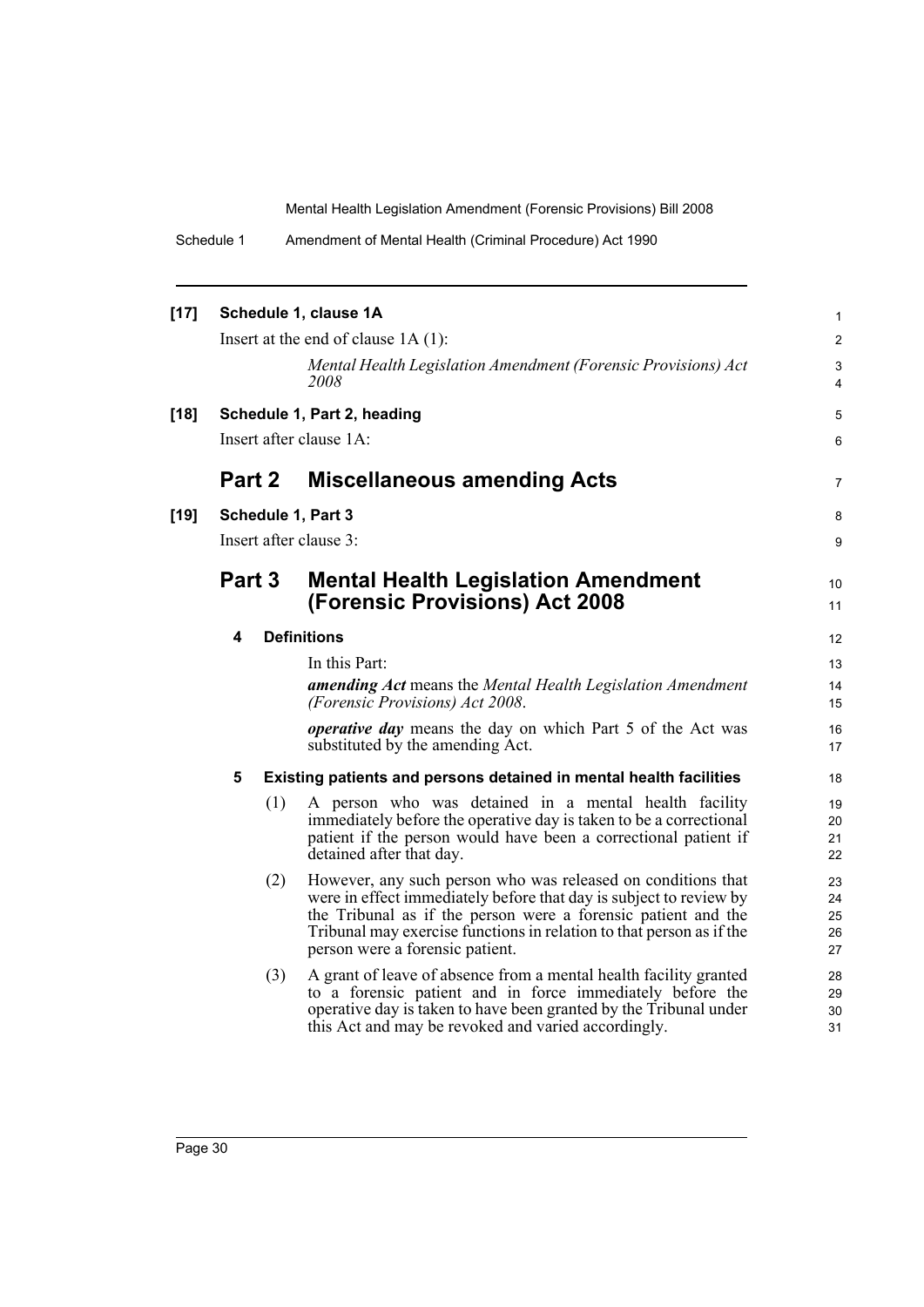Amendment of Mental Health (Criminal Procedure) Act 1990 Schedule 1

|      |   | (4) | Except as provided by this Part or the regulations, the provisions<br>of Part 5, as substituted by the amending Act, apply to or in<br>respect of persons who were forensic patients immediately before<br>the operative day.                                                                                                                                                                               | $\mathbf{1}$<br>$\overline{c}$<br>3<br>4      |
|------|---|-----|-------------------------------------------------------------------------------------------------------------------------------------------------------------------------------------------------------------------------------------------------------------------------------------------------------------------------------------------------------------------------------------------------------------|-----------------------------------------------|
|      | 6 |     | Existing recommendations as to release, care and treatment                                                                                                                                                                                                                                                                                                                                                  | 5                                             |
|      |   | (1) | If the Tribunal has made a recommendation for the release of a<br>forensic patient and the prescribed authority has not determined,<br>immediately before the operative day, whether or not to make an<br>order for the release of the patient, the provisions of Part 5, as in<br>force immediately before that day, continue to apply in respect of<br>the release of the person and that recommendation. | 6<br>$\overline{7}$<br>8<br>$9\,$<br>10<br>11 |
|      |   | (2) | If the Tribunal has made a recommendation in respect of a<br>forensic patient (other than a recommendation for release) in<br>respect of which the prescribed authority had not determined,<br>immediately before the operative day, whether or not to make an<br>order, the recommendation is taken to be an order of the Tribunal<br>and has effect accordingly.                                          | 12<br>13<br>14<br>15<br>16<br>17              |
|      |   | (3) | This clause does not prevent the Tribunal from making an order<br>as to the release of a person referred to in this clause, or any other<br>order in relation to such a person, on a review under this Act. If<br>an order for release is made by the Tribunal, subclause (1) ceases<br>to have effect in relation to the person.                                                                           | 18<br>19<br>20<br>21<br>22                    |
|      | 7 |     | <b>References</b>                                                                                                                                                                                                                                                                                                                                                                                           | 23                                            |
|      |   |     | A reference to a forensic patient in any Act, other law or any other<br>instrument, as in force before the operative day, includes a<br>reference to a correctional patient.                                                                                                                                                                                                                                | 24<br>25<br>26                                |
| [20] |   |     | Schedule 2 Medical certificate as to examination of inmate                                                                                                                                                                                                                                                                                                                                                  | 27                                            |
|      |   |     | Omit "Section 51 (2)". Insert instead "Section 55 (2)".                                                                                                                                                                                                                                                                                                                                                     | 28                                            |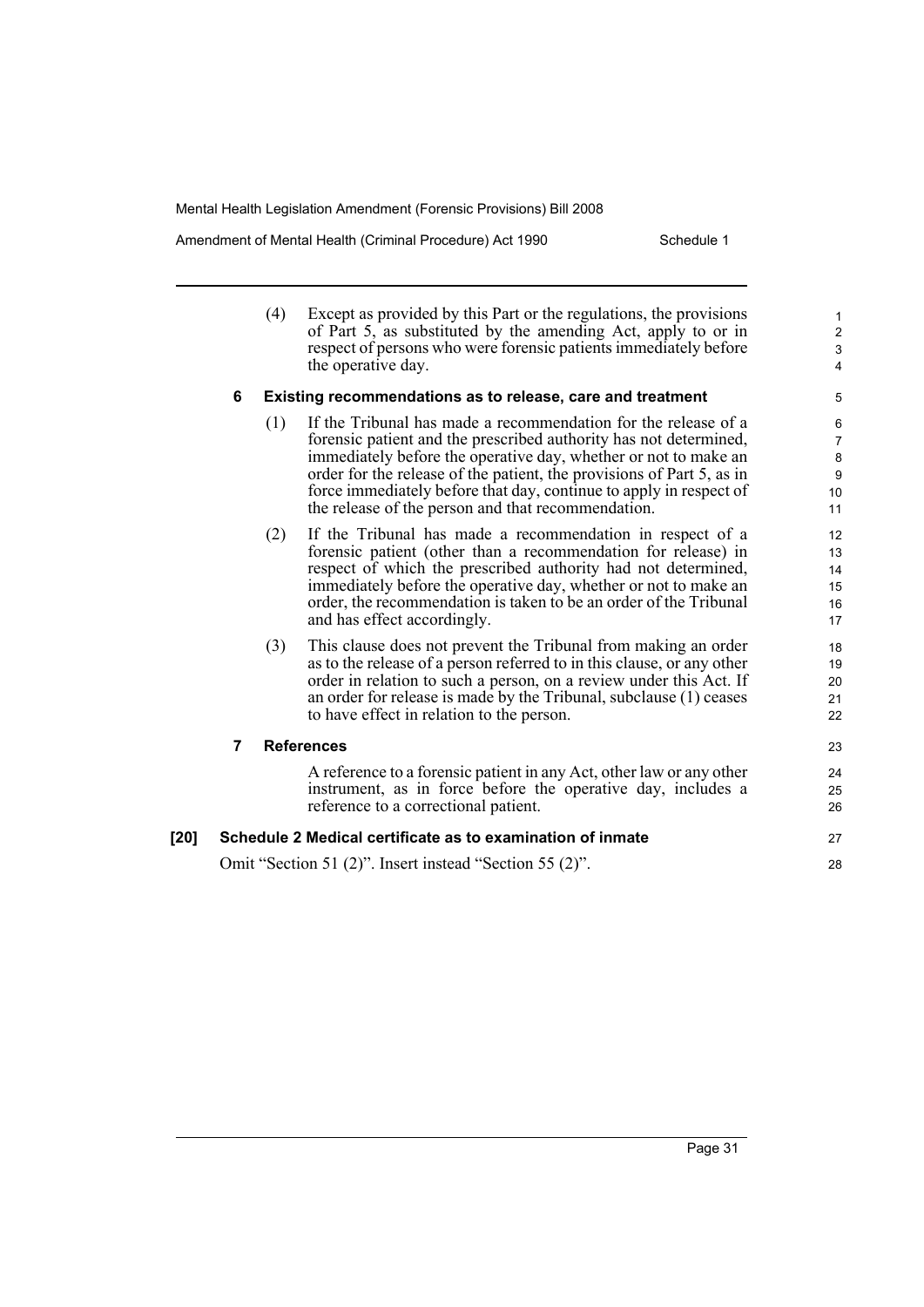1

Schedule 2 Amendment of Mental Health Act 2007

# <span id="page-43-0"></span>**Schedule 2 Amendment of Mental Health Act 2007**

|       | (Section 4)                                                                                                           | 2              |
|-------|-----------------------------------------------------------------------------------------------------------------------|----------------|
| [1]   | <b>Section 4 Definitions</b>                                                                                          | 3              |
|       | Insert in alphabetical order in section $4(1)$ :                                                                      | $\overline{4}$ |
|       | correctional patient has the same meaning as it has in the Mental<br>Health (Forensic Provisions) Act 1990.           | 5<br>6         |
| [2]   | Section 4 (1), definition of "forensic patient"                                                                       | $\overline{7}$ |
|       | Omit the definition. Insert instead:                                                                                  | 8              |
|       | <i>forensic patient</i> has the same meaning as it has in the <i>Mental</i><br>Health (Forensic Provisions) Act 1990. | 9<br>10        |
| $[3]$ | Section 12 General restrictions on detention of persons                                                               | 11             |
|       | Insert ", that is consistent with safe and effective care," after "kind" in section<br>$12(1)(b)$ .                   | 12<br>13       |
| [4]   | Section 24 Detention on order of Magistrate or bail officer                                                           | 14             |
|       | Omit "Mental Health (Criminal Procedure) Act 1990".                                                                   | 15             |
|       | Insert instead "Mental Health (Forensic Provisions) Act 1990".                                                        | 16             |
| [5]   | Section 31 Limited detention of mentally disordered persons                                                           | 17             |
|       | Insert ", that is consistent with safe and effective care," after "kind" in section<br>$31(4)$ .                      | 18<br>19       |
| [6]   | Section 32 Detention on order of Magistrate or bail officer                                                           | 20             |
|       | Omit "Mental Health (Criminal Procedure) Act 1990" from section 32 (1) (b)<br>and (5) wherever occurring.             | 21<br>22       |
|       | Insert instead "Mental Health (Forensic Provisions) Act 1990".                                                        | 23             |
| [7]   | Section 35 Purpose and findings of mental health inquiries                                                            | 24             |
|       | Insert ", that is consistent with safe and effective care," after "kind" in section<br>$35(5)(c)$ .                   | 25<br>26       |
| [8]   | Section 38 Purpose and findings of reviews of involuntary patients                                                    | 27             |
|       | Insert ", that is consistent with safe and effective care," after "kind" in section<br>$38(4)$ .                      | 28<br>29       |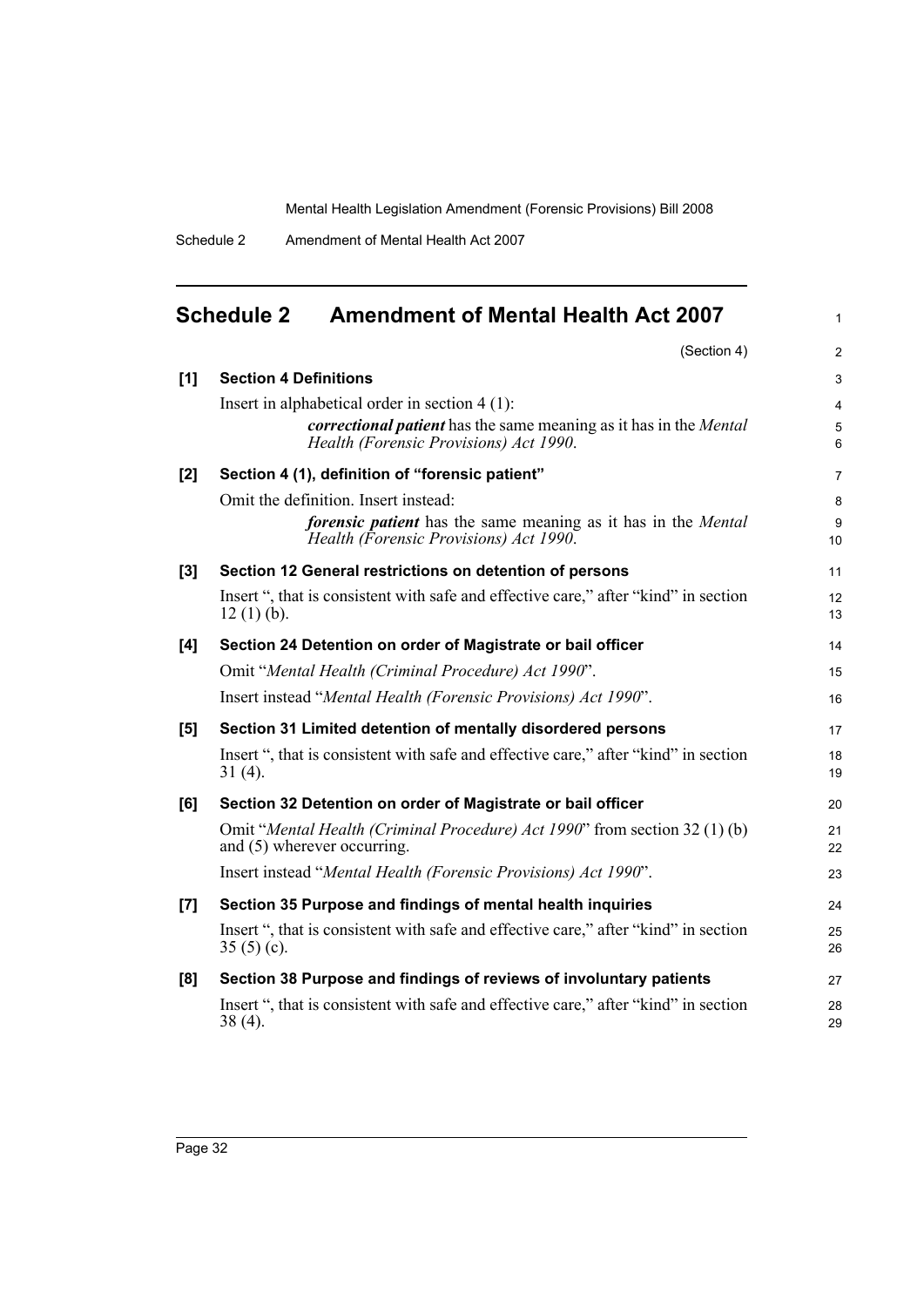Amendment of Mental Health Act 2007 Schedule 2

| [9]    |           |                    | <b>Section 46 Application of Division</b>                                                                                                                                                                                                                                                                                                                           | 1                                |
|--------|-----------|--------------------|---------------------------------------------------------------------------------------------------------------------------------------------------------------------------------------------------------------------------------------------------------------------------------------------------------------------------------------------------------------------|----------------------------------|
|        |           |                    | Omit "but does not apply to a forensic patient".                                                                                                                                                                                                                                                                                                                    | $\overline{c}$                   |
|        |           |                    | Insert instead "under this Act".                                                                                                                                                                                                                                                                                                                                    | 3                                |
| $[10]$ |           |                    | <b>Section 52 Notice of applications</b>                                                                                                                                                                                                                                                                                                                            | 4                                |
|        |           |                    | Insert after section $52(3)$ :                                                                                                                                                                                                                                                                                                                                      | 5                                |
|        |           | (4)                | This section does not apply to an application for a further<br>community treatment order in respect of an affected person who<br>is the subject of a current community treatment order.                                                                                                                                                                             | 6<br>7<br>8                      |
| $[11]$ | orders    |                    | Section 53 Determination of applications for community treatment                                                                                                                                                                                                                                                                                                    | 9<br>10                          |
|        |           | 53 $(3)$ $(a)$ .   | Insert ", that is consistent with safe and effective care," after "kind" in section                                                                                                                                                                                                                                                                                 | 11<br>12                         |
| $[12]$ |           | Section 53 (3A)    |                                                                                                                                                                                                                                                                                                                                                                     | 13                               |
|        |           |                    | Insert after section 53 $(3)$ :                                                                                                                                                                                                                                                                                                                                     | 14                               |
|        |           | (3A)               | If the affected person has within the last 12 months been the<br>subject of a community treatment order, the Magistrate or<br>Tribunal is not required to make a determination under<br>subsection $(3)$ (c) but must be satisfied that the person is likely to<br>continue in or to relapse into an active phase of mental illness if<br>the order is not granted. | 15<br>16<br>17<br>18<br>19<br>20 |
| $[13]$ |           | breach order       | Section 61 Review of affected person at mental health facility after                                                                                                                                                                                                                                                                                                | 21<br>22                         |
|        | $61(4)$ . |                    | Insert ", that is consistent with safe and effective care," after "kind" in section                                                                                                                                                                                                                                                                                 | 23<br>24                         |
| $[14]$ |           | <b>Section 61A</b> |                                                                                                                                                                                                                                                                                                                                                                     | 25                               |
|        |           |                    | Insert after section 61:                                                                                                                                                                                                                                                                                                                                            | 26                               |
|        | 61 A      |                    | Medical examination of detained affected persons                                                                                                                                                                                                                                                                                                                    | 27                               |
|        |           | (1)                | An authorised medical officer must medically examine each<br>affected person detained in a mental health facility to determine<br>whether the person's continued detention in the facility is<br>necessary.                                                                                                                                                         | 28<br>29<br>30<br>31             |
|        |           | (2)                | The medical examinations are to be carried out at intervals of not<br>more than 3 months.                                                                                                                                                                                                                                                                           | 32<br>33                         |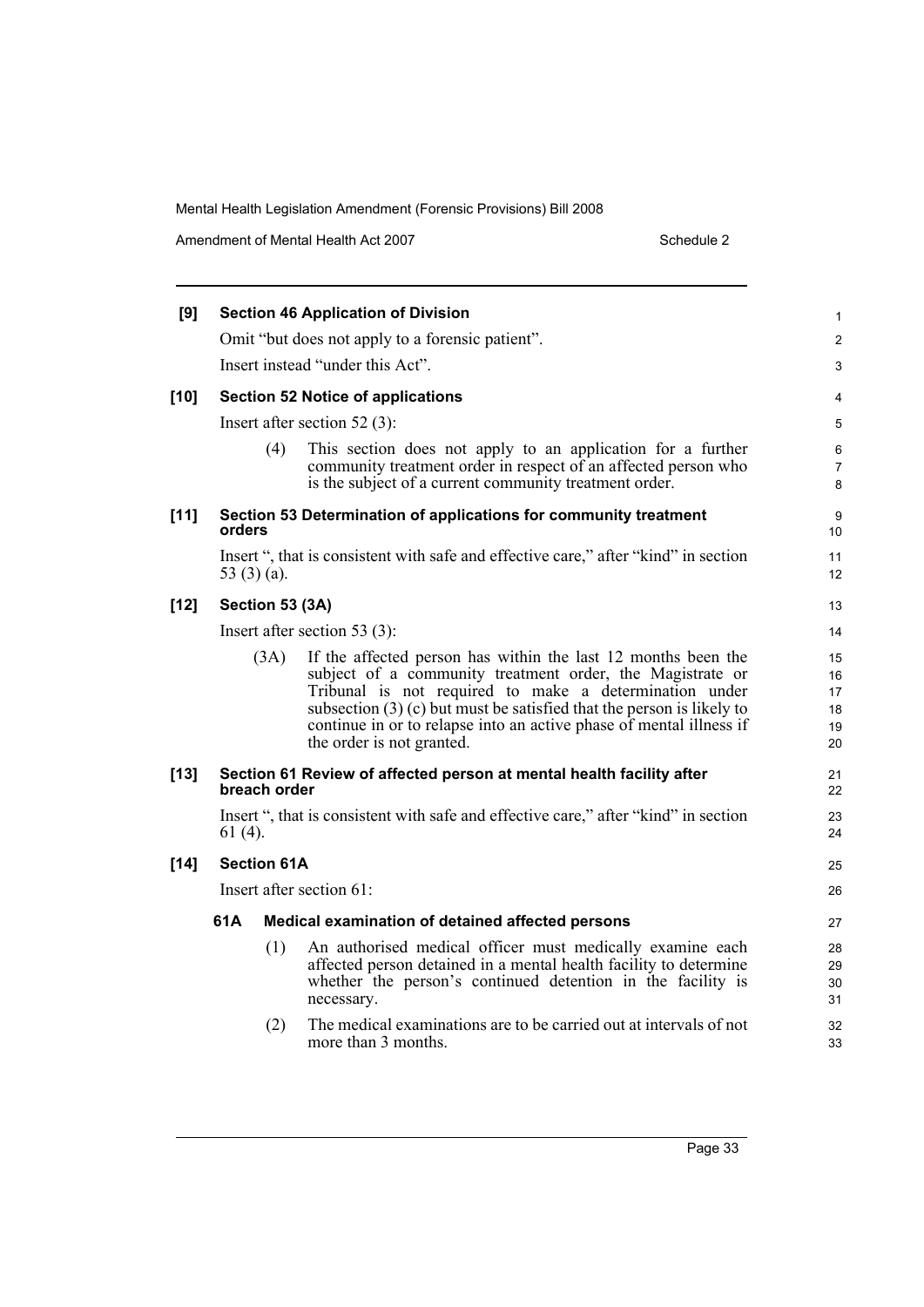Schedule 2 Amendment of Mental Health Act 2007

| $[15]$ | Section 62 Discharge and detention of affected persons                                                                                                                                                                                                                                                                                                            | $\mathbf{1}$                     |
|--------|-------------------------------------------------------------------------------------------------------------------------------------------------------------------------------------------------------------------------------------------------------------------------------------------------------------------------------------------------------------------|----------------------------------|
|        | Insert ", that is consistent with safe and effective care," after "kind" in section<br>62 $(1)$ $(a)$ .                                                                                                                                                                                                                                                           | $\overline{c}$<br>3              |
| $[16]$ | Section 63 Review by Tribunal of detained affected persons                                                                                                                                                                                                                                                                                                        | 4                                |
|        | Insert ", and at least every 3 months while the person is detained" after<br>"detained" where secondly occurring in section 63 $(1)$ .                                                                                                                                                                                                                            | 5<br>6                           |
| $[17]$ | Section 64 Purpose and findings of reviews                                                                                                                                                                                                                                                                                                                        | $\overline{7}$                   |
|        | Insert ", that is consistent with safe and effective care," after "kind" wherever<br>occurring in section $64$ (3) and (4).                                                                                                                                                                                                                                       | 8<br>9                           |
| $[18]$ | <b>Section 64 (3)</b>                                                                                                                                                                                                                                                                                                                                             | 10                               |
|        | Insert "or should be detained in the facility as an involuntary patient" after<br>"community treatment order".                                                                                                                                                                                                                                                    | 11<br>12 <sup>2</sup>            |
| $[19]$ | Section 65 Variation or revocation of orders by Tribunal                                                                                                                                                                                                                                                                                                          | 13                               |
|        | Insert "or at any time on its own motion" after "section" in section 65 (1).                                                                                                                                                                                                                                                                                      | 14                               |
| $[20]$ | Section 69 Offence to ill-treat patients                                                                                                                                                                                                                                                                                                                          | 15                               |
|        | Insert "under this or any other Act" after "facility" where secondly occurring.                                                                                                                                                                                                                                                                                   | 16                               |
| $[21]$ | Section 77 Notification to involuntary patients of appeal rights                                                                                                                                                                                                                                                                                                  | 17                               |
|        | Insert after section $77(1)$ :                                                                                                                                                                                                                                                                                                                                    | 18                               |
|        | An authorised medical officer of a mental health facility must<br>(1A)<br>give, or cause to be given, to a person detained in the facility on<br>the order of the Tribunal after a breach of a community treatment<br>order a statement of the rights of appeal conferred on the person<br>under this Act or the Mental Health (Forensic Provisions) Act<br>1990. | 19<br>20<br>21<br>22<br>23<br>24 |
| $[22]$ | <b>Section 82 Definitions</b>                                                                                                                                                                                                                                                                                                                                     | 25                               |
|        | Insert ", correctional patient" after "forensic patient" in the definition of<br><i>involuntary patient.</i>                                                                                                                                                                                                                                                      | 26<br>27                         |
| $[23]$ | Section 84 Treatment may be given to patients                                                                                                                                                                                                                                                                                                                     | 28                               |
|        | Insert "and the Mental Health (Forensic Provisions) Act 1990" after "this Act"<br>where firstly occurring.                                                                                                                                                                                                                                                        | 29<br>30                         |
| [24]   | <b>Section 84</b>                                                                                                                                                                                                                                                                                                                                                 | 31                               |
|        | Insert "or that Act" after "this Act" where secondly occurring.                                                                                                                                                                                                                                                                                                   | 32                               |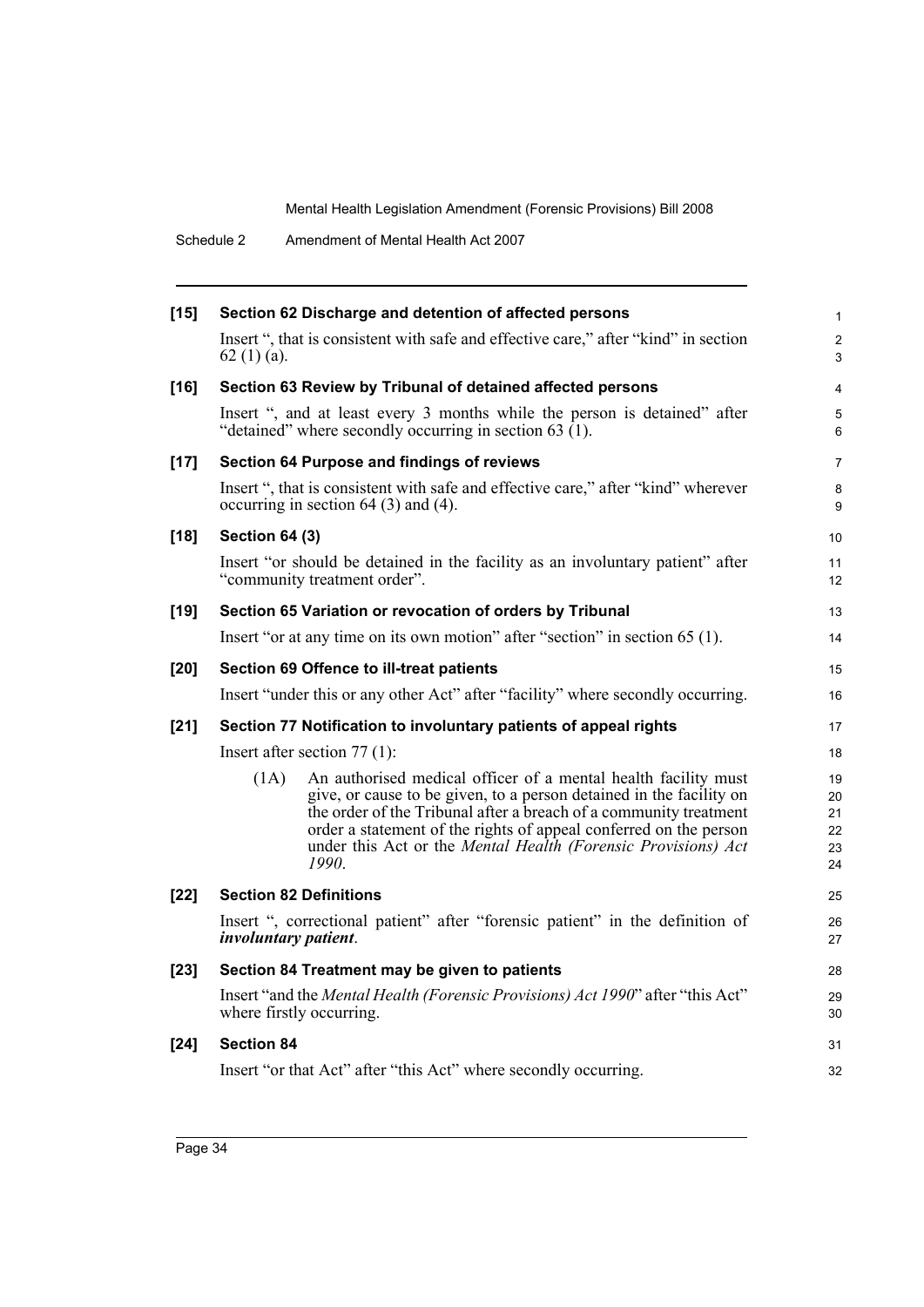| Amendment of Mental Health Act 2007 | Schedule 2 |
|-------------------------------------|------------|
|-------------------------------------|------------|

| $[25]$ | Section 89, note                                                                                       | 1              |
|--------|--------------------------------------------------------------------------------------------------------|----------------|
|        | Insert ", correctional patient" after "forensic patient".                                              | $\overline{c}$ |
| $[26]$ | <b>Section 98 Definitions</b>                                                                          | 3              |
|        | Insert in alphabetical order:                                                                          | 4              |
|        | <i>involuntary patient</i> includes a forensic patient and a correctional<br>patient.                  | 5<br>6         |
| $[27]$ | <b>Sections 99, 100 and 101</b>                                                                        | 7              |
|        | Insert "or correctional patient" after "forensic patient" wherever occurring.                          | 8              |
| $[28]$ | <b>Section 107 Delegation</b>                                                                          | 9              |
|        | Insert "or the Mental Health (Forensic Provisions) Act 1990" after "this Act"<br>in section $107(1)$ . | 10<br>11       |
| $[29]$ | Section 141 Membership of Tribunal                                                                     | 12             |
|        | Omit "including" from section 141 (2) where firstly occurring.                                         | 13             |
|        | Insert instead "other than".                                                                           | 14             |
| $[30]$ | <b>Section 150 Composition of Tribunal</b>                                                             | 15             |
|        | Omit "in relation to forensic patients" from section 150 (2).                                          | 16             |
|        | Insert instead "under the <i>Mental Health (Forensic Provisions) Act 1990"</i> .                       | 17             |
| $[31]$ | <b>Section 150 (4)</b>                                                                                 | 18             |
|        | Omit the subsection.                                                                                   | 19             |
| $[32]$ | Section 151 Procedure at meetings of Tribunal to be informal                                           | 20             |
|        | Omit "Mental Health (Criminal Procedure) Act 1990" from section 151 (1).                               | 21             |
|        | Insert instead "Mental Health (Forensic Provisions) Act 1990".                                         | 22             |
| $[33]$ | <b>Section 151 (2)</b>                                                                                 | 23             |
|        | Insert ", correctional patient" after "forensic patient".                                              | 24             |
| $[34]$ | Section 153 Determination whether a person is a mentally ill person or<br>mentally disordered person   | 25<br>26       |
|        |                                                                                                        |                |
|        | Omit "Mental Health (Criminal Procedure) Act 1990" from section 153 (1).                               | 27             |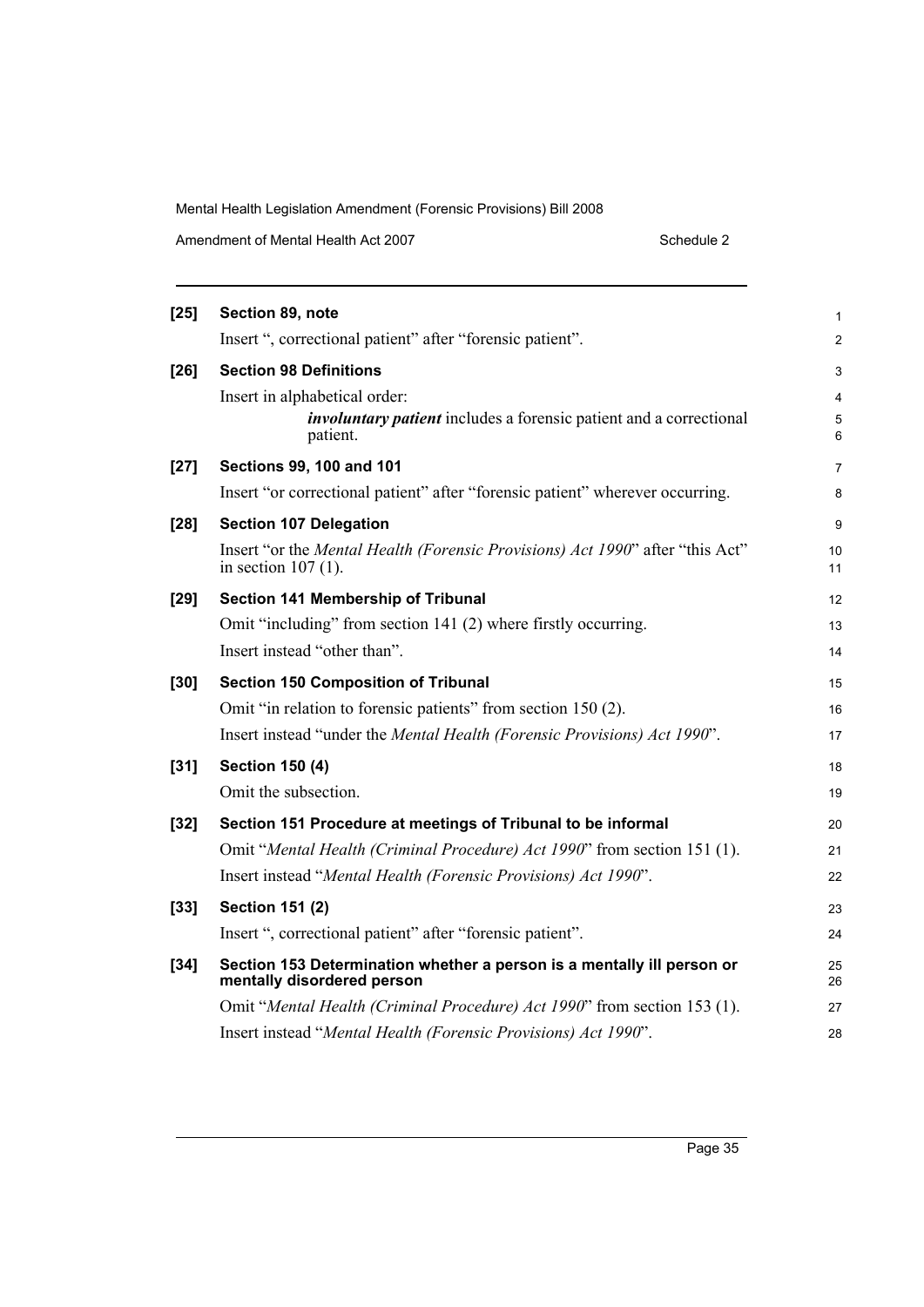Schedule 2 Amendment of Mental Health Act 2007

| $[35]$ |                                     |     | Section 154 Rights of appearance and representation                                                                                                                                                                                                        | $\mathbf{1}$         |
|--------|-------------------------------------|-----|------------------------------------------------------------------------------------------------------------------------------------------------------------------------------------------------------------------------------------------------------------|----------------------|
|        |                                     |     | Insert "or correctional patient" after "forensic patient" wherever occurring.                                                                                                                                                                              | $\overline{2}$       |
| $[36]$ | <b>Section 155 Adjournments</b>     |     |                                                                                                                                                                                                                                                            | 3                    |
|        | in section $155(2)$ .               |     | Insert "or the Mental Health (Forensic Provisions) Act 1990" after "this Act"                                                                                                                                                                              | 4<br>5               |
| $[37]$ |                                     |     | Section 160 Tribunal procedure generally                                                                                                                                                                                                                   | 6                    |
|        | Insert after section 160 $(2)$ (g): |     |                                                                                                                                                                                                                                                            | 7                    |
|        |                                     | (h) | making written reasons for decisions or determinations of<br>the Tribunal available,                                                                                                                                                                       | 8<br>9               |
|        |                                     | (i) | the establishment and use of a victims' register,                                                                                                                                                                                                          | 10                   |
|        |                                     | (i) | notification of victims of Tribunal decisions<br>1n<br>proceedings relating to forensic patients or correctional<br>patients,                                                                                                                              | 11<br>12<br>13       |
|        |                                     | (k) | notification of victims of termination of status of persons<br>as forensic patients.                                                                                                                                                                       | 14<br>15             |
| $[38]$ | <b>Section 160 (3)</b>              |     |                                                                                                                                                                                                                                                            | 16                   |
|        | Insert after section $160(2)$ :     |     |                                                                                                                                                                                                                                                            | 17                   |
|        | (3)                                 |     | The President may issue practice directions, not inconsistent with<br>this Act or the Mental Health (Forensic Provisions) Act 1990 or<br>any regulations under this Act or that Act, for or with respect to<br>the practice and procedure of the Tribunal. | 18<br>19<br>20<br>21 |
| $[39]$ |                                     |     | <b>Section 162 Publication of names</b>                                                                                                                                                                                                                    | 22                   |
|        | 162 $(1)(c)$ .                      |     | Omit "Mental Health (Criminal Procedure) Act 1990" from section                                                                                                                                                                                            | 23<br>24             |
|        |                                     |     | Insert instead "Mental Health (Forensic Provisions) Act 1990".                                                                                                                                                                                             | 25                   |
| [40]   | <b>Section 162 (1)</b>              |     |                                                                                                                                                                                                                                                            | 26                   |
|        |                                     |     | Omit the penalty. Insert instead:                                                                                                                                                                                                                          | 27                   |
|        | Maximum penalty:                    |     |                                                                                                                                                                                                                                                            | 28                   |
|        |                                     | (a) | in the case of an individual—50 penalty units or<br>imprisonment for 12 months, or both, or                                                                                                                                                                | 29<br>30             |
|        |                                     | (b) | in the case of a corporation—100 penalty units.                                                                                                                                                                                                            | 31                   |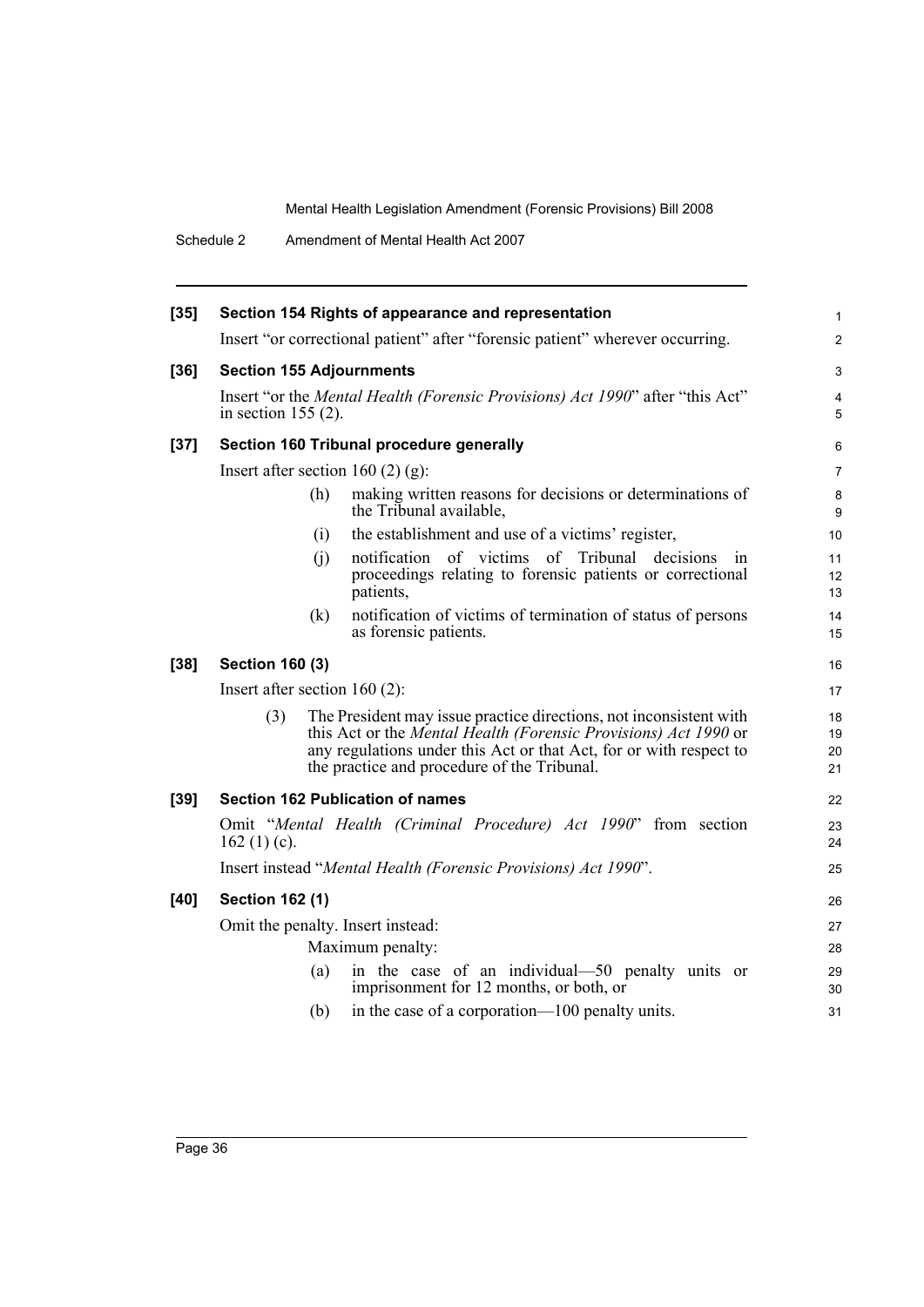Amendment of Mental Health Act 2007 Schedule 2

| $[41]$ |      | <b>Section 162A</b> |                                                                                                                                                                                                                                                                                                                                                                                                                                                                                                     | $\mathbf{1}$                                              |
|--------|------|---------------------|-----------------------------------------------------------------------------------------------------------------------------------------------------------------------------------------------------------------------------------------------------------------------------------------------------------------------------------------------------------------------------------------------------------------------------------------------------------------------------------------------------|-----------------------------------------------------------|
|        |      |                     | Insert after section 162:                                                                                                                                                                                                                                                                                                                                                                                                                                                                           | 2                                                         |
|        | 162A |                     | Tribunal may request information or services from other agencies                                                                                                                                                                                                                                                                                                                                                                                                                                    | 3                                                         |
|        |      | (1)                 | The Tribunal may request the Department of Health, an area<br>health service, the Commissioner of Corrective Services, the<br>Director-General of the Department of Juvenile Justice or any<br>other person or body prescribed by the regulations to provide the<br>Tribunal with information as to whether or not action has been<br>taken, and what actions have been taken, in relation to orders<br>made by the Tribunal under this Act or the Mental Health<br>(Forensic Provisions) Act 1990. | 4<br>5<br>6<br>$\overline{7}$<br>$\bf 8$<br>9<br>10<br>11 |
|        |      | (2)                 | A person or body must comply with any reasonable request made<br>by the Tribunal of the person or body under this section.                                                                                                                                                                                                                                                                                                                                                                          | 12<br>13                                                  |
| $[42]$ |      |                     | <b>Section 165 Panel of assessors</b>                                                                                                                                                                                                                                                                                                                                                                                                                                                               | 14                                                        |
|        |      |                     | Insert "or the Mental Health (Forensic Provisions) Act 1990" after "this<br>Chapter" in section $165$ (1).                                                                                                                                                                                                                                                                                                                                                                                          | 15<br>16                                                  |
| $[43]$ |      |                     | Section 166 Jurisdiction of Court to order discharge or transfer of<br>detained person                                                                                                                                                                                                                                                                                                                                                                                                              | 17<br>18                                                  |
|        |      |                     | Insert ", that is consistent with safe and effective care," after "kind" from<br>section 166 (1) (b) and (2) (b) wherever occurring.                                                                                                                                                                                                                                                                                                                                                                | 19<br>20                                                  |
| $[44]$ |      | <b>Section 166</b>  |                                                                                                                                                                                                                                                                                                                                                                                                                                                                                                     | 21                                                        |
|        |      |                     | Insert "or correctional patient" after "forensic patient" wherever occurring.                                                                                                                                                                                                                                                                                                                                                                                                                       | 22                                                        |
| $[45]$ |      |                     | <b>Section 170 Definitions</b>                                                                                                                                                                                                                                                                                                                                                                                                                                                                      | 23                                                        |
|        |      |                     | Insert in alphabetical order:                                                                                                                                                                                                                                                                                                                                                                                                                                                                       | 24                                                        |
|        |      |                     | <i>civil patient</i> means a person who is involuntarily detained, or<br>who may be detained, under a corresponding law that<br>corresponds to Chapter 3.                                                                                                                                                                                                                                                                                                                                           | 25<br>26<br>27                                            |
|        |      |                     | <i>mental health laws</i> of this State include this Act, the <i>Mental</i><br>Health (Forensic Provisions) Act 1990 and any regulations made<br>under this Act or that Act.                                                                                                                                                                                                                                                                                                                        | 28<br>29<br>30                                            |
| $[46]$ |      |                     | Section 170, definition of "corresponding law"                                                                                                                                                                                                                                                                                                                                                                                                                                                      | 31                                                        |
|        |      |                     | Insert "or the Mental Health (Forensic Provisions) Act 1990" after "this Act".                                                                                                                                                                                                                                                                                                                                                                                                                      | 32                                                        |
| $[47]$ |      |                     | Sections 172 (1), 174 (2) (a), 177 (2) (a), 182 (1), 184 (1), 189, 190 and 191                                                                                                                                                                                                                                                                                                                                                                                                                      | 33                                                        |
|        |      |                     | Insert "or the Mental Health (Forensic Provisions) Act 1990" after "this Act"<br>wherever occurring.                                                                                                                                                                                                                                                                                                                                                                                                | 34<br>35                                                  |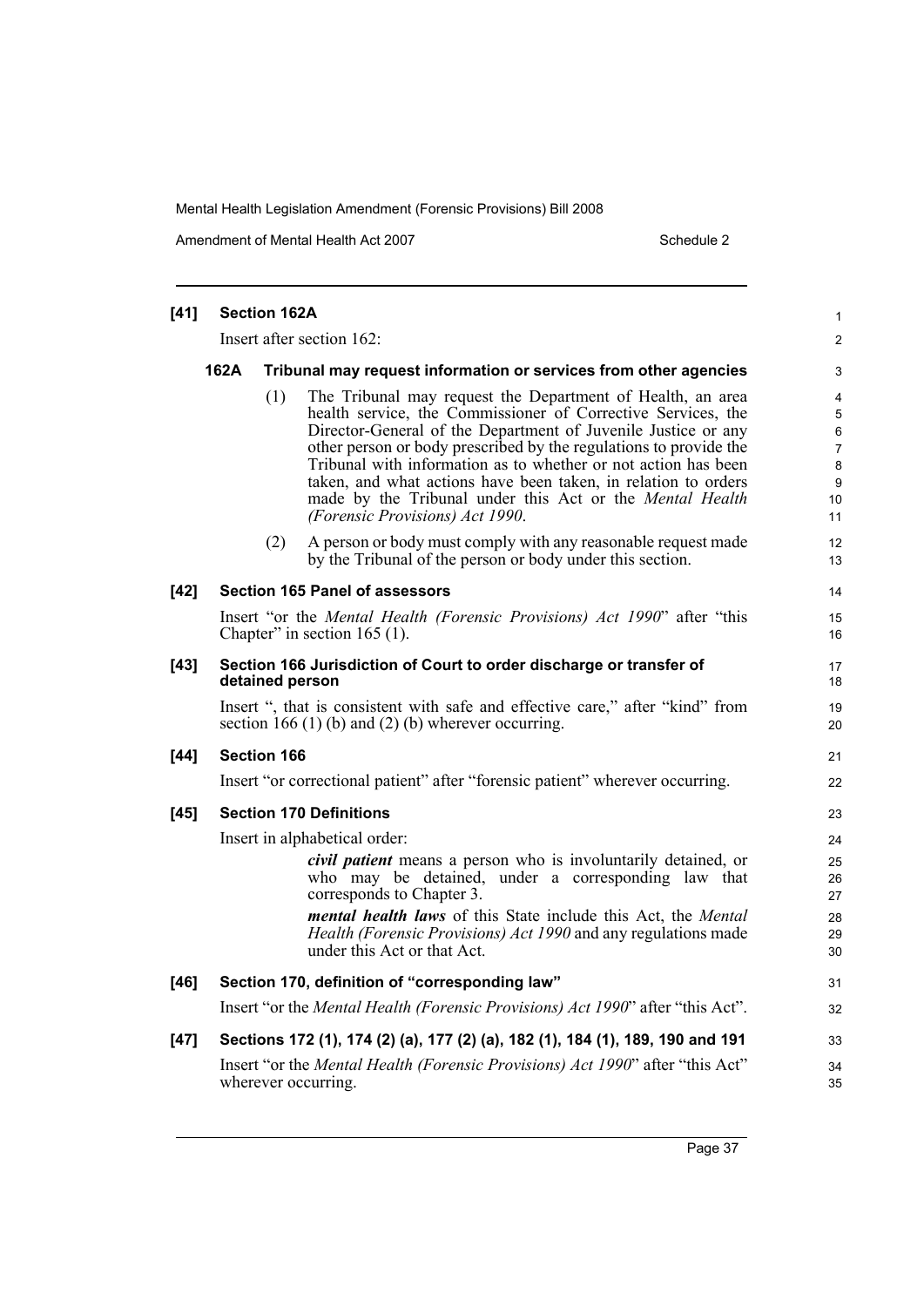|        | Schedule 2             | Amendment of Mental Health Act 2007                                                                                                                                                                                                                                                                                                                                                                        |
|--------|------------------------|------------------------------------------------------------------------------------------------------------------------------------------------------------------------------------------------------------------------------------------------------------------------------------------------------------------------------------------------------------------------------------------------------------|
| $[48]$ | <b>States</b>          | Section 174 Admission of persons to mental health facilities in other                                                                                                                                                                                                                                                                                                                                      |
|        |                        | Insert "or under the Mental Health (Forensic Provisions) Act 1990" after<br>"Chapter 3" in section $174$ (1).                                                                                                                                                                                                                                                                                              |
| $[49]$ |                        | Section 176 Transfer of patients from this State                                                                                                                                                                                                                                                                                                                                                           |
|        |                        | Insert "or forensic patient" after "involuntary patient" from section 176 (1)<br>and (2) wherever occurring.                                                                                                                                                                                                                                                                                               |
| $[50]$ |                        | Section 178 Application of Acts to persons brought to mental health<br>facility from outside of this State                                                                                                                                                                                                                                                                                                 |
|        |                        | Insert "who is a civil patient" after "person" where firstly occurring.                                                                                                                                                                                                                                                                                                                                    |
| $[51]$ | <b>Section 178 (2)</b> |                                                                                                                                                                                                                                                                                                                                                                                                            |
|        |                        | Insert at the end of section 178:                                                                                                                                                                                                                                                                                                                                                                          |
|        | (2)                    | This Act and the Mental Health (Forensic Provisions) Act 1990<br>apply to a person (other than a civil patient) who is taken to and<br>detained in a mental health facility under this Division in the<br>same way as they apply to a person detained in a mental health<br>facility as a forensic patient.                                                                                                |
| $[52]$ |                        | <b>Section 180 Status of transferred persons</b>                                                                                                                                                                                                                                                                                                                                                           |
|        |                        | Insert "who is a civil patient who is" after "person" where firstly occurring.                                                                                                                                                                                                                                                                                                                             |
| $[53]$ | <b>Section 180 (2)</b> |                                                                                                                                                                                                                                                                                                                                                                                                            |
|        |                        | Insert at the end of section 180:                                                                                                                                                                                                                                                                                                                                                                          |
|        | (2)                    | A person (other than a civil patient) who is transferred to a mental<br>health facility under this Division is taken to be a forensic patient<br>and the provisions of this Act and the <i>Mental Health (Forensic</i><br><i>Provisions</i> ) <i>Act 1990</i> apply as if the person first became a<br>forensic patient on the date of the person's transfer to a mental<br>health facility in this State. |
| $[54]$ |                        | Section 181 Community treatment orders relating to interstate persons                                                                                                                                                                                                                                                                                                                                      |
|        | "Part 3 of Chapter 3". | Insert "or under the <i>Mental Health (Forensic Provisions) Act 1990</i> " after                                                                                                                                                                                                                                                                                                                           |
| $[55]$ |                        | Section 184 Recognition of interstate community treatment orders                                                                                                                                                                                                                                                                                                                                           |
|        |                        | Insert "or the Mental Health (Forensic Provisions) Act 1990" after "this Act"<br>where firstly occurring in section $184(2)$ .                                                                                                                                                                                                                                                                             |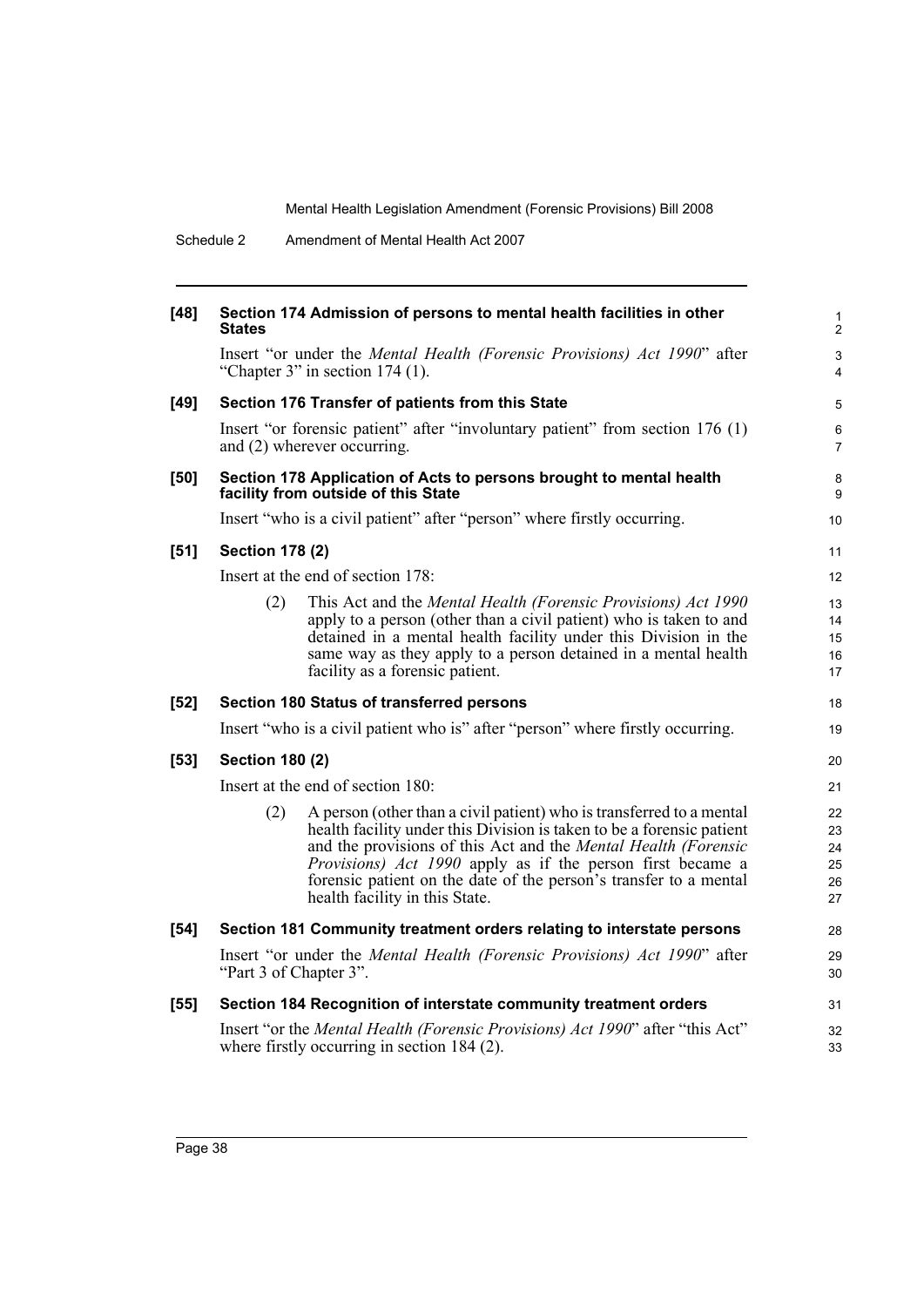| [56]   | <b>Section 184 (2)</b>               |                                                                                                                                                                             | $\mathbf{1}$             |
|--------|--------------------------------------|-----------------------------------------------------------------------------------------------------------------------------------------------------------------------------|--------------------------|
|        | Omit "this Act applies".             |                                                                                                                                                                             | $\mathbf{2}$             |
|        | apply".                              | Insert instead "this Act and the Mental Health (Forensic Provisions) Act 1990                                                                                               | 3<br>$\overline{4}$      |
| $[57]$ |                                      | <b>Section 189 Disclosure of information</b>                                                                                                                                | 5                        |
|        | Insert after section $189(1)(d)$ :   |                                                                                                                                                                             | 6                        |
|        | (d1)                                 | for a purpose referred to in health privacy principle $10(1)$<br>(f) (research) under the Health Records and Information<br>Privacy Act 2002, or                            | $\overline{7}$<br>8<br>9 |
| $[58]$ |                                      | Section 193 Amendment of certain documents                                                                                                                                  | 10                       |
|        | section 193 (1).                     | Insert "(whether under this or any other Act)" after "mental health facility" in                                                                                            | 11<br>12                 |
| $[59]$ | <b>Section 196 Regulations</b>       |                                                                                                                                                                             | 13                       |
|        | section 196 $(2)$ (m).               | Omit "section 47 of the Mental Health (Criminal Procedure) Act 1990" from                                                                                                   | 14<br>15                 |
|        | $1990$ ".                            | Insert instead "section 67 of the Mental Health (Forensic Provisions) Act                                                                                                   | 16<br>17                 |
| [60]   |                                      | Schedule 5 Provisions relating to members of Tribunal                                                                                                                       | 18                       |
|        | Omit clause 1. Insert instead:       |                                                                                                                                                                             | 19                       |
|        | 1                                    | <b>Qualifications of President or Deputy President</b>                                                                                                                      | 20                       |
|        |                                      | A person is eligible to be appointed as the President or Deputy<br>President if the person is:                                                                              | 21<br>22                 |
|        | (a)                                  | a person who holds or has held office as a judge of the<br>Supreme Court or the District Court, or as a judge of an<br>equivalent court of another State or a Territory, or | 23<br>24<br>25           |
|        | (b)                                  | a person who holds or has held office as a judge of the<br>Federal Court or the High Court, or                                                                              | 26<br>27                 |
|        | (c)                                  | a person who is qualified to be appointed as a judge<br>referred to in this clause.                                                                                         | 28<br>29                 |
| $[61]$ |                                      | Schedule 6 Savings, transitional and other provisions                                                                                                                       | 30                       |
|        | Insert at the end of clause $1(1)$ : |                                                                                                                                                                             |                          |
|        | 2008                                 | Mental Health Legislation Amendment (Forensic Provisions) Act                                                                                                               | 32<br>33                 |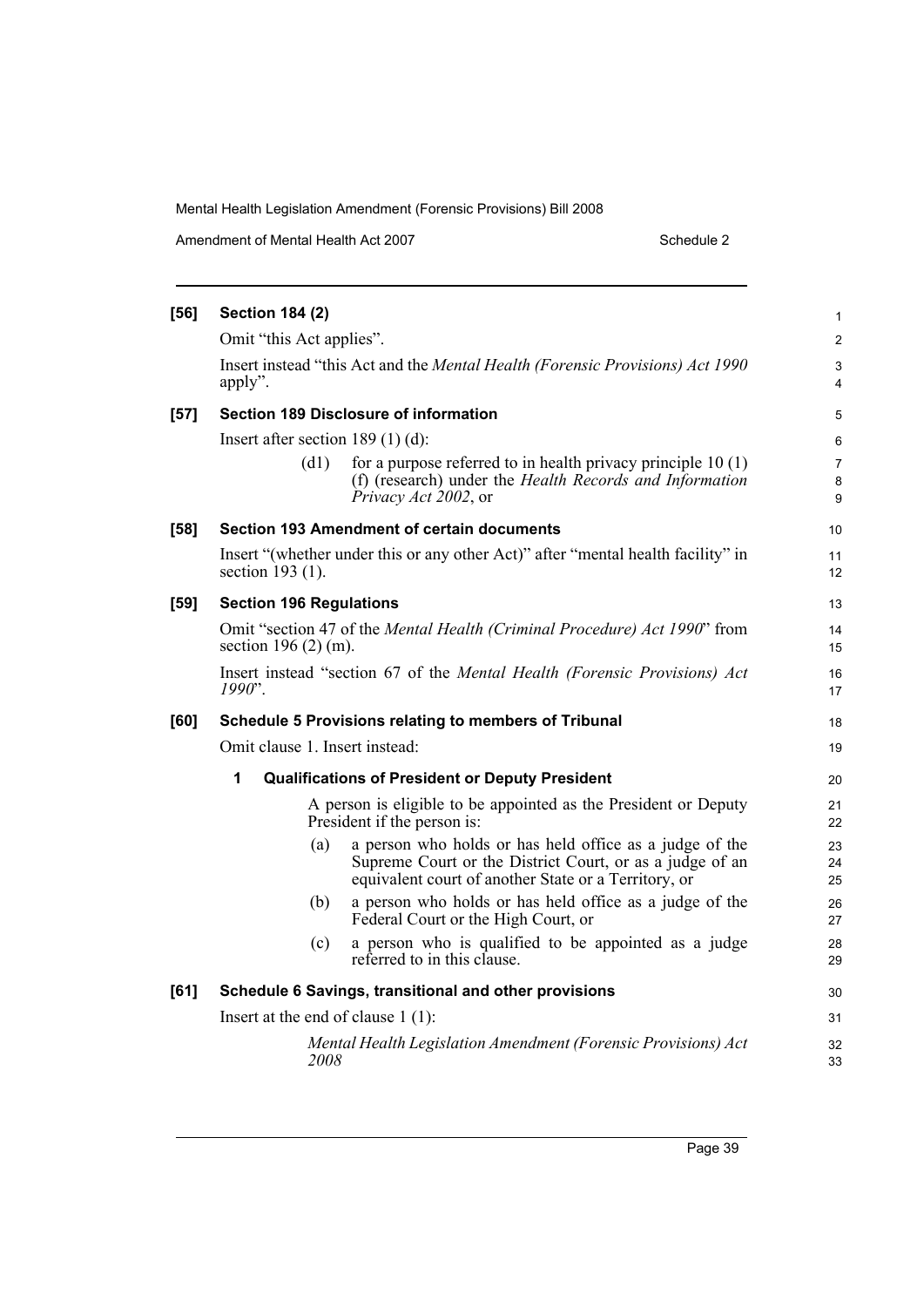Schedule 2 Amendment of Mental Health Act 2007

#### **[62] Schedule 6, Part 3**

Insert after Part 2:

### **Part 3 Provisions consequent on enactment of Mental Health Legislation Amendment (Forensic Provisions) Act 2008**

#### **19 Definition**

In this Part:

*amending Act* means the *Mental Health Legislation Amendment (Forensic Provisions) Act 2008*.

1 2

3 4 5

#### **20 Community treatment orders**

The amendments made by the amending Act to this Act and the *Mental Health (Forensic Provisions) Act 1990* apply to community treatment orders in force immediately before the commencement of this clause.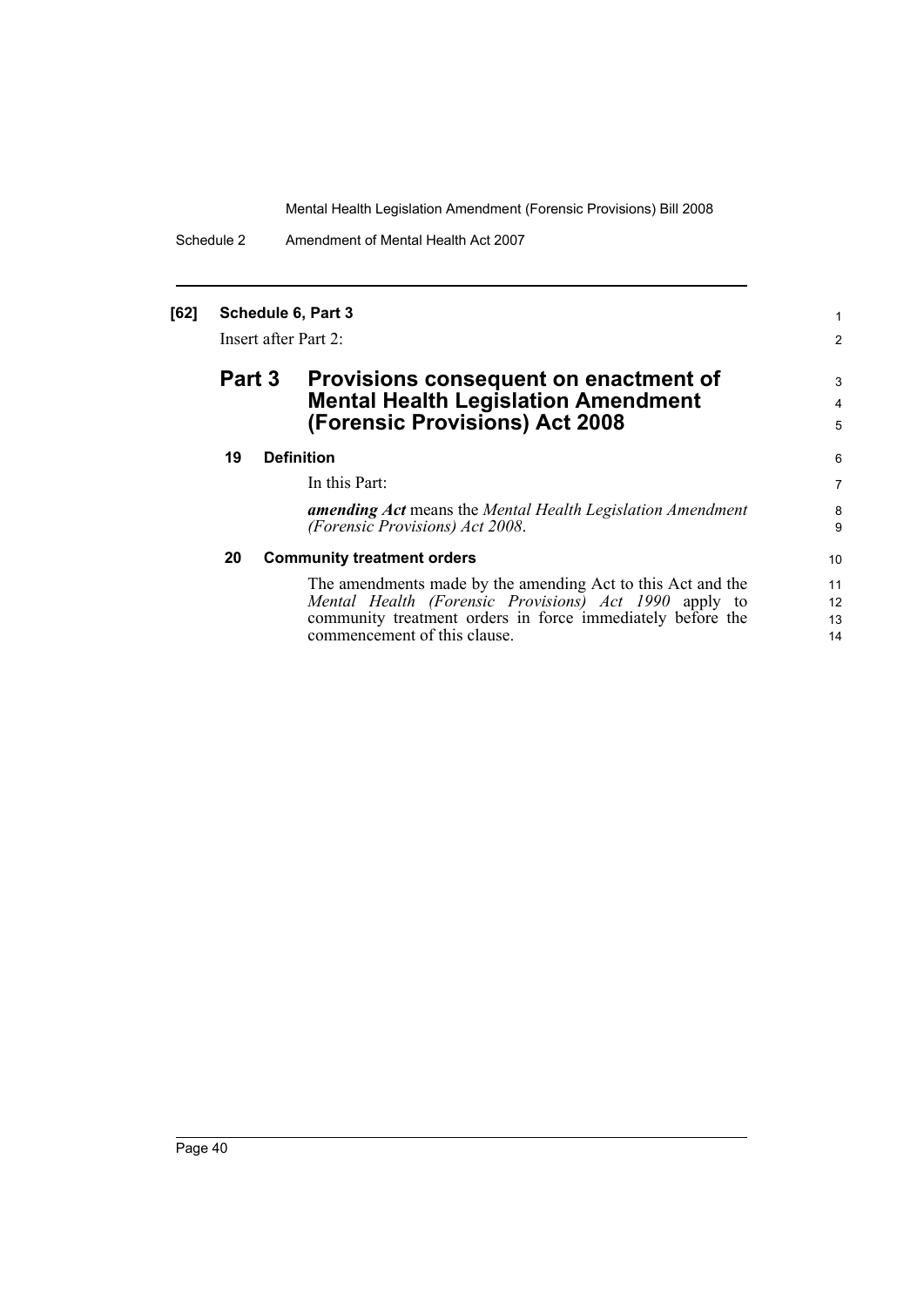Amendment of other Acts Schedule 3

<span id="page-52-0"></span>

|                  | <b>Schedule 3</b><br><b>Amendment of other Acts</b>                                                                                     | $\mathbf{1}$   |
|------------------|-----------------------------------------------------------------------------------------------------------------------------------------|----------------|
|                  | (Section 4)                                                                                                                             | 2              |
| 3.1              | <b>Child Protection (Offenders Registration) Act 2000 No 42</b>                                                                         | 3              |
|                  | Section 5 Notices to be given when registrable person commences<br>supervised sentence for registrable offence                          | 4<br>5         |
|                  | Omit "Mental Health (Criminal Procedure) Act 1990" from section 5 (3) (d).                                                              | 6              |
|                  | Insert instead "Mental Health (Forensic Provisions) Act 1990".                                                                          | $\overline{7}$ |
| 3.2 <sub>2</sub> | Civil Procedure Act 2005 No 28                                                                                                          | 8              |
|                  | <b>Section 3 Definitions</b>                                                                                                            | 9              |
|                  | Omit paragraph (b) from the definition of <i>person under legal incapacity</i> in<br>section $3(1)$ .                                   | 10<br>11       |
|                  | Insert instead:                                                                                                                         | 12             |
|                  | an involuntary patient, a forensic patient or a correctional<br>(b)<br>patient within the meaning of the Mental Health Act 2007,<br>and | 13<br>14<br>15 |
| 3.3 <sub>1</sub> | Costs in Criminal Cases Act 1967 No 13                                                                                                  | 16             |
|                  | Section 2 Certificate may be granted                                                                                                    | 17             |
|                  | Omit "Mental Health (Criminal Procedure) Act 1990" from section 2 (3).                                                                  | 18             |
|                  | Insert instead "Mental Health (Forensic Provisions) Act 1990".                                                                          | 19             |
| 3.4              | <b>Crimes (Administration of Sentences) Act 1999 No 93</b>                                                                              | 20             |
|                  | Section 193 Information concerning offenders and correctional centres                                                                   | 21             |
|                  | Omit "Mental Health (Criminal Procedure) Act 1990" from section<br>193 $(1)$ $(d)$ .                                                    | 22<br>23       |
|                  | Insert instead "Mental Health (Forensic Provisions) Act 1990".                                                                          | 24             |
| 3.5              | Crimes (Appeal and Review) Act 2001 No 120                                                                                              | 25             |
|                  | <b>Section 74 Definitions</b>                                                                                                           | 26             |
|                  | Omit "Mental Health (Criminal Procedure) Act 1990" from paragraph (a) of<br>the definition of <i>conviction</i> in section 74 $(1)$ .   | 27<br>28       |
|                  | Insert instead "Mental Health (Forensic Provisions) Act 1990".                                                                          | 29             |

Page 41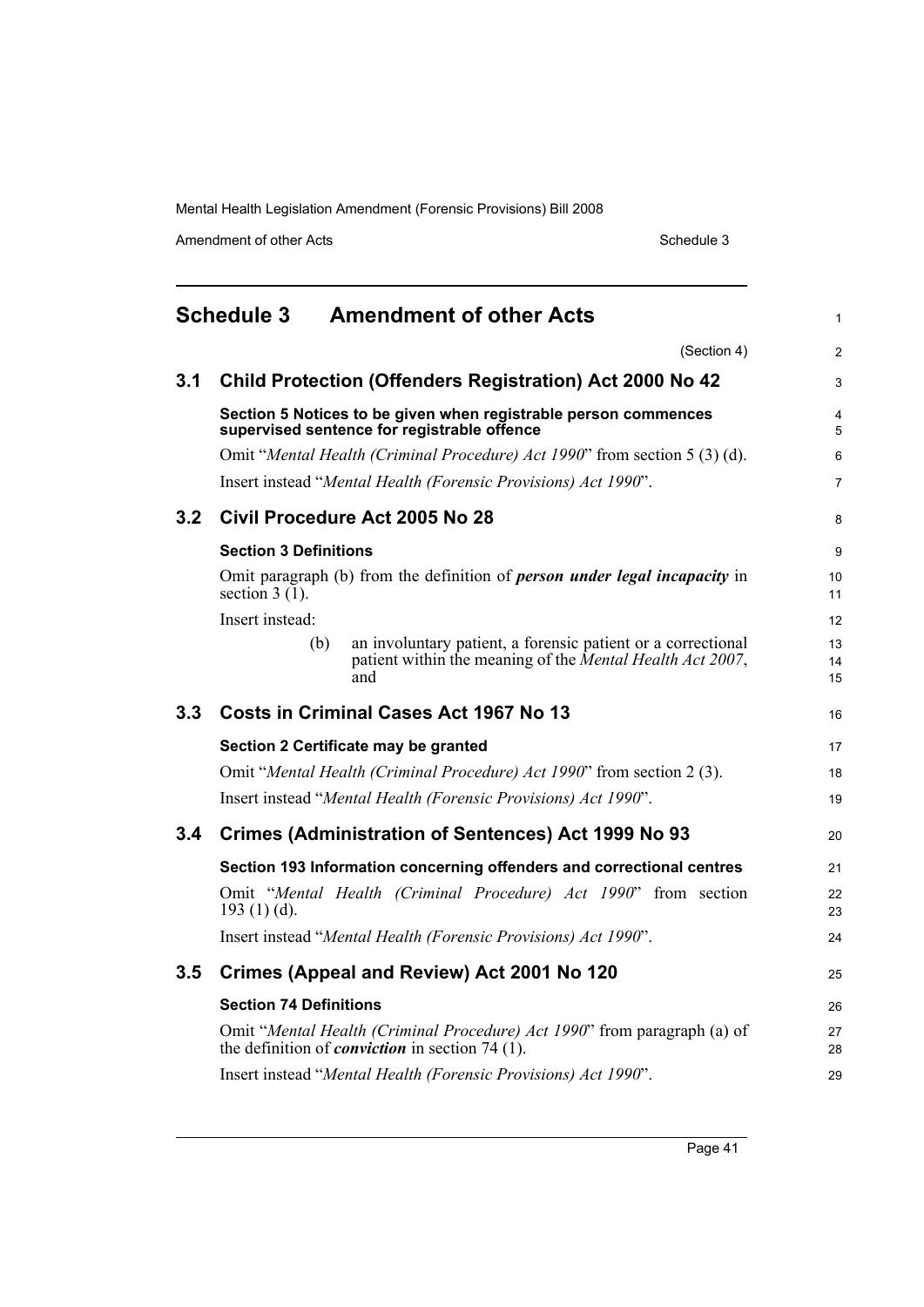| 3.6 | <b>Crimes (Sentencing Procedure) Act 1999 No 92</b>                                                                                                      | $\mathbf{1}$        |
|-----|----------------------------------------------------------------------------------------------------------------------------------------------------------|---------------------|
| [1] | <b>Section 54 Exclusions from Division</b>                                                                                                               | $\overline{2}$      |
|     | Omit "Mental Health (Criminal Procedure) Act 1990" from section 54 (c).                                                                                  | 3                   |
|     | Insert instead "Mental Health (Forensic Provisions) Act 1990".                                                                                           | $\overline{4}$      |
| [2] | <b>Section 54D Exclusions from Division</b>                                                                                                              | 5                   |
|     | Omit "Mental Health (Criminal Procedure) Act 1990" from section<br>$54D(1)(b)$ .                                                                         | 6<br>$\overline{7}$ |
|     | Insert instead "Mental Health (Forensic Provisions) Act 1990".                                                                                           | 8                   |
| 3.7 | <b>Criminal Appeal Act 1912 No 16</b>                                                                                                                    | 9                   |
| [1] | <b>Section 2 Definitions</b>                                                                                                                             | 10                  |
|     | Omit "Mental Health (Criminal Procedure) Act 1990" wherever occurring in<br>the definitions of <i>Conviction</i> and <i>Sentence</i> in section $2(1)$ . | 11<br>12            |
|     | Insert instead "Mental Health (Forensic Provisions) Act 1990".                                                                                           | 13                  |
| [2] | Section 6A Powers of court in relation to certain convictions and<br>sentences concerning mentally ill persons                                           | 14<br>15            |
|     | Omit "Mental Health (Criminal Procedure) Act 1990" wherever occurring.                                                                                   | 16                  |
|     | Insert instead "Mental Health (Forensic Provisions) Act 1990".                                                                                           | 17                  |
| 3.8 | Drug and Alcohol Treatment Act 2007 No 7                                                                                                                 | 18                  |
|     | <b>Section 4 Application of Act</b>                                                                                                                      | 19                  |
|     | Omit "Mental Health (Criminal Procedure) Act 1990" from section 4 (4) (b).                                                                               | 20                  |
|     | Insert instead "Mental Health (Forensic Provisions) Act 1990".                                                                                           | 21                  |
| 3.9 | <b>Interpretation Act 1987 No 15</b>                                                                                                                     | 22                  |
|     | Section 21 Meanings of commonly used words and expressions                                                                                               | 23                  |
|     | Insert "or a correctional patient" after "forensic patient" in the definition of<br><i>mentally incapacitated person</i> in section $21$ (1).            | 24<br>25            |